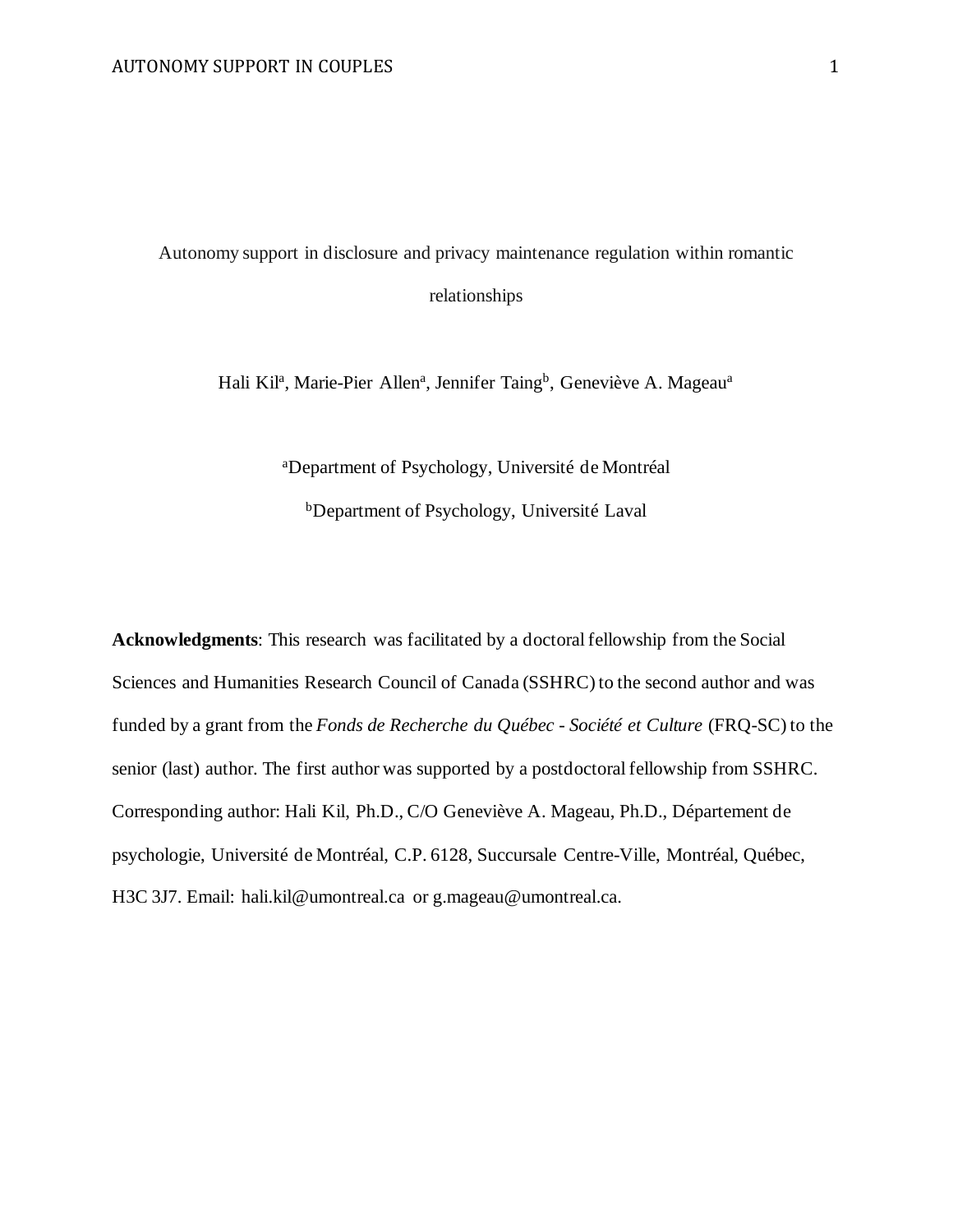#### Abstract

Romantic partners vary in their desire to share private information, and each partner must use appropriate strategies to elicit disclosure or maintain privacy from one's partner. In the present work, we propose that strategies that support the partner's autonomy, rather than being controlling, may be more acceptable and effective in eliciting disclosure and maintaining privacy in romantic relationships. In Study 1 ( $N = 268$  individuals), participants rated the acceptability and effectiveness of autonomy supportive and controlling strategies presented in hypothetical scenarios. In Study  $2 (N = 78$  couples), we coded romantic partners' use of autonomy supportive and controlling strategies in recorded conversations, then assessed the acceptability and effectiveness of strategies. In both studies, autonomy supportive strategies were perceived as more acceptable and more effective than controlling strategies for eliciting disclosure and maintaining privacy from one's partner. Additionally, results of Study 2 demonstrated that eliciting disclosure using autonomy supportive strategies rather than controlling strategies resulted in greater and more personal content in partner disclosure. The results are discussed with reference to couples' interventions and the potential of autonomy supportive strategies to improve the quality of couples' communication and relationship quality.

*Keywords*: autonomy support; disclosure; privacy; communication; romantic relationships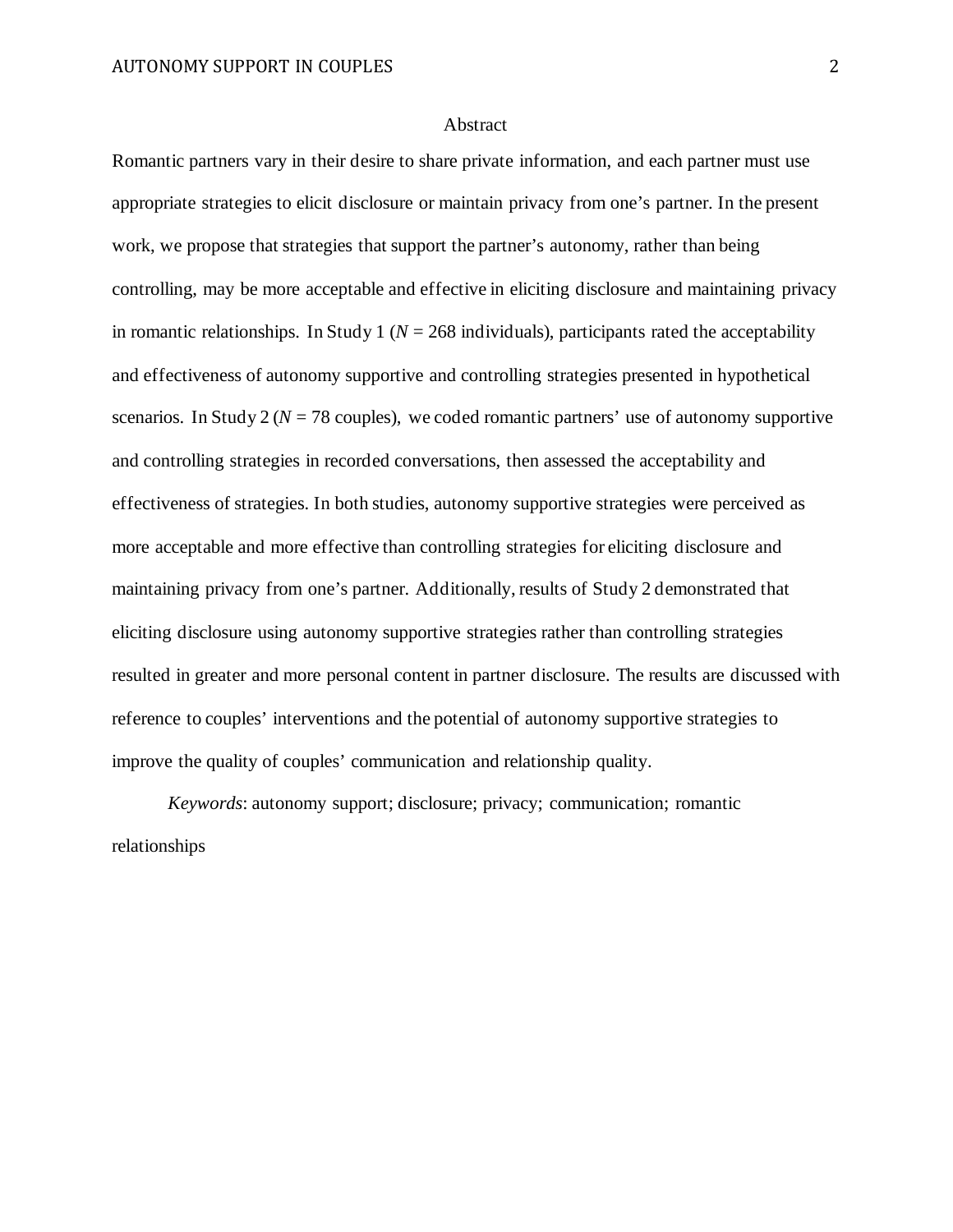# Broader Impact Statement

This study examined the acceptability and effectiveness of autonomy supportive and controlling strategies in navigating discrepant desire for disclosure and privacy maintenance in romantic relationships. The present findings extend on the emergent literature on the positive effects of autonomy supportive practices for couples' relationship quality, and specifically add to the nuanced understanding of how couples can better support one another through positive communication patterns.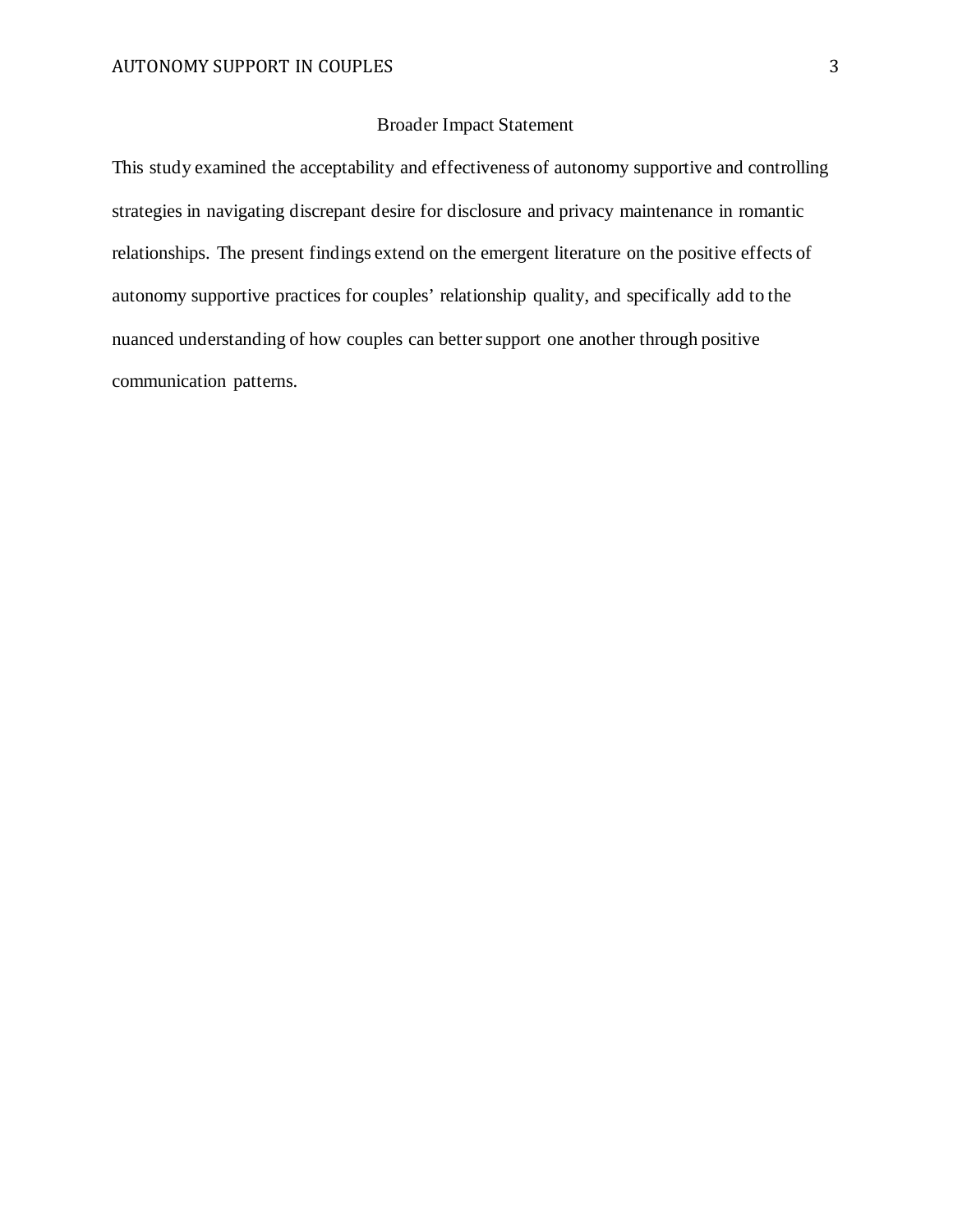Autonomy support in disclosure and privacy maintenance regulation within romantic relationships

Romantic partners often express their desires for disclosure and privacy maintenance to regulate how they share private information. In intimate relationships, higher rates of disclosure have been associated with benefits for both partners in the relationship, including greater intimacy and better relationship quality between the couple (Altman & Taylor, 1973; Aron et al., 1997; Valkenburg & Peter, 2007). However, despite the benefits of disclosure, partners may also prefer to maintain privacy in certain life domains. The different strategies that partners rely on to negotiate their different desires for disclosure or privacy maintenance can impact how both partners experience their relationship (Caughlin & Golish, 2002; Hawk et al., 2009). In two related studies, we assessed how one form of potentially positive strategies—autonomy supportive strategies—may help couples elicit disclosure or maintain privacy in an acceptable and effective manner, allowing them to maintain positive perceptions of the relationship.

#### **Disclosure and Privacy Maintenance in Romantic Relationships**

 In romantic relationships, couples must continually navigate each partner's desires for self-disclosure and for keeping to oneself, which fluctuate across situations. As described by Relational Dialectics Theory (RDT; Baxter  $\&$  Braithwaite, 2010), there is a tension between willingness to disclose and maintenance of privacy in intimate relationships. Disclosure refers to the willingness to share information about internal and private experiences, while privacy maintenance identifies the desire to maintain separate, private thoughts about such experiences. RDT suggests that couples can differ in their desires to share and communicate with one another through communication such as disclosure, and in this divergence exists a tension between disclosure and privacy-maintenance that they must continually negotiate.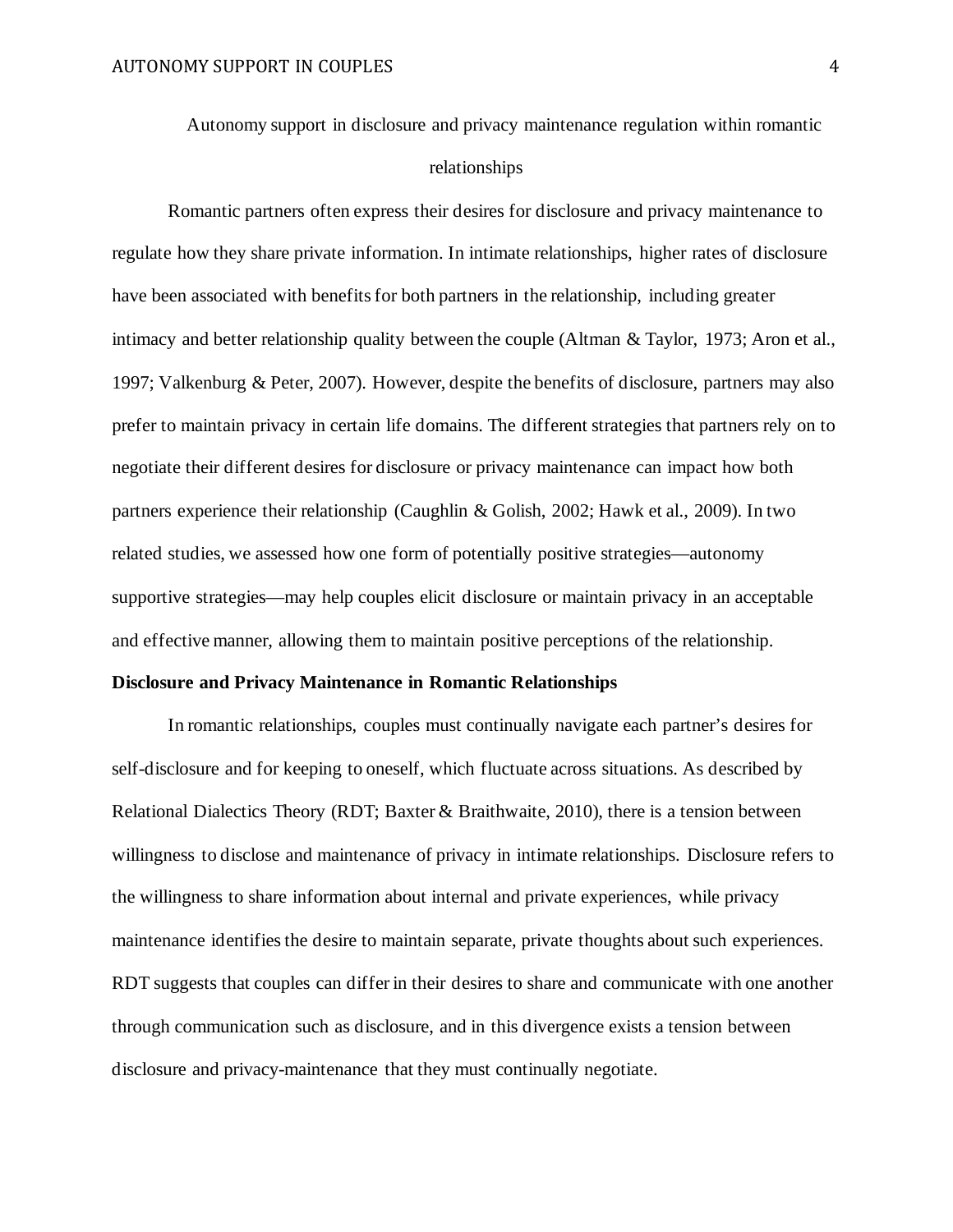Despite potentially divergent desires for disclosure, greater disclosure may have benefits for the couple. According to Social Penetration Theory (Altman & Taylor, 1973), greater breadth and depth of disclosure between romantic partners result in greater closeness and intimacy towards one another. Accordingly, research suggests that the desire to disclose and be open between partners directly influences couples' subjective intimacy (Laurenceau et al., 2005; Valkenburg & Peter, 2007). Specifically, greater rates of actual disclosure within the couple are associated with an array of positive relationship characteristics, including greater satisfaction, love, commitment, stability, and trust (Greene et al., 2006; Meeks et al., 1998; Sprecher, 1987). Thus, disclosure may have inherent benefits for both subjective and partner-perceived relationship quality.

On the other hand, maintaining privacy rather than disclosing has been associated with negative relationship characteristics such as relationship dissatisfaction (Caughlin & Golish, 2002; Laurenceau et al., 2005). Despite this potential negative impact, individuals may decide not to disclose to their partner for a myriad of reasons, including due to fears of ridicule, rejection, or potential manipulation through the shared information; to self-reflect; to avoid hurting the partner; or simply due to the irrelevance of or noninterest of the partner in the topic (Derlega et al., 2008; Dillow et al., 2009). Whether an individual chooses to disclose or maintain privacy appears to vary across partners, over time and contexts, and on a daily basis (Ben-Ari, 2012; Greene et al., 2006). Given this variation in the reasons and contexts for disclosure and privacy-maintenance, couples may recurrently navigate opposite desires regarding disclosure (Canary & Yum, 2016; Montgomery, 1993).

When partners' desires for disclosure and privacy differ, their respective efforts to satisfy their own desire for disclosure or privacy can be perceived negatively by the other partner,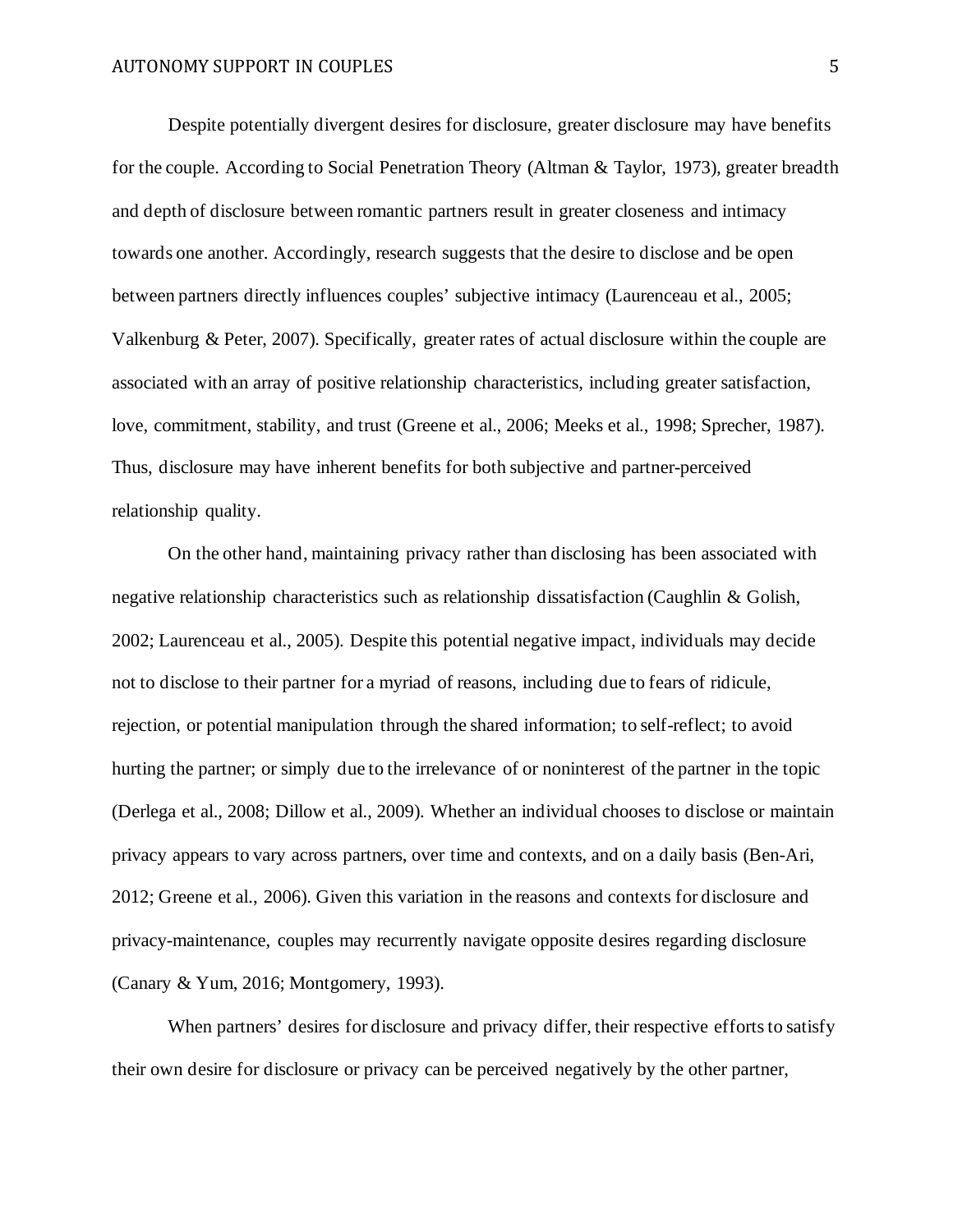especially when these efforts are interpreted as insensitive or inappropriate (e.g., Hawk et al., 2009; Finkenauer et al., 2009). For example, indirect strategies to elicit disclosure from one's partner, such as disclosing in the hope that the partner may reciprocate or intrusive snooping, are often used by new couples even if these are considered less effective than direct strategies (Vinkers et al., 2011; Hawk et al., 2009). However, Berger and Kellerman (1994) have suggested that, in established romantic relationships, direct and open questions are most effective for eliciting disclosure despite often being considered confrontational and inappropriate.

Similarly, strategies to maintain privacy must be used carefully, as although they serve to withhold information, the ultimate relationship goal is to preserve the relationship (Hess, 2002). Despite their potentially negative impact, knowledge on positive privacy-maintenance strategies in romantic relationships is limited. We know however that poor privacy-maintenance strategies—such as being inattentive or unavailable, or providing short answers to requests for disclosure and ridiculing such requests (Boker & Laurenceau, 2006; Hess, 2002)—can create doubts and uncertainties in relationships (Caughlin & Golish, 2002; Noller & White, 1990). Meanwhile, when romantic partners are inattentive or unsupportive of previous disclosures, individuals may further regulate how much to maintain privacy from their partners (Dillow et al., 2009).

Given these tensions in the desire for disclosure and privacy maintenance, couples must be able to successfully negotiate their desires—for example, using strategies that will maintain and perhaps even enhance relationship quality. Developing effective and sensitive communication strategies to regulate diverging desires for disclosure or privacy maintenance can therefore be crucial to ensure the successful negotiation of this tension in couples.

# **Autonomy Support and Controlling Strategies for Regulating Disclosure and Privacy**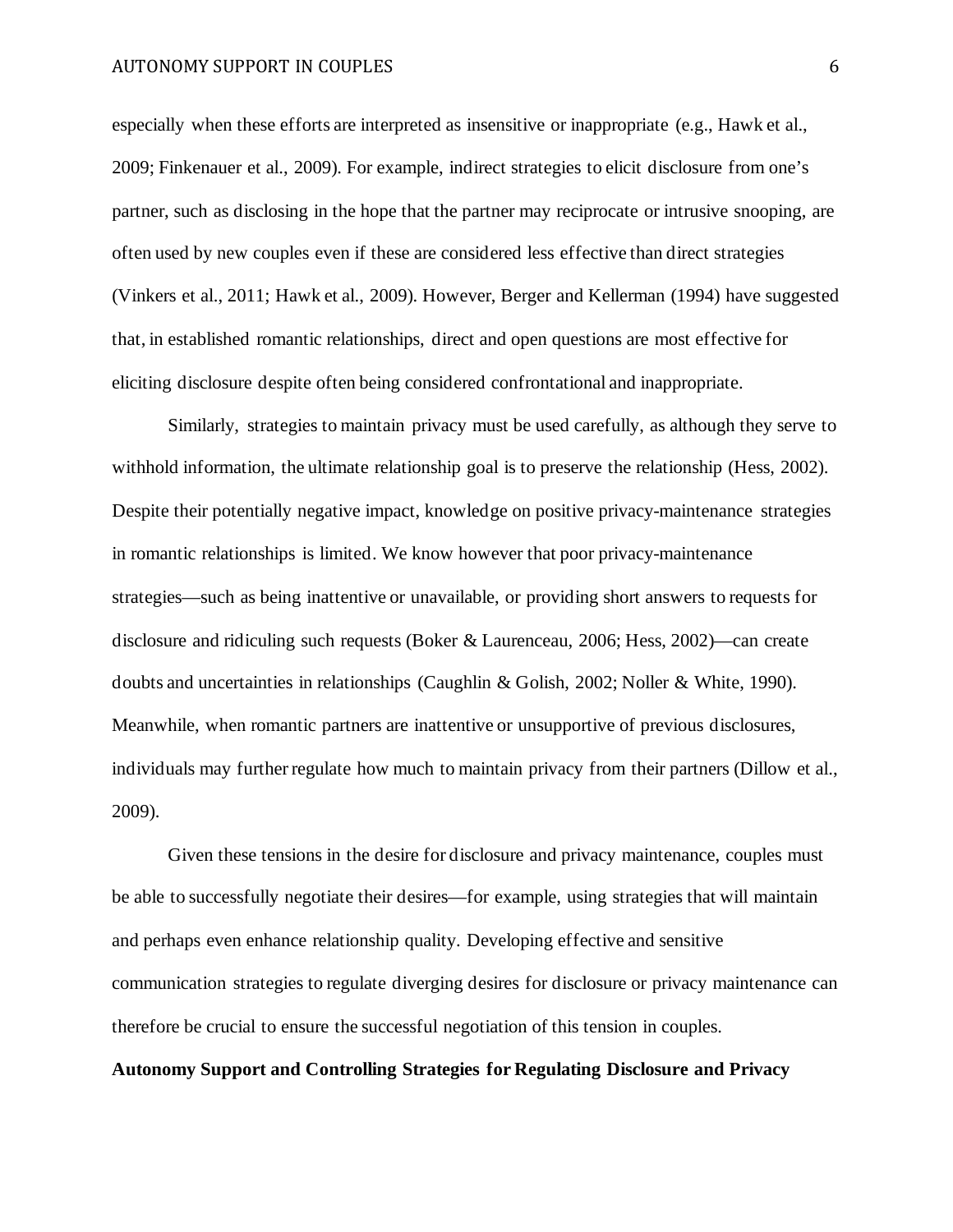In the present study, we rely on Self-Determination Theory (SDT; Deci & Ryan, 2000) to propose that a distinctive feature of positive disclosure-eliciting and privacy-maintenance strategies is the extent to which they are autonomy supportive (AS). SDT is a motivational theoretical framework emphasizing the central role of autonomy support in creating more optimal interpersonal exchanges. SDT defines autonomy as the need to feel a sense of agency and ownership of one's behaviors (as opposed to feeling pressured by internal or external forces). In the context of intimate relationships, autonomy support involves demonstrating consideration and respect for the partner's individuality (Deci et al., 2006). AS partners empathize with and acknowledge the other's ideas and feelings. They also encourage initiatives and active participation in problem solving or decision-making. Finally, they interact with their partner in an informational way as opposed to an evaluative one (Mageau et al., 2015).

In contrast, when partners thwart the need for autonomy, they are described as controlling (CTL). CTL behaviors aim at making partners think, feel or be in a certain way, regardless of partners' own desires and feelings. These behaviors may take the form of internal or external pressures, such as threats, guilt-inductions, tangible rewards, controlling language, directives and commands (Soenens & Vansteenkiste, 2010). Regardless of form, CTL behaviors share the distinct features of being pressuring, dominating, and intrusive (Grolnick & Pomerantz, 2009).

In the context of romantic relationships, autonomy support has been shown to have considerable implications for the state and stability of the relationship (e.g., Deci et al., 2006; Patrick et al., 2007). Individuals who feel that their partner supports their autonomy report more secure attachment, are more willing to rely on their partner, are more satisfied and committed to their relationship, and show a more efficient and open conflict resolution pattern (La Guardia et al., 2000; Patrick et al., 2007; Ryan et al., 2005). In contrast, CTL behaviors appear to undermine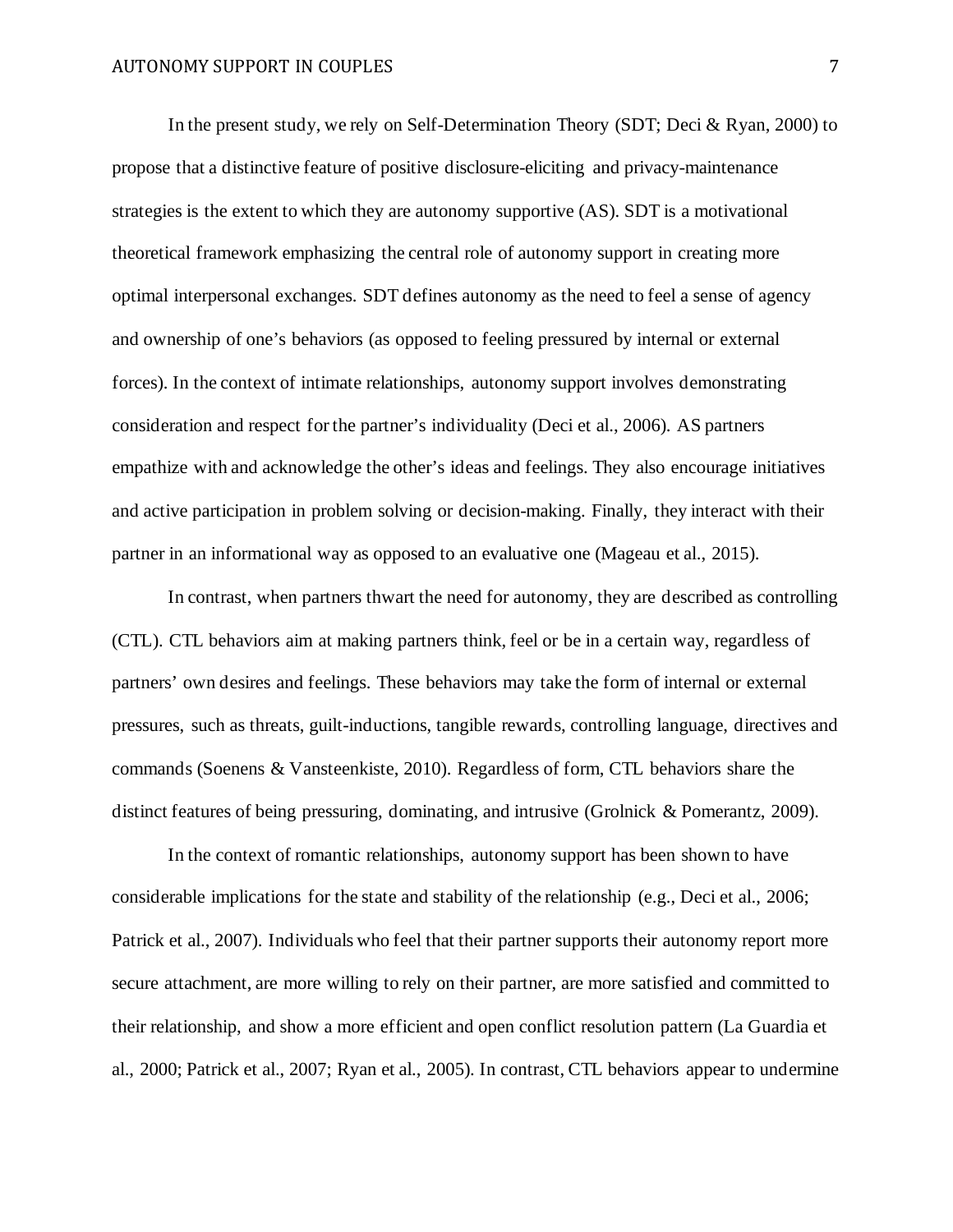individual and relational functioning. Romantic partners who feel controlled report less honesty and trust within their relationship, are less comfortable during disclosures, and generally feel less satisfied, intimate, vitalized, and secure (La Guardia & Patrick, 2008).

Given the important role of autonomy support for couples' optimal functioning, it seems likely that autonomy support may also play a role in how disclosure-eliciting strategies and privacy-maintenance strategies may be received by partners. Indeed, Ben-Ari (2012) suggests that when partners communicate a mutual understanding and respect for each other's varying desires for disclosure and privacy (i.e., a behavior that may be conceptualized as AS), the process of coordinating disclosure and privacy maintenance can even increase intimacy within the relationship.

Based on these earlier works, we proposed that couples' attempts at resolving tension in discrepant desires for disclosure and privacy may be translated into AS or CTL strategies, which in turn could impact relationship outcomes. Figure 1 summarizes this process and each partner's role within it. When partners (disclosers and investigators) in a relationship have discrepant goals to keep vs. obtain information, they can achieve their goal through AS or CTL strategies. For example, discloser partners can restrict how much information they share while also maintaining the relationship by using AS strategies that acknowledge the partner's affection and desire to help. On the other hand, investigator partners can attempt to obtain information from their partner while also maintaining the relationship by using AS strategies that demonstrate support, open up the conversation, and convey choice (e.g., noticing their mood, asking about their day, showing availability). When used in situations of tension in disclosure, AS strategies are expected to support relationship functioning and information sharing, while CTL strategies are expected to thwart these outcomes.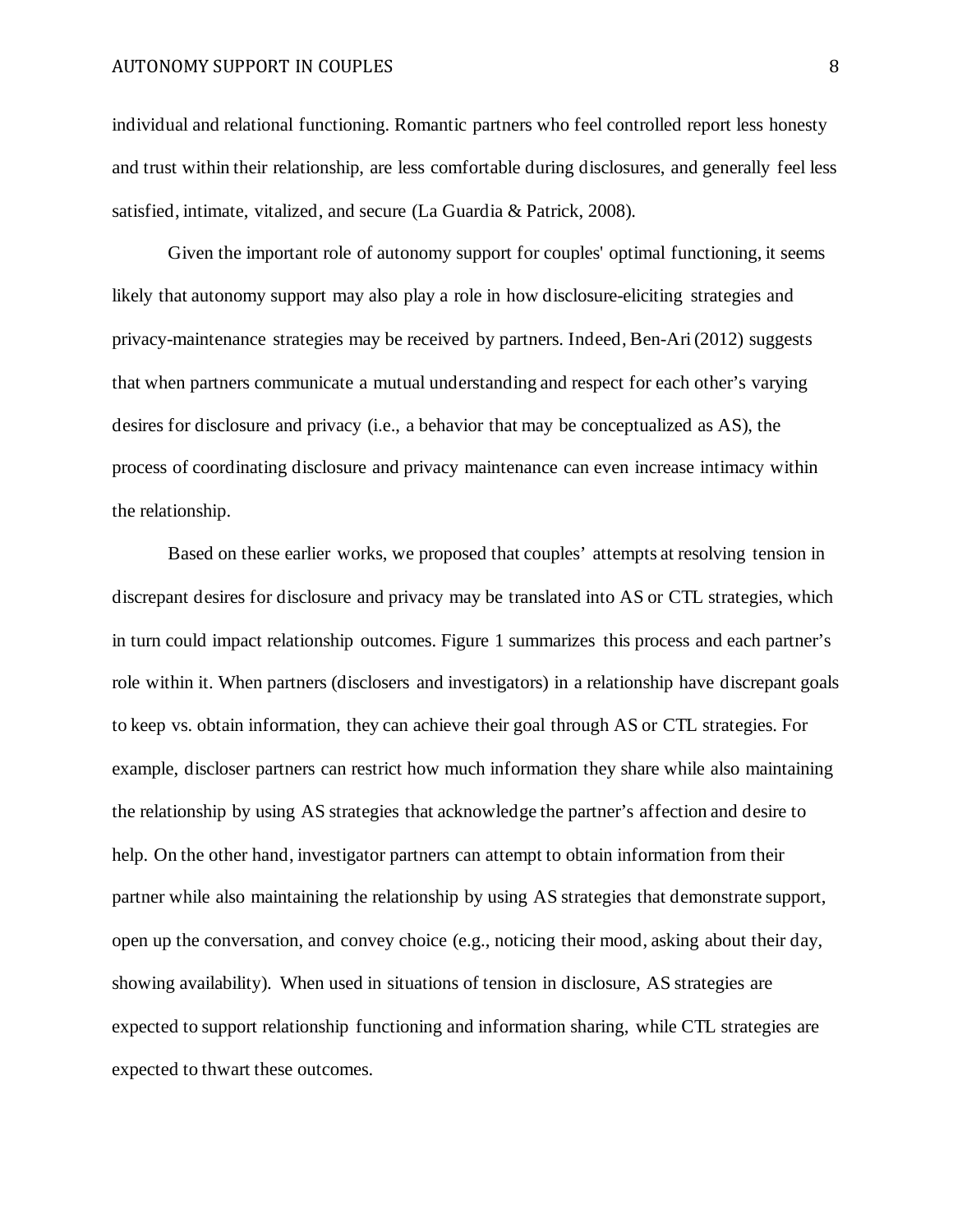In two studies, we assessed the acceptability and effectiveness of AS and CTL strategies for regulating disclosure. In Study 1, participants rated the acceptability and effectiveness of AS strategies and CTL strategies in eliciting disclosure or maintaining privacy in hypothetical interactions involving their romantic partner. In Study 2, partners from existing romantic couples were assigned the role of investigator or discloser and discussed topics of their choosing, and the effectiveness of AS and CTL strategies in their recorded conversations was assessed. Further, given knowledge that both autonomy support and disclosure in a relationship are related to positive relationship characteristics such as intimacy, we assessed how AS and CTL strategies would be associated with partners' perceptions of their relationship in Study 2. Based on SDT and the numerous benefits associated with autonomy support (Deci  $\&$  Ryan, 2000), we expected that, overall, AS (vs. CTL) strategies would be more acceptable and effective in disclosureeliciting and privacy-maintenance situations to navigate discrepant desires for disclosure between romantic partners.

## **Study 1**

Our objective in Study 1 was to examine the perceived acceptability and effectiveness of hypothetical AS and CTL strategies for eliciting disclosure and maintaining privacy in couples. Using two hypothetical scenarios, we examined acceptability and effectiveness of these strategies from the perspective of the person who is on the receiving end of these strategies. That is, in the disclosure-eliciting scenario, participants rate the effectiveness of partners' use of AS/CTL strategies to obtain information from them without risking the state of the relationship (perspective of disclosers who rate strategies for eliciting disclosure from hypothetical investigators). In the privacy-maintenance scenario, participants rate the effectiveness of partners' use of AS/CTL strategies to keep some information private without risking the state of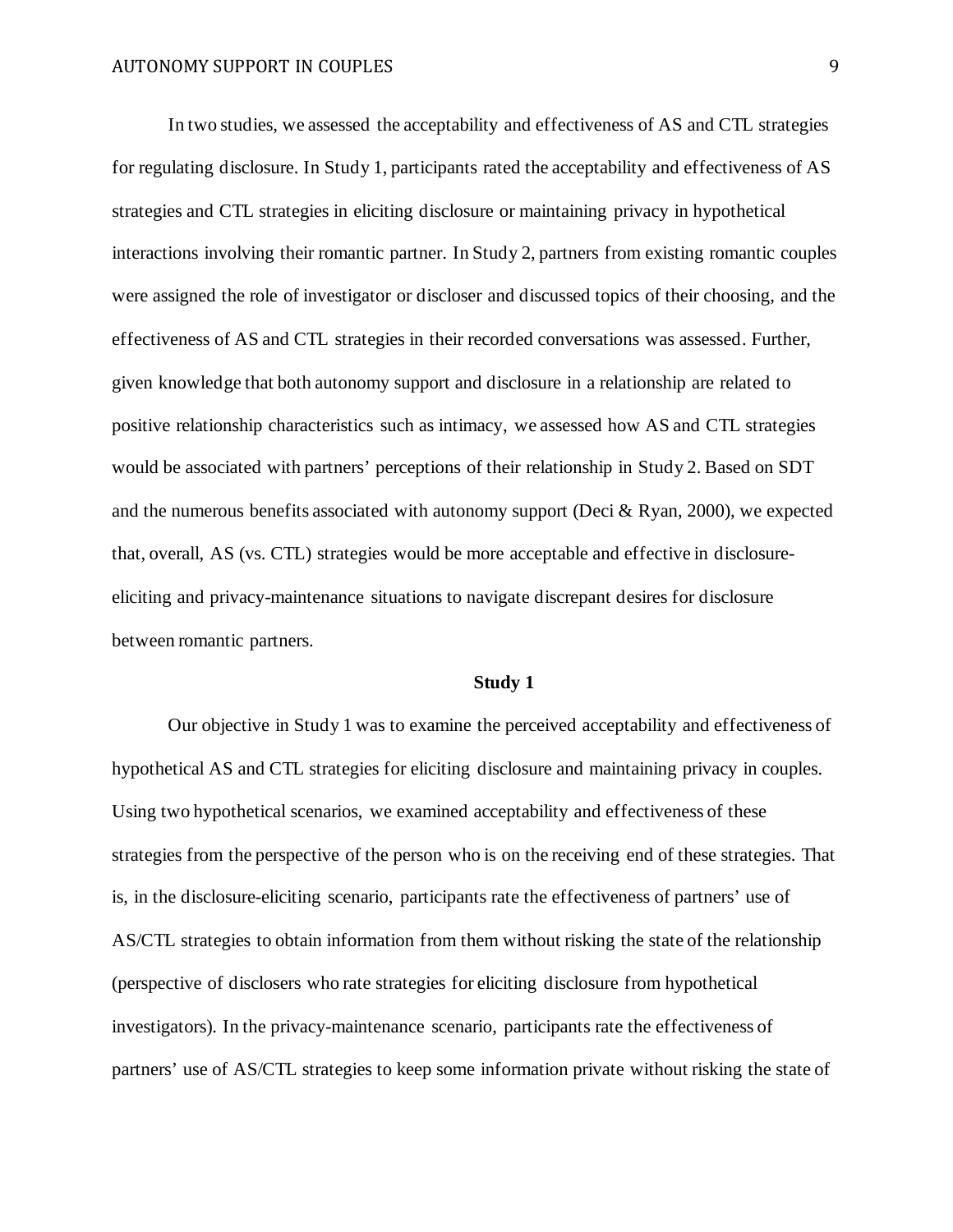the relationship (perspective of investigators who rate strategies for maintaining privacy from hypothetical disclosers). We expected that:

H1: participants would perceive AS strategies from hypothetical partners as more acceptable and effective than CTL ones to successfully obtain information (disclosure-eliciting scenario) and to manage to keep information private (privacy-maintenance scenario).

In secondary analyses, we explored the moderating role of disclosure-eliciting versus privacymaintenance goals (i.e., disclosure-eliciting vs. privacy-maintenance scenarios) on perceptions of acceptability and effectiveness of AS and CTL strategies. Given that privacy-maintenance strategies may represent a threat to the relationship (Knee et al., 2013; Murray et al., 2006), we expected that the impact of favoring an AS approach would be greater for these strategies:

H2: participants would perceive greater differences between AS and CTL

strategies for privacy-maintenance strategies from hypothetical partners than for disclosure-eliciting strategies.

## **Method**

# *Participants*

Participants were 286 young adults (85.1% female), with a mean age of 23.66 years (*SD*  $= 4.84$ ) who had been romantically involved with their partner (not participating in this study) for an average of 42.14 months  $(SD = 41.81)$ . Approximately half of the sample (57.5%) reported being in a relationship but not living with their partner, 32.5% were cohabiting/common-law, and 10.0% were married. Most participants reported being heterosexual (94.4%), with some reporting same-sex (2.6%) or bisexual (3.0%) orientations. Most participants identified as French Canadian (83.2%), with a few identifying as French (7.5%), Arabic (2.6%), Hispanic (1.5%), or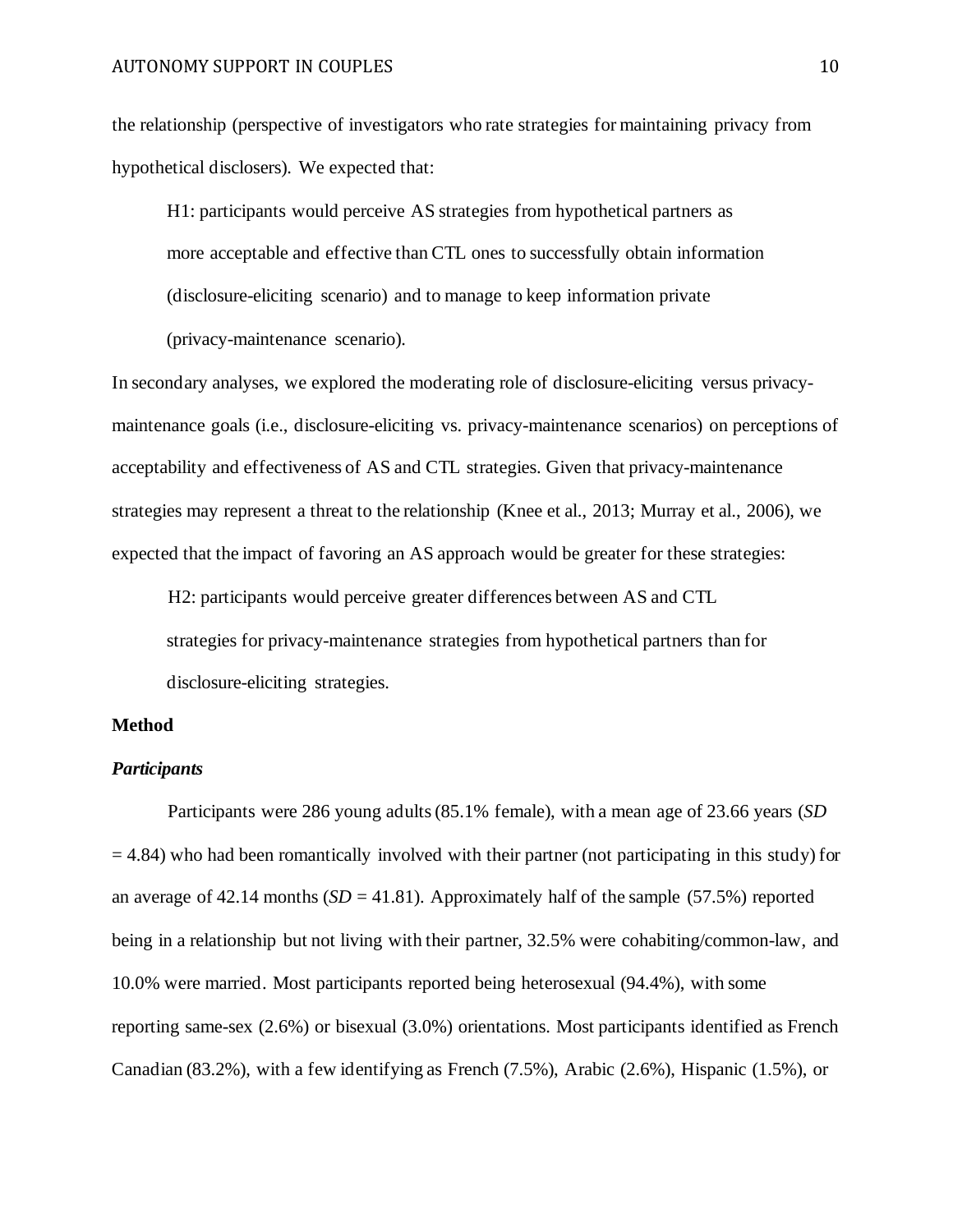having other heritage (5.2%). The sample was highly educated: 52.8% obtained a pre-university or technical diploma and 43.1% received a university degree, with the rest being high school educated. Possibly due to overrepresentation of university students, income was low, with 41.7% reporting an annual income below CAD\$10,000, 41.1% earning between CAD\$10,000 and CAD\$29,999, and 17.2% earning CAD\$30,000 or more. A socioeconomic status (SES) index was calculated by averaging the standardized scores for education level and income.

### *Procedure*

 All procedures were approved by the institutional ethics board at the authors' home university, and data was collected from July to September 2014. Participants were recruited (1) in undergraduate psychology courses at a major university in Canada, (2) by sending emails to members of the Quebec Society for Research in Psychology, and (3) via Facebook. Potential participants were required to be in a romantic relationship to participate and all participants provided written consent. As compensation, participants were invited to enter their name into a draw for eight \$25 CAD Amazon gift certificates. Questionnaires took 30- to 45-minutes to complete and were completed in-class in psychology courses (45.1%) or online (54.9%). Compared to the undergraduate sample, online participants were older, had higher SES, were dating for a longer period of time, and reported higher relationship quality and autonomy support from their partner. No difference was observed on how participants perceived the proposed strategies in terms of AS, acceptability and effectiveness, and thus participation method was not controlled in the main analyses.

**Scenarios**. In the questionnaire, participants first read two scenarios representing interactions between romantic partners. The *disclosure-eliciting* scenario read: "You come home from a hard day at work, you went through an intense conflict with some colleagues, and you are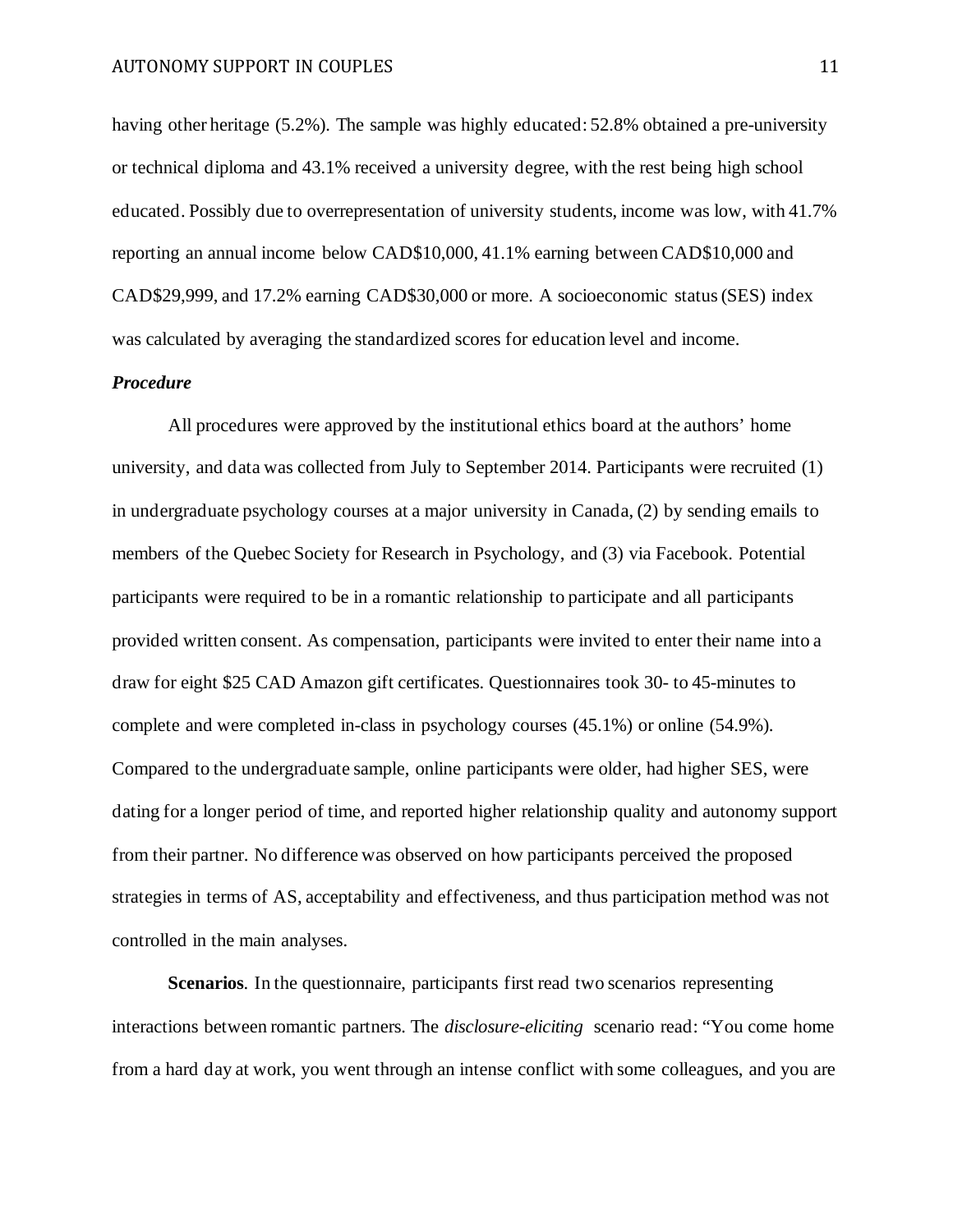preoccupied. Your partner notices your state of mind and would like to encourage you to talk about it." Following this scenario, participants were presented with AS and CTL strategies that their partner could use to solicit disclosure (Table 1). The *privacy-maintenance* scenario read: "Your partner comes back home after a hard day at work. He/she is obviously preoccupied and, although you want to know what happened, he/she does not want to talk about it". Participants then read AS and CTL strategies that their partner could use to maintain privacy (Table 2). The selection of AS and CTL strategies is described in preliminary analyses.

#### *Measures*

Participants were asked to imagine themselves in each scenario and to evaluate each hypothetical strategy on perceived autonomy support, acceptability, and effectiveness to reach its goal on a 7-point Likert scale (1 "do not agree at all"; 7 "strongly agree"). Participants rated each strategy individually, prior to moving on to the next one. After rating each strategy for each scenario, they reported on their actual partner's autonomy support and their relationship quality. Internal consistency for all measures (Cronbach's α) ranged from good to excellent (see Table 3).

**Perceived autonomy support.** The three-item Autonomy Need Satisfaction subscale of the Basic Need Satisfaction in Relationships questionnaire (La Guardia et al., 2000) was used to evaluate the extent to which each strategy would be successful in satisfying participants' need for autonomy (e.g., "I could voice my opinion and have a say in what happens").

**Acceptability***.* The acceptability of each strategy was evaluated using the item "I would find this strategy acceptable" in both disclosure-eliciting and privacy-maintenance scenarios.

**Effectiveness.** Effectiveness was evaluated for each strategy in the disclosure-eliciting scenario with the statement "Following this answer, I would be inclined to disclose information about myself", and for each strategy in the privacy-maintenance scenario with, "Following this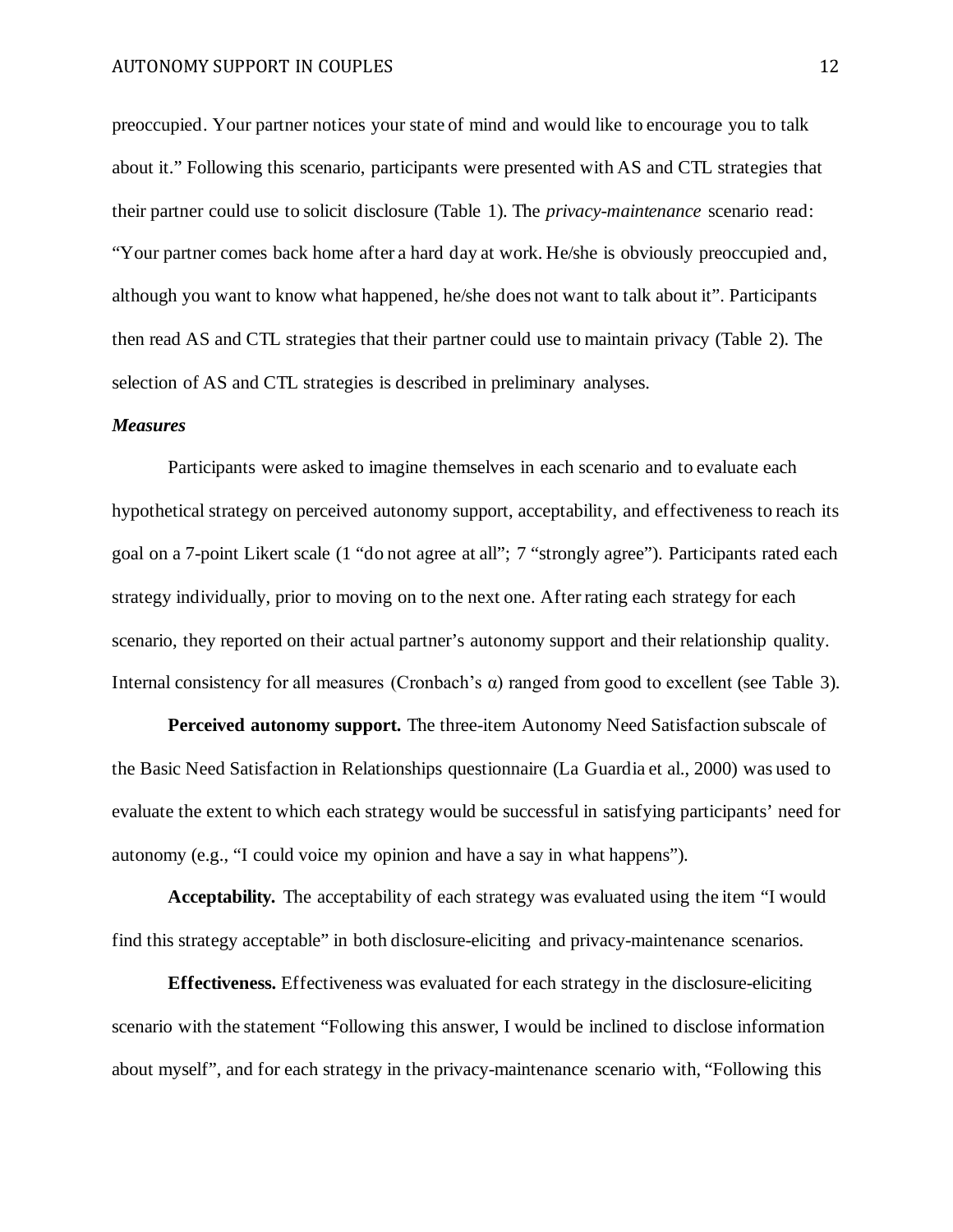answer, I would be inclined to question him/her further". Privacy-maintenance scores were reversed, with higher scores reflecting more effectiveness in reaching privacy goals.

### *Plan of analyses*

We first verified the validity of the AS and CTL strategies in the disclosure-eliciting and privacy-maintenance scenarios using factor analyses. We also examined descriptive statistics and correlations. Second, we ran our primary analyses to test the main effect of strategy type (AS vs. CTL) on acceptability and effectiveness perceptions using MANOVA and subsequent ANOVAs (H1). Finally, we explored the moderating effects of scenario type on acceptability and effectiveness perceptions of AS and CTL strategies (H2).

### **Results**

### *Preliminary analysis*

**Selection of AS and CTL strategies.** We first created various AS and CTL strategies based on SDT (Deci & Ryan, 2000) and past research (e.g., Berger & Kellerman, 1994; Hess, 2002). For each scenario, strategies were formulated for each prototypical AS (i.e., providing choice, acknowledging feelings and perspective, and giving rationales) and CTL behavior (i.e., invalidations, guilt induction, use of threats, intrusions, criticisms; see Mageau et al, 2015). All relevant strategies that could be found in past research for each scenario were then added to complete our initial list of strategies (from Berger, 1979; Berger & Kellerman, 1983; Hess, 2000; Kellermann & Berger, 1984; Miller, 1996; Miller & Jablin, 1991; Planalp & Honeycutt, 1985; Reeve et al., 2006; Vinkers et al., 2011). Three SDT experts then rated these strategies on a response scale ranging from 1 "controlling" to 7 "autonomy supportive" and the most autonomysupportive and controlling strategies were kept. Inter-rater agreement on ratings was high (ICC  $=$  $.97, p < .001$ ).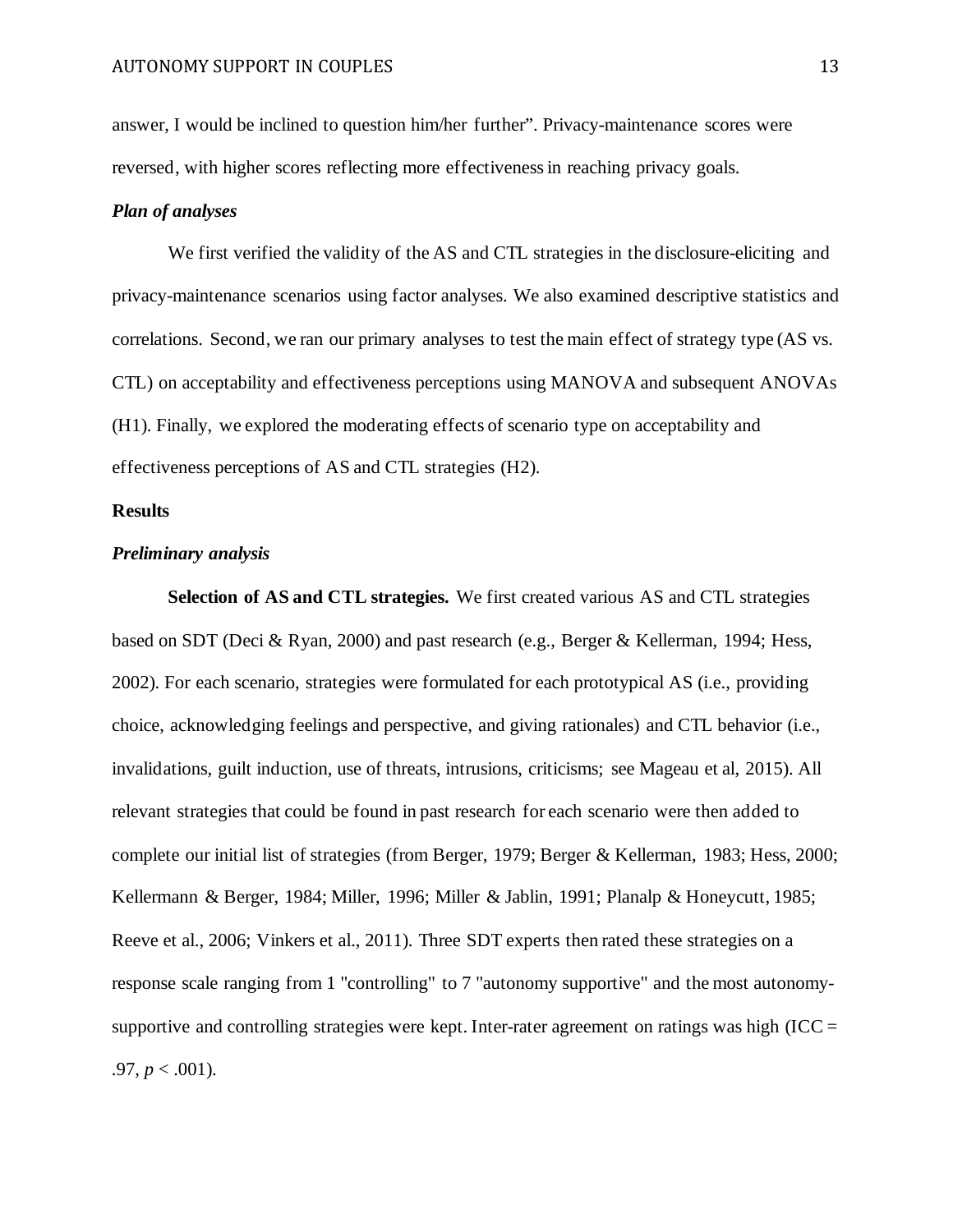**Factor structure of AS and CTL strategies.** The validity of the selected strategies was further tested using participants' evaluation of how autonomous each strategy would make them feel in each scenario. Two exploratory factor analyses using Maximum Likelihood (ML) and oblimin rotation were performed to evaluate the factorial structure of disclosure-eliciting and privacy-maintenance strategies respectively. Strategies, factor loadings, eigenvalues, and percentage of explained variance for AS and CTL are presented by scenario type in Tables 1 (disclosure-eliciting) and 2 (privacy-maintenance). In the disclosure-eliciting scenario, one strategy failed to load on either factor and was thus excluded. In order to retain the same number of AS and CTL strategies, the lowest loading CTL strategy was also removed. After the deletion of these two strategies, the scree test suggested the presence of two factors, which corresponded to AS and CTL strategies. All disclosure-eliciting strategies correlated with their respective factor, with loadings above .44. All cross-loadings fell below .31. In order to retain an equal number of items across the two scenarios, the AS and CTL strategy with the lowest loading were also deleted in the privacy-maintenance scenario. After deleting these two items, the scree test suggested the presence of two factors, labeled AS and CTL privacy-maintenance strategies. All items correlated with their respective factor, with loadings above .53. All cross-loadings fell below .29.

**Differences in perceptions of autonomy across strategy and scenario types**. As a manipulation check, we performed a repeated measures 2x2 ANOVA to evaluate mean differences in perceptions of autonomy across strategy types and scenarios, both as withinsubject factors. Results confirmed that participants perceived AS strategies (*M =* 5.45; *SD* = .04) as generally more autonomy supportive than CTL ones  $(M = 3.28; SD = .05)$ ,  $F_{\text{strategy}}(1, 267) =$ 1864.30,  $p < .001$ ,  $\eta_p^2 = .88$ . This difference was observed in both scenarios, but it was more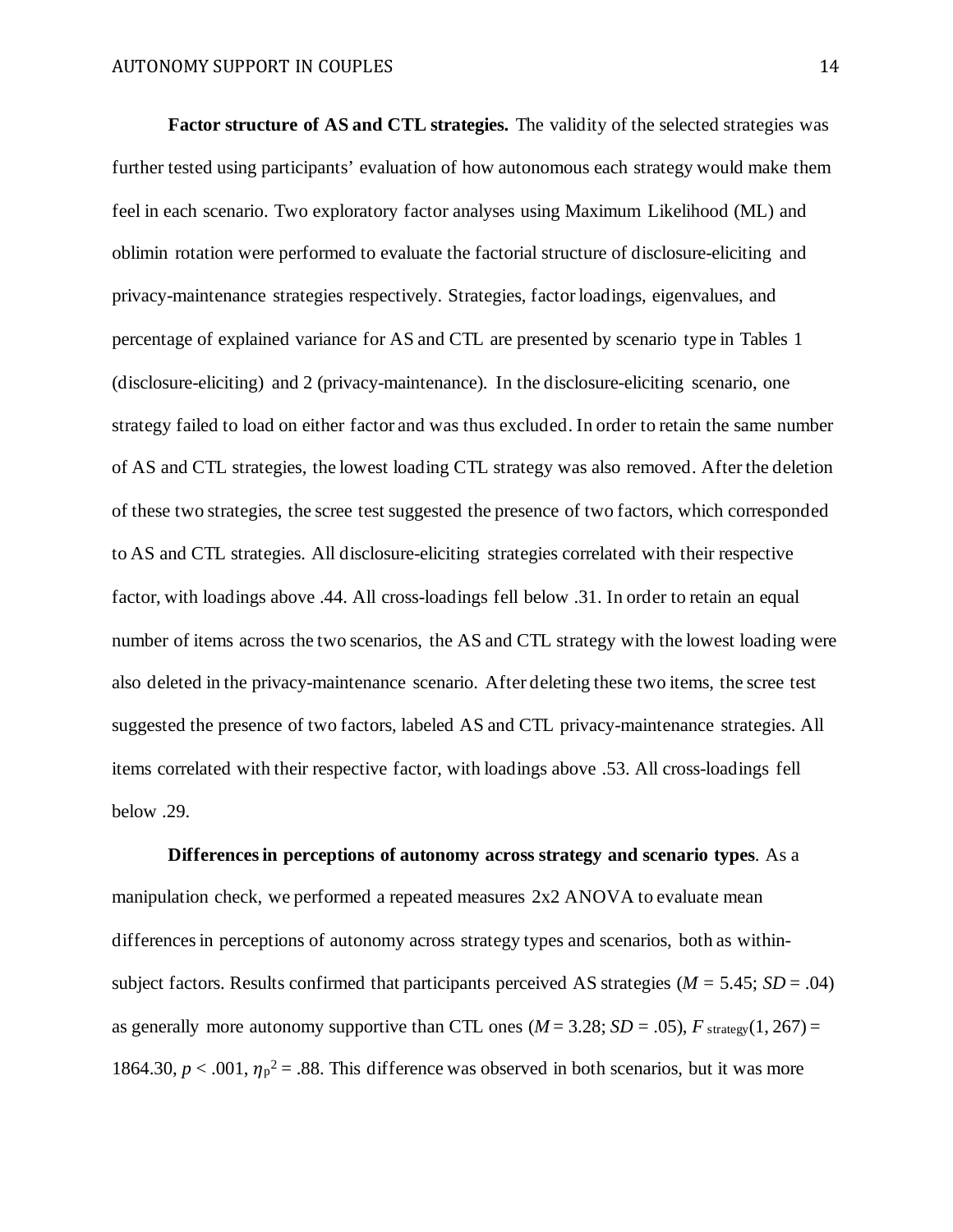pronounced in the disclosure-eliciting scenario,  $F_{\text{interaction}}(1, 267) = 10.28$ ,  $p = .002$ ,  $\eta_p^2 = .04$ , with AS strategies being perceived most positively  $(F_{\text{disclosure}}(1, 267) = 392.96, p < .001, \eta_p^2 =$ .60, *MAS disclosure*= 5.99 vs. *MCTL disclosure*= 3.74; *F*privacy (1, 267) = 205.28, *p* < .001, <sup>p</sup> 2 = .44, *MAS privacy* = 4.90 vs. *MCTL privacy* =  $2.82$ <sup>1</sup>.

**Descriptive statistics***.* Descriptive statistics and correlations are presented in Table 3. Overall, strategies were perceived as moderately acceptable and effective. Demographic variables were not linked to perceptions of acceptability. For effectiveness, female participants perceived all strategies as more effective than male participants,  $t(266) = 3.86$ ,  $p < .001$ .

# *Primary Analyses*

Differences in participants' perceptions of acceptability and effectiveness across strategy types (AS and CTL) were first tested using a repeated-measures MANOVA, followed by ANOVAs(H1). Results showed a significant effect of strategy type at the multivariate level, Wilks'  $Λ = .09$ ,  $F(2, 265) = 1347.40$ ,  $p < .001$ ,  $τ<sup>2</sup> = .91$ . This effect remained significant at the univariate level for both acceptability,  $F(1, 266) = 2688.00, p < .001, \eta_p^2 = .91$ , and effectiveness,  $F(1, 266) = 963.27$ ,  $p < .001$ ,  $\eta_p^2 = .78$ . Mean differences revealed that AS strategies were perceived as more acceptable ( $M = 5.41$ ; SD = .72) and effective ( $M = 5.48$ ; SD = .70) than CTL ones ( $M_{\text{acceptability}} = 2.66$ ;  $SD_{\text{acceptability}} = .68$ ;  $M_{\text{effectiveness}} = 3.97$ ;  $SD_{\text{effectiveness}} = .72$ ).

# *Exploratory Moderation Analyses By Scenario Type*

The moderating effect of scenario type on acceptability and effectiveness perceptions of AS and CTL strategies was explored using a repeated measures MANOVAs, followed by ANOVAs(H2). A significant multivariate interaction emerged between strategy and scenario

 $1$  Simple effects of scenario type for AS and CTL strategies revealed that for both AS and CTL strategies, disclosure-eliciting strategies were perceived as more autonomy supportive than privacy-maintenance ones  $(F<sub>AS</sub> (1,$  $267$ ) = 1764.97,  $p < .001$ ,  $\eta_p^2 = .87$ ;  $F_{\text{CL}}(1, 267) = 1176.12$ ,  $p < .001$ ,  $\eta_p^2 = .82$ ) but this difference was more pronounced for AS strategies.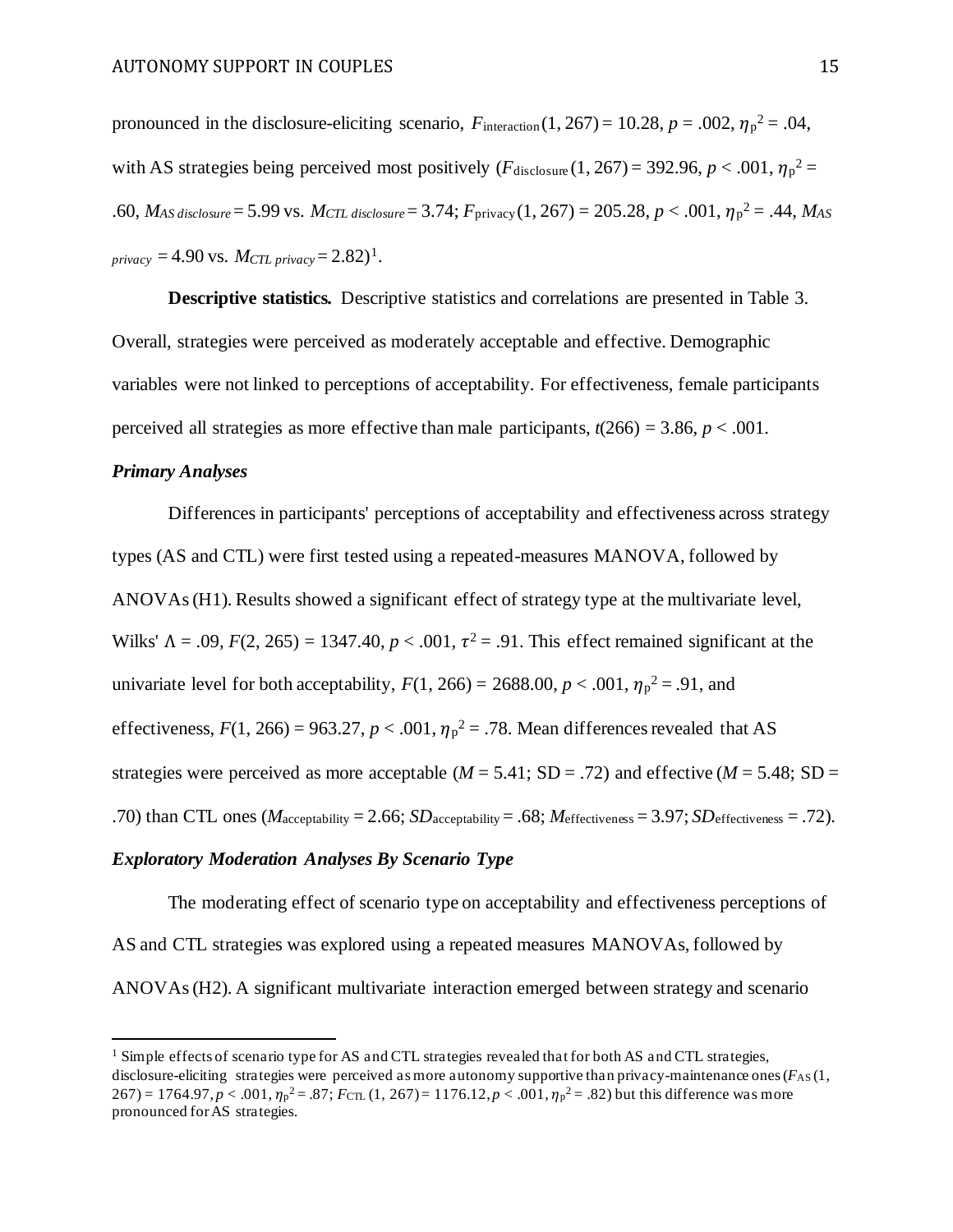type. This effect remained significant at the univariate level for both acceptability,  $F(1, 266) =$ 10.91,  $p < .001$ ,  $\eta_p^2 = .04$ , and effectiveness,  $F(1, 266) = 181.05$ ,  $p < .001$ ,  $\eta_p^2 = .41$ . Further analyses showed that participants perceived AS strategies as more acceptable than CTL ones, across scenarios. However, participants reported greater differences in acceptability between AS and CTL in the privacy-maintenance scenario, with CTL privacy-maintenance strategies being perceived as least acceptable. <sup>2</sup> Similarly, AS strategies were perceived as more effective than CTL ones, across scenarios. However, contrary to H2, participants reported smaller differences in effectiveness between AS and CTL strategies in the privacy-maintenance scenario than in the disclosure-eliciting scenario.3 These interactions are presented in Figure 2a and 2b.

# **Study 1 Summary**

Results of Study 1 suggest that partners may communicate their desires for disclosure and privacy maintenance in a way that is autonomy supportive. Hypothetical strategies formed two factors—AS and CTL—and AS strategies were perceived as more acceptable and effective across scenarios, although differences in acceptability were more pronounced in the privacymaintenance than in the disclosure-eliciting scenario while the reverse was observed for effectiveness. The present findings provide initial evidence that AS strategies may be effective for communicating diverging desires for disclosure and maintenance of privacy. However, given that hypothetical scenarios were used to investigate AS and CTL strategies, generalizability of the results were limited.

<sup>&</sup>lt;sup>2</sup> Simple effects of scenario type for AS and CTL strategies revealed that both strategies were perceived as more acceptable in the disclosure-eliciting scenario than in privacy-maintenance scenario ( $F_{AS\, strategic}(1, 266) = 183.78, p$  $< .001$ ,  $\eta_p^2 = .41$ ;  $F_{\text{CTL strategies}}(1, 266) = 268.87$ ,  $p < .001$ ,  $\eta_p^2 = .50$ ) but this difference was more pronounced for CTL strategies.

<sup>3</sup> Simple effects of scenario type for AS and CTL strategies revealed that AS strategies in the disclosure-eliciting scenario were perceived as more effective than in the privacy-maintenance scenario. In contrast, and despite CTL strategies being generally less effective than AS ones, CTL strategies in the privacy-maintenance scenario were evaluated as more effective than in the disclosure-eliciting scenario  $(F_{AS\ strategies}(1,267)=7.99, p < .01, \eta_p^2=.03;$ *F*CTL strategies (1,267)=78.64,  $p < .001$ ,  $\eta_p^2 = .23$ ).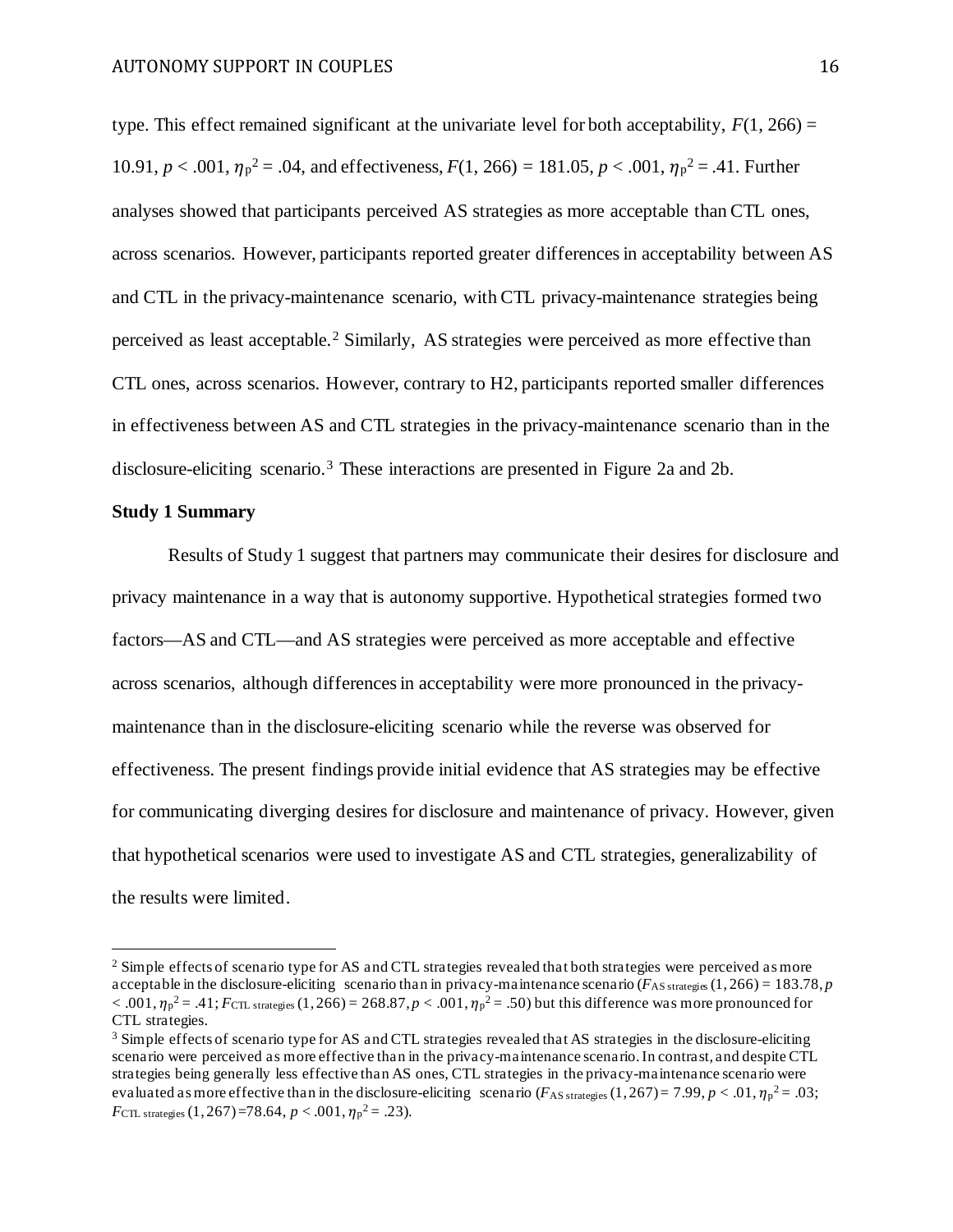#### **Study 2**

 Building upon Study 1's findings, Study 2 investigated the role of AS and CTL strategies during romantic couples' requests for disclosure and privacy maintenance in an observed, filmed conversation. We expected that there may be important differences between how partners think they would react to a given situation and what their actual reaction would be in conversation. Thus, in Study 2, we observed conversations between romantic couples to deduce the occurrence of AS and CTL strategies in conversation. Partners were assigned roles of investigator or discloser in the conversation (see below for assignment method), and content of conversations were coded for the number of speech turns that aimed to elicit disclosure (by investigators) or to maintain privacy (by disclosers) as well as the AS or CTL quality of all statements within each turn. We assessed the effectiveness of these strategies in eliciting information sharing from disclosers (for disclosure-eliciting strategies) and reducing the number of attempts at obtaining disclosures from investigators (for privacy-maintenance strategies). Based on results of Study 1, we expected that when eliciting disclosure:

H3: the more investigators used AS strategies and the less they used CLT ones, the more discloser partners would disclose; and,

H4: the more investigators used AS strategies and the less they used CTL ones, the deeper and more personal the discloser partners' disclosures would be. When maintaining privacy, we hypothesized that:

H5: the more disclosers used AS strategies and the less they used CLT ones, the less frequently investigator partners would attempt to elicit disclosure. A secondary objective was to test the links between participants' use of AS and CTL

regulation strategies during the live conversations and their partners' perceptions of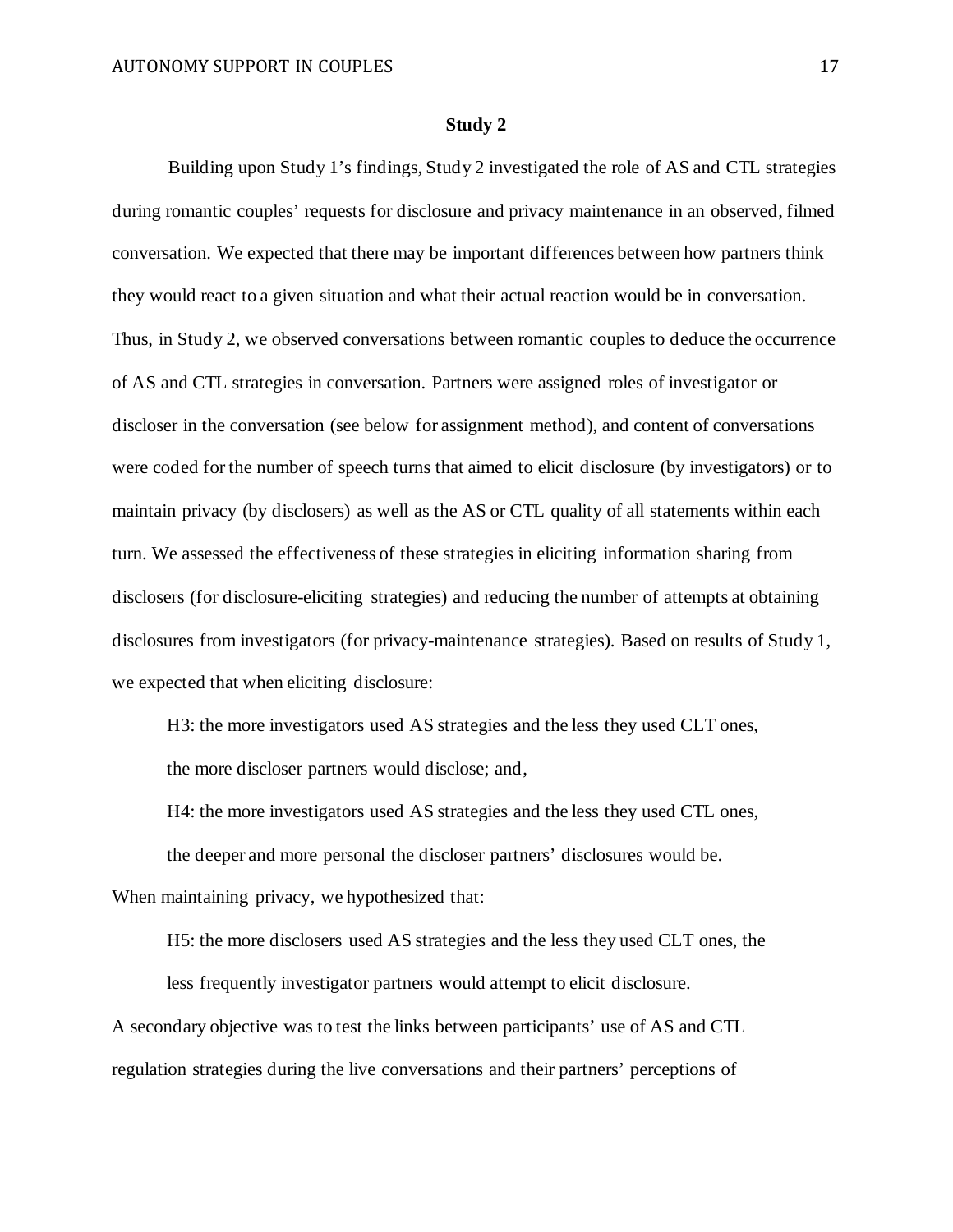their relationship's characteristics, namely intimacy during the conversation, relationship satisfaction, commitment, and attachment security. Considering the benefits associated with autonomy support, we expected that:

H6: more AS and less CTL strategies would be linked to better relationship outcomes, including better intimacy, satisfaction, commitment, and security.

### **Method**

#### *Participants*

A total of 78 couples participated. On average, participants had been dating for 2 years and 7 months  $(SD = 2.8$  years, range  $= 1$  month to 15 years) and 40% of the couples were cohabitating. Most of the participants were heterosexual (91.7%), with 3.8% and 4.5% reporting same-sex and bisexual orientations, respectively. Mean age was 22.5 years (*SD* = 3.4 years) for women and 23.4 years  $(SD = 4.0$  years) for men. Participants were predominantly French Canadian (82.1%), with a few reporting French (9.6%), Arabic (1.9%) or Brazilian (1.3%) backgrounds (other: 5.0%; missing: 2.6%). Most participants were highly educated: 57.7% obtained a pre-university or technical diploma, 35.9% a university degree, and 5.1% a high school diploma as their highest diploma, while 1.3% did not complete high school. Income was lower than the population average with 57.1% annually earning less than \$10,000 CAD, 32.8% earning between \$10,000 and \$29,999 CAD, and 10.1% earning \$30,000 CAD or more. A socioeconomic status (SES) index was calculated by averaging the standardized scores for education level and income.

# *Procedure*

All procedures were approved by the institutional ethics board at the authors' home university, and data were collected from November 2014 to February 2015. Supplemental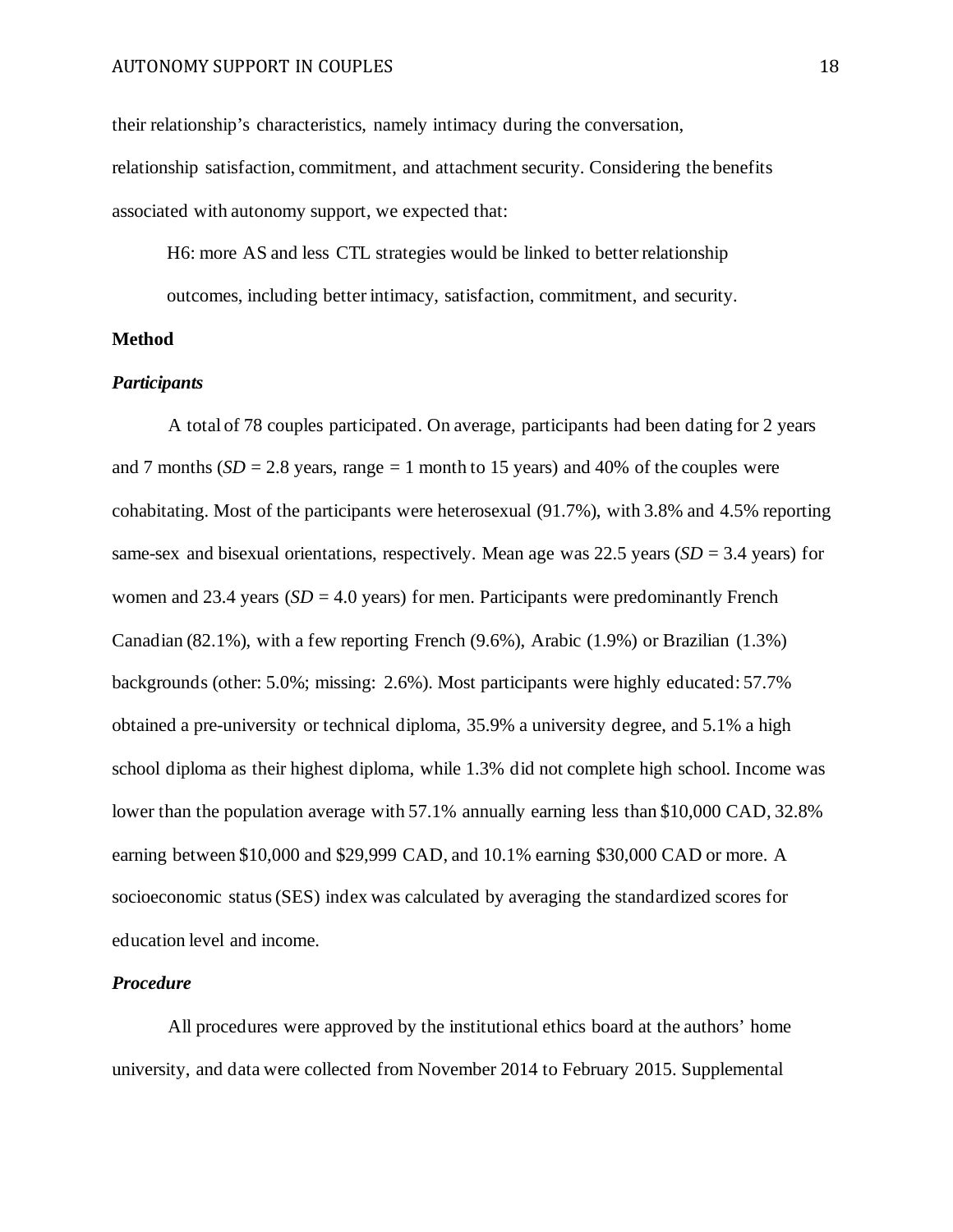Material A provides a more detailed account of the procedures. Participants were recruited through advertisements posted across a major university in Canada and via email invitations to a pool of individuals interested in participating in psychology studies. Couples agreeing to participate were booked for a lab session and were emailed a copy of the consent form and an online questionnaire to be completed prior to the session.

**Role Assignment.** The pre-laboratory questionnaire evaluated participants' actual and desired level of intimacy in their everyday interactions with their partner, and discrepancy in actual versus desired intimacy was used to determine partners' roles during the laboratory session. Partners who reported a higher desired level than actual level of intimacy in their relationship at the time of the study were designated as the *investigator*, while the other partner was given the role of *discloser* for the lab session.

Lab session. At the lab session, couples signed the consent form and engaged in four videotaped conversations, which consisted of two practices (3 and 5 mins) and one main conversation (20 mins), and a final reconciliation (5 mins). For brevity, only the main conversation is described further. The conversation room was set up for a cozy atmosphere following procedures in Gable et al. (2006). Couples were told that they would be randomly assigned to investigator and discloser roles for the interactions (but see role assignment above). Investigators were asked to initiate the conversation and to try to learn more about their partner regarding different topics. Disclosers were informed that their partner would raise various topics and were asked to share their experience as naturally as possible or to inform their partner that they would prefer not to disclose. Investigators were provided a list of topics typically relevant to couples and instructed to choose at least four topics for the main conversation to ensure that they would have enough material to discuss for 20 minutes. Investigators were asked to choose topics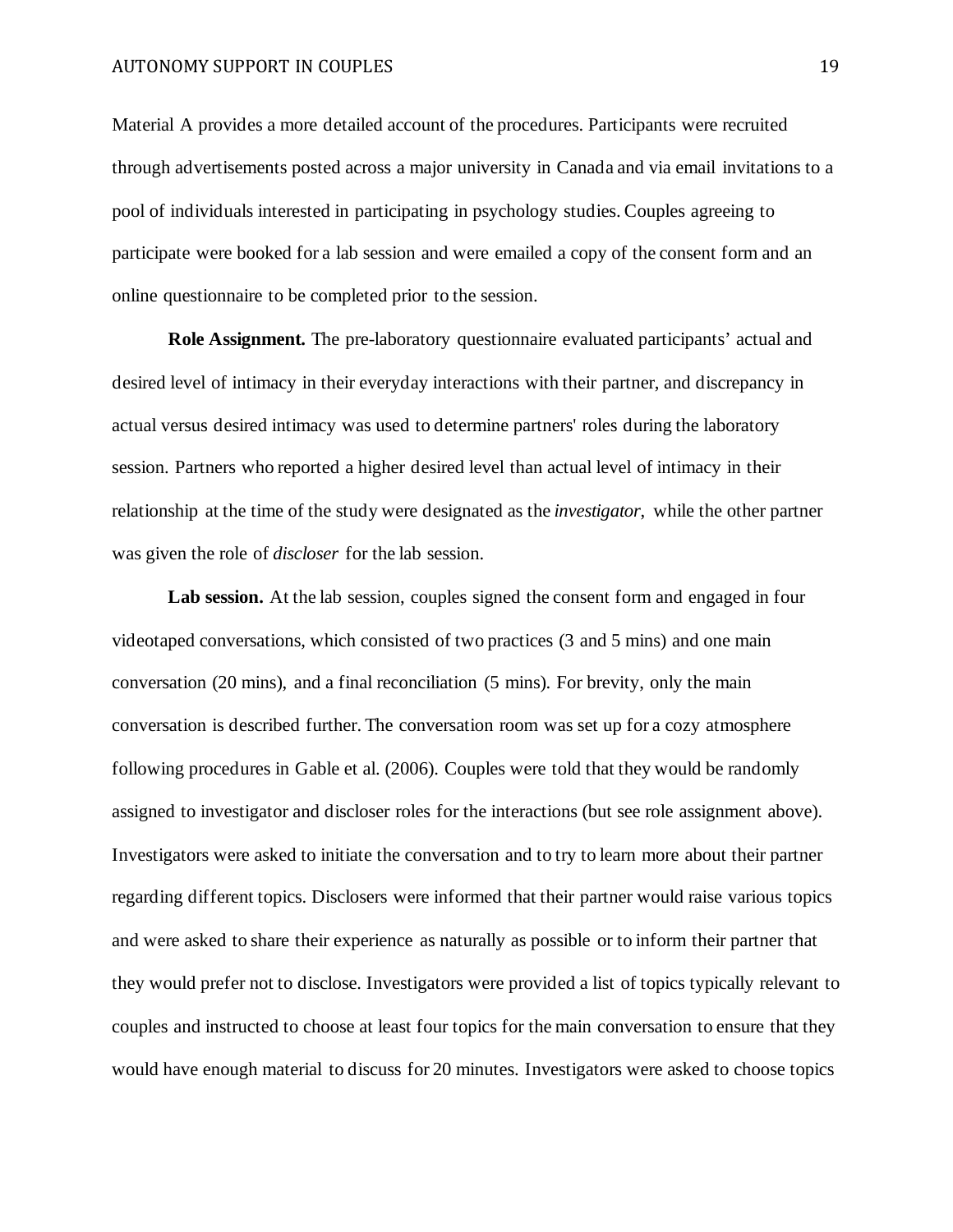that were interesting to them and that had not been previously fully discussed with the discloser. During the conversation, they could choose how to raise each topic and when to switch to the next topic. After the videotaped interactions, each participant completed a post-interaction questionnaire. Couples received \$50 as compensation.

#### *Measures*

**Pre-laboratory questionnaire.** Levels of actual and desired partner intimacy were evaluated using a 14-item scale from Laurenceau et al. (1998). Four components of intimacy were examined: partner's disclosure (3 items), partner's responsiveness (3 items), self-disclosure (3 items), and intimacy (5 items). Each item was also adapted to assess desired level of intimacy (e.g., "How close would you like to be with your partner?") for a total of 28 items. Actual versus desired intimacy discrepancy was computed by subtracting desired ratings from actual ratings. Participants also identified their gender, age, primary ethnic identity, educational level, income, marital status, sexual orientation and relationship length.

**Post-Interaction Questionnaire.** Measures in the post-interaction questionnaire were rated on 7-point response scales unless otherwise specified in the cited work (e.g., relationship satisfaction). Internal consistency for all measures ranged from satisfactory to excellent, as depicted in Table 4.

*Perceived autonomy during conversation.* Each partner's perceptions of autonomy during the conversation were assessed using the Autonomy Need Satisfaction subscale of the Balanced Measure of Psychological Needs scale (6 items; Sheldon & Hilpert, 2012). For disclosers, a sample item is "I was free to reveal myself in my own way"; for investigators, a sample item is "I was free to elicit disclosures in my own way".

*Intimacy during the interaction*. Each partner's intimacy was evaluated by adapting the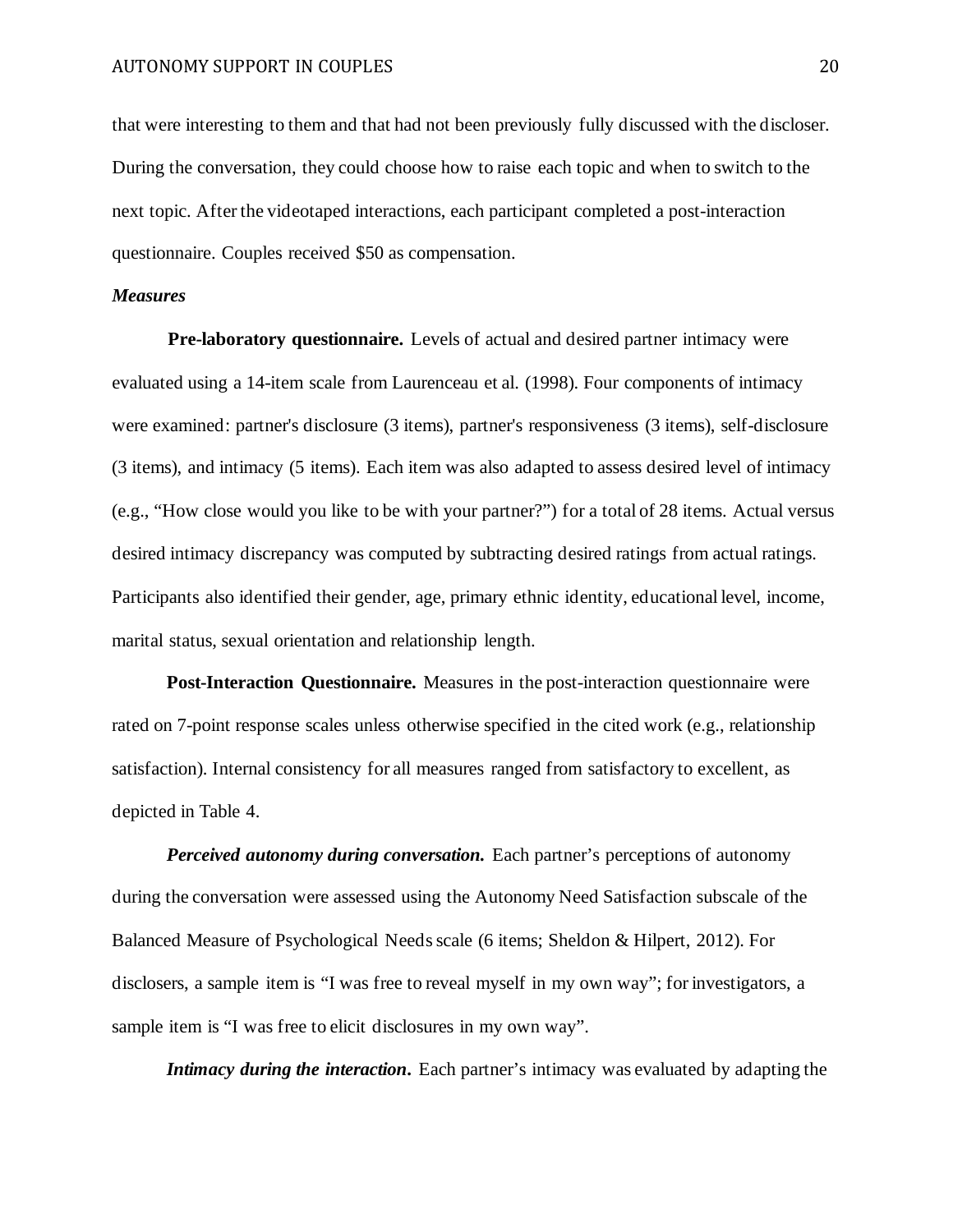Laurenceau et al. (1998) measure from the pre-laboratory questionnaire to target perceptions during the interaction (e.g., "During the conversation, how close were you with your partner?").

*Perceived relationship quality***.** Perceived relationship quality was operationalized as relationship satisfaction and commitment. Relationship satisfaction was assessed using the 16 item version of the Couples Satisfaction Index (CSI; Funk & Rogge, 2007), and commitment was assessed using the Investment Model Scale (IMS; Rusbult, Martz, & Agnew, 1998).

*Romantic attachment.* The Experiences in Close Relationships Questionnaire-Short Form (ECR-S, Wei, Russell, Mallinckrodt, & Vogel, 2007; e.g., "I try to avoid getting too close to my partners") was used to assess each partner's attachment representations. Six items measure attachment avoidance and six items measure attachment anxiety.

*Perceived AS style of current romantic partner.* Perceived autonomy support of the partner was assessed using an adapted version of the 24-item Perceived Parental Autonomy Support Scale (P-PASS; Mageau et al., 2015), a validated measure of AS and CTL behaviors. AS subscales included: providing choice (3 items; e.g., "In general, my partner seems confident in my ability to make the right choices"), acknowledging feelings and perspectives (3 items), and giving rationale (3 items). CTL subscales included: invalidation (3 items; e.g., "My partner questions my way of thinking or feeling"), guilt induction (3 items), use of threats (3 items), intrusion (3 items), and criticisms (3 items). An AS index was obtained by averaging the AS items with the reverse-scored CTL items.

# **Coding of Interactions**

The main conversations were coded by turn. Each turn was coded for the presence of investigators' disclosure-eliciting statements (quantity; i.e., total number of disclosure-eliciting turns), and all coded statements were categorized as AS or CTL strategies (quality). Similarly,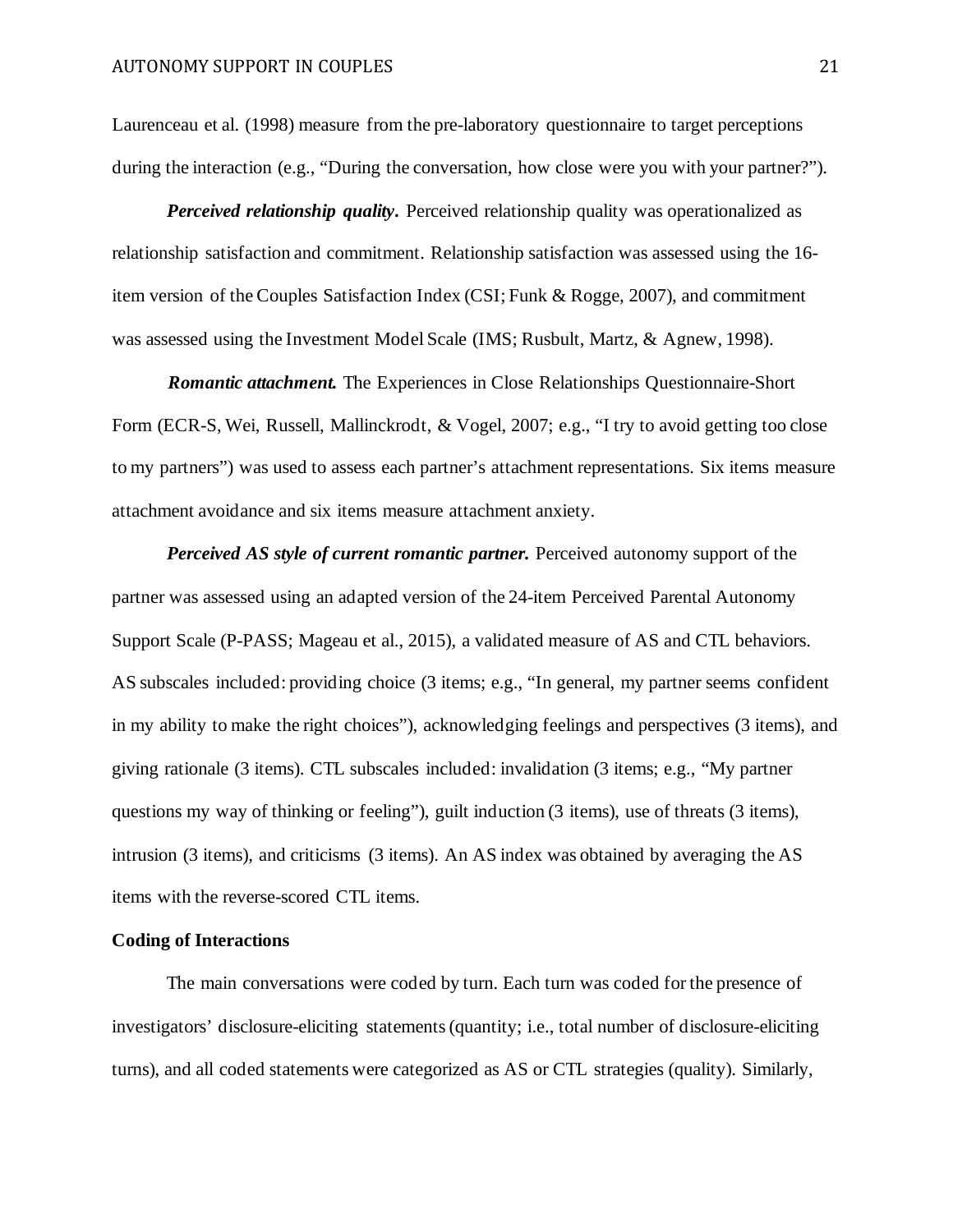each turn was coded for the presence of disclosers' privacy-maintenance statements (quantity; i.e., total number of privacy-maintenance turns), and all coded statements were categorized as AS or CTL strategies (quality). A detailed description of the coding scheme is provided in Supplement B. Quantity and quality of disclosures were coded using the Couples' Intimate Behavior Rating System (Mitchell et al., 2008). Two independent coders blind to study objectives evaluated the videos for all coding. One coder evaluated all videos  $(N = 78)$  and the second coder evaluated half of these videos  $(n = 39)$ . Inter-rater agreement (ICC) across strategies' and disclosures' quantity and quality ranged from .70 to .99 (see Supplement B for all inter-rater agreement values).

*Validation of AS and CTL strategies***.** To validate the coded strategies, we first examined their correlations with autonomy perceptions by the recipient of the strategy and with the general AS style of the user of the strategy. We retained strategies that were significantly correlated with at least one indicator of autonomy support (recipient perceptions or user style) and then applied exploratory factor analyses (with Maximum Likelihood, oblimin rotation), separately for disclosure-eliciting strategies and for privacy-maintenance strategies.

For 23 initially coded *disclosure-eliciting strategies*, 10 strategies were correlated with either disclosers' perceptions of autonomy or investigators' AS style. A scree test on the 10 strategies revealed two factors, corresponding to AS and CTL disclosure-eliciting strategies. Two strategies had low loadings on the AS factor (authenticity, respectful tone), and were consequently excluded. In the final solution, all strategies correlated with their respective factor and yielded loadings above .40. Ultimately, three strategies composed the AS disclosure-eliciting strategies factor:

1. acknowledging feelings and perspective;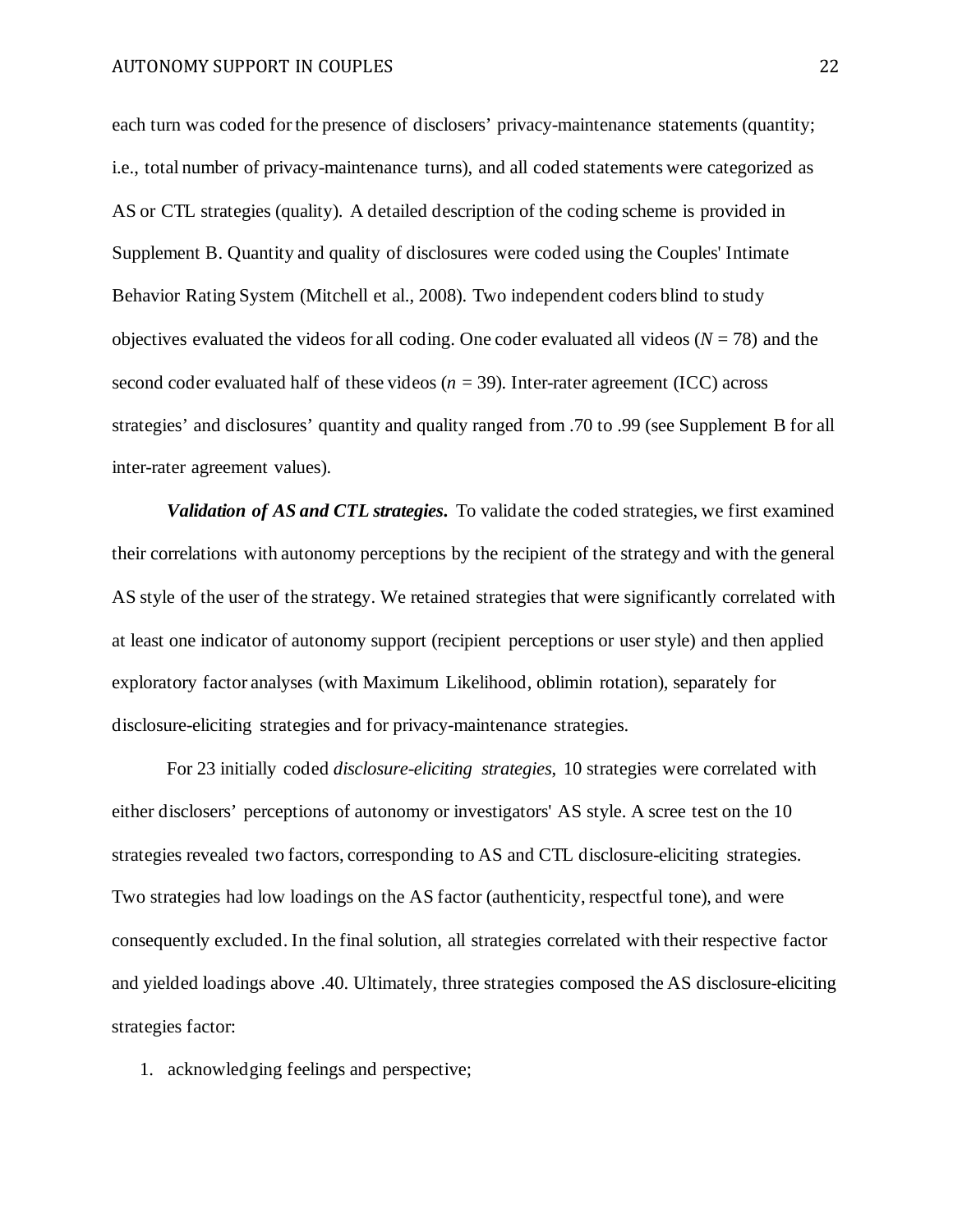- 2. providing information regarding one's interest, concern or motives; and
- 3. offering choice or flexibility regarding content, depth or timing of disclosures.

Five strategies composed the CTL disclosure-eliciting strategies factor:

1. deceiving;

- 2. invalidating;
- 3. voicing person-related criticisms;
- 4. making rejecting comments; and
- 5. using a disrespectful tone of voice.

As expected, the AS and CTL factors were negatively correlated (*r* = -.37, *p* < .001). The AS disclosure-eliciting strategies factor was positively correlated with disclosers' perceived autonomy during the conversation ( $r = .27$ ,  $p = .018$ ) and investigators' AS style ( $r = .41$ ,  $p <$ .001). The CTL factor was negatively related to these same constructs (disclosers' perceived autonomy,  $r = -.23$ ,  $p = .043$ ; investigators' AS style,  $r = -.45$ ,  $p < .001$ ).

For 19 initially coded *privacy-maintenance strategies*, four strategies were correlated with either investigators' perceived autonomy or disclosers' AS style. A scree test of the four strategies revealed the presence of one factor, corresponding to CTL privacy-maintenance strategies. One item showed a negative factor loading with the CTL factor (using a respectful tone of voice), and was consequently excluded. No valid AS factor could be detected as none of the initially coded AS privacy-maintenance strategies correlated with ratings of investigators' perceived autonomy or disclosers' AS style, thereby preventing further investigation of AS privacy-maintenance strategies. In the final solution, three remaining strategies yielded loadings above .60 and composed the CTL privacy-maintenance strategies factor:

1. deceiving;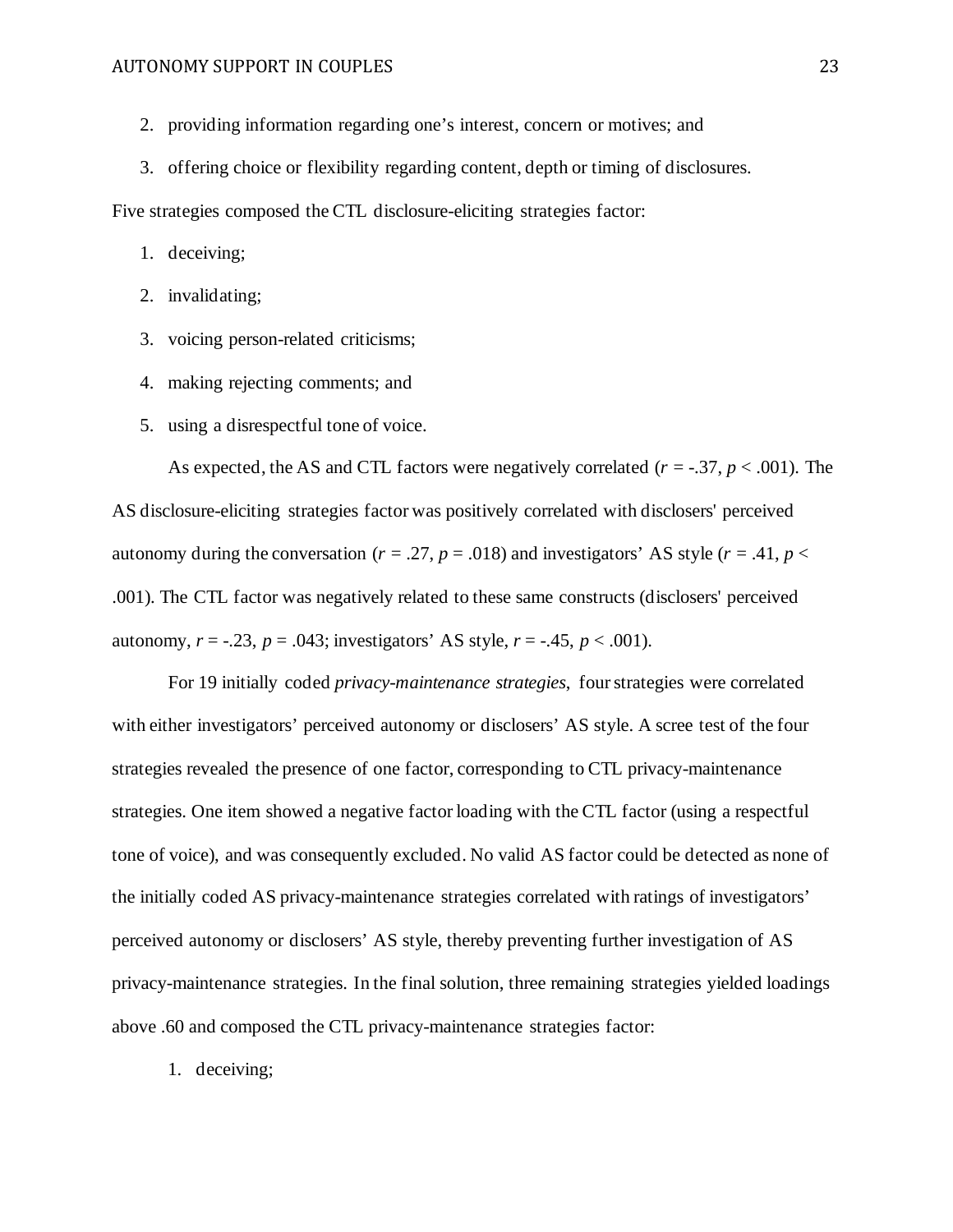- 2. criticizing; and
- 3. using a disrespectful tone of voice.

The CTL privacy-maintenance strategies factor was not related to investigators' perceived autonomy ( $r = -.15$ ,  $p = .181$ ), but was negatively related to disclosers' AS style ( $r = -.47$ ,  $p <$ .001).

*Quantity and quality of disclosure-eliciting strategies.* The main conversation was thus coded for the number of speech turns containing disclosure-eliciting statements from investigators (quantity) and specific strategies (quality). Thus, for each speech turn by investigators, coders determined whether it aimed to elicit disclosure from partners, and we assessed the *quantity of disclosure-eliciting statements* via the total frequency of such turns throughout the conversation. For each of the disclosure-eliciting statements within a turn, coders then determined whether it included AS and CTL strategies or not, creating quality rating scales ranging from 0 to 3 for AS (3 potential AS strategies) and from 0 to 5 for CTL (5 potential CTL strategies). Quality scores for each disclosure-eliciting turn were averaged to obtain global scores of *AS and CTL quality* of *disclosure-eliciting strategies* for the full interaction.

*Quantity and quality of privacy-maintenance strategies.* The main conversation was also coded for the number of speech turn containing privacy-maintenance statements from disclosers (quantity) and specific strategies (quality). Thus, for each speech turn by disclosers, coders determined whether it aimed to maintain privacy, and we assessed the *quantity of privacymaintenance statements* via the total frequency of such turns throughout the conversation. For each of these privacy-maintenance statements within a turn, coders then determined whether it included CTL strategies or not, yielding quality scores ranging from 0 to 3 (3 potential CTL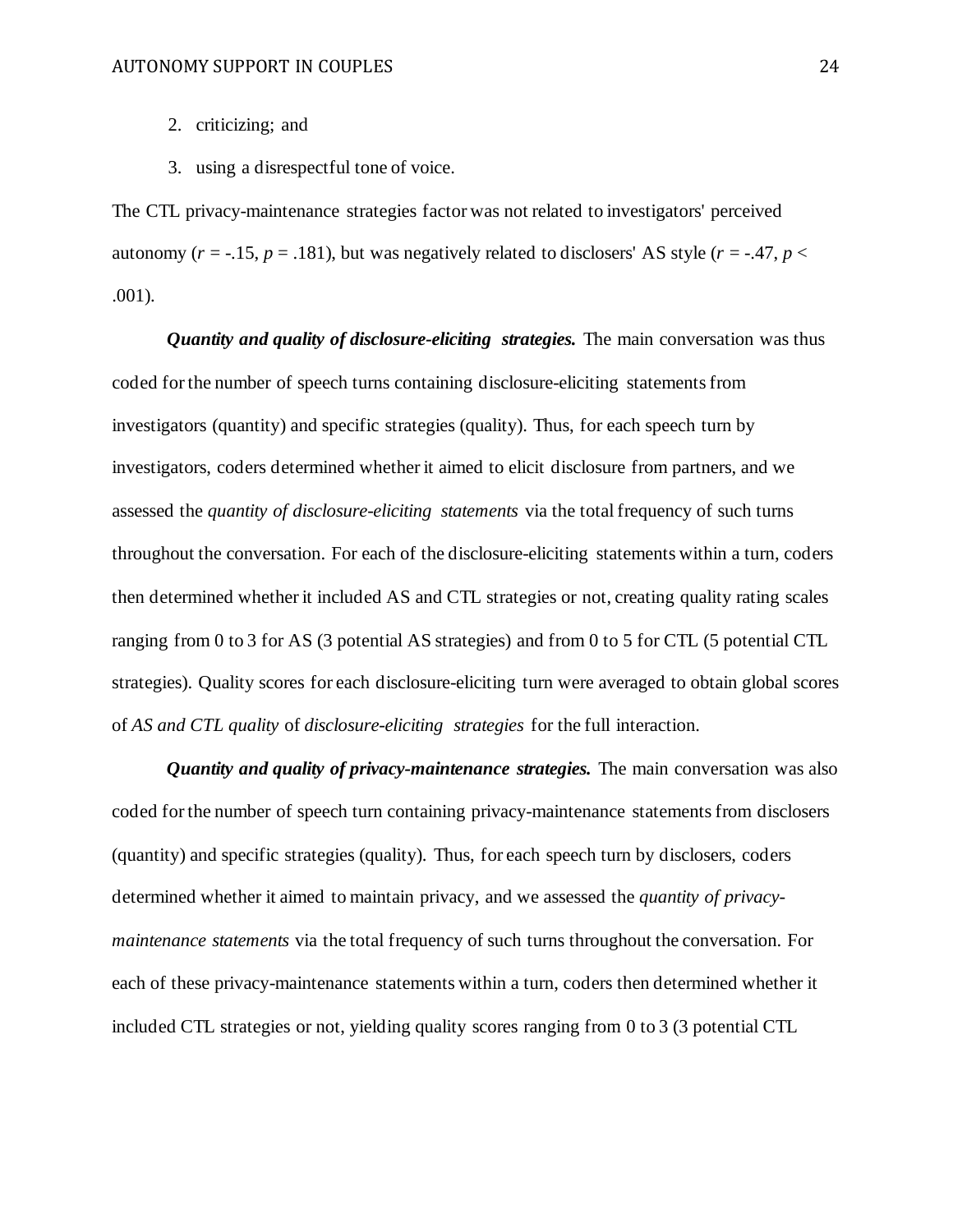strategies). Quality scores for each privacy-maintenance turn were averaged to obtain global scores of *CTL quality of privacy-maintenance strategies* for the full interaction.

*Quantity and quality of disclosures.* The quantity of disclosure was calculated as the quotient of total disclosures (by disclosers) over the total number of investigators' disclosureeliciting speech turns. For quality, each disclosure was rated on depth (Mitchell et al., 2018; 4-pt scale,  $1 =$  superficial,  $4 =$  highly personal), and depth scores were then averaged and divided by the total number of investigators' disclosure-eliciting speech turns.

#### **Plan of analyses**

We first performed preliminary analyses to examine the relations among the variables of interest. Next, we conducted a series of multiple regression models to evaluate the unique contributions of AS and CTL disclosure-eliciting strategies on 1) quantity and quality of disclosures controlling for investigators' general AS style and quantity of disclosure-eliciting speech turns, and in a more exploratory fashion, on 2) disclosers' perceptions of their relationship (relationship quality, intimacy, attachment). Finally, another set of multiple regression models evaluated the unique contribution of disclosers' CTL privacy-maintenance strategies on 1) the quantity and quality of investigators' disclosure-eliciting strategies controlling for investigators' general AS style and quantity of disclosure-eliciting speech turns, and in a more exploratory fashion, on 2) investigators' perceptions of their relationship (relationship quality, intimacy, attachment).

# **Results**

# *Preliminary analyses*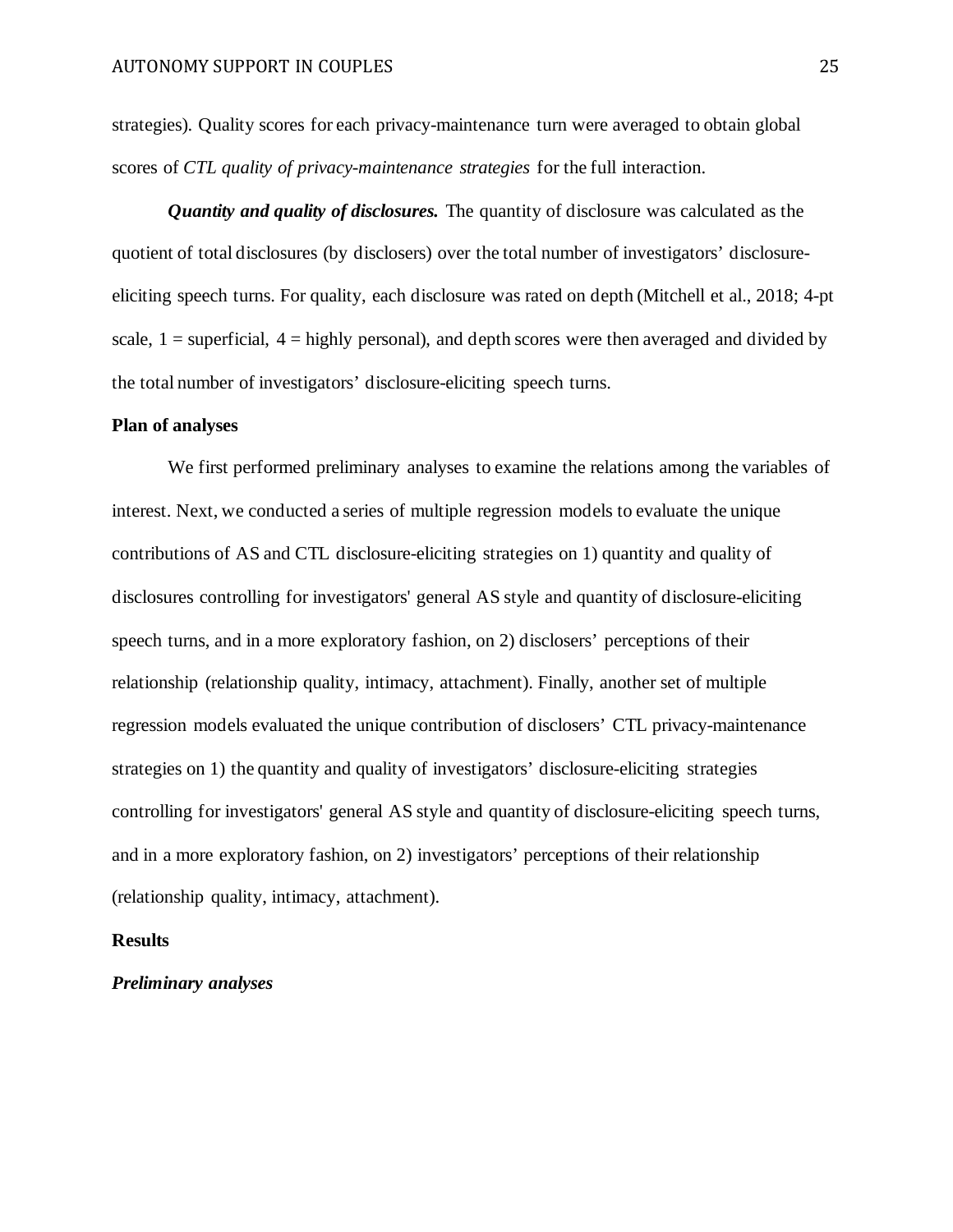**Descriptive statistics.** Disclosure-eliciting speech turns  $(M = 77.12; SD = 30.19; 29.3\%$ AS4; 13.4% CTL; 57.3% neither or both) were more frequent than privacy-maintenance ones (*M*   $= 23.96$ ; *SD* = 15.67; *t* (77) = 19.10, *p* < .001). In addition, privacy-maintenance speech turns tended to be CTL (67.8%;  $N_{\text{min}} = 0$ ;  $N_{\text{max}} = 48$ ) rather than AS (3.9%;  $N_{\text{min}} = 0$ ;  $N_{\text{max}} = 6$ ) or either neutral or both (28.3%). Thus, relatively few privacy-maintenance speech turns occurred and even fewer included AS strategies. Correlations and descriptive statistics are presented in Table 4. Demographics were not related to variables of interest, with the exception of disclosers' age and relationship satisfaction. However, given that the correlations were not consistent across relationship outcomes, demographic variables were not controlled in the main analyses. Quantity of disclosure-eliciting speech turns and investigators' general AS style were significantly correlated with the use of AS disclosure-eliciting strategies and to actual disclosure quantity and quality. Thus, we controlled for both variables in analyzing the contribution of AS and CTL disclosure-eliciting strategies to disclosure outcomes.

#### *Main analyses*

**Disclosure-eliciting strategies and quantity of disclosure.** Hierarchical multiple regression was conducted, with AS and CTL disclosure-eliciting strategies as predictors, controlling for investigators' general AS style and quantity of disclosure-eliciting statements (H3). Results showed that AS disclosure-eliciting strategies were positively associated with the quantity of disclosure. Thus, the more investigators used AS disclosure-eliciting strategies, the more disclosers shared about themselves ( $\beta = .25$ ,  $p = .044$ ). Contrary to expectations, CTL disclosure-eliciting strategies did not predict quantity of disclosure ( $\beta$  = -.05, *p* = .703). Investigators' general AS style  $(\beta = .14, p = .260)$  and quantity of disclosure-eliciting speech

<sup>&</sup>lt;sup>4</sup> These values represent the proportions of speech turns that included at least one AS strategy, one CTL strategy, none of these strategies or both a AS and a CTL strategy, respectively.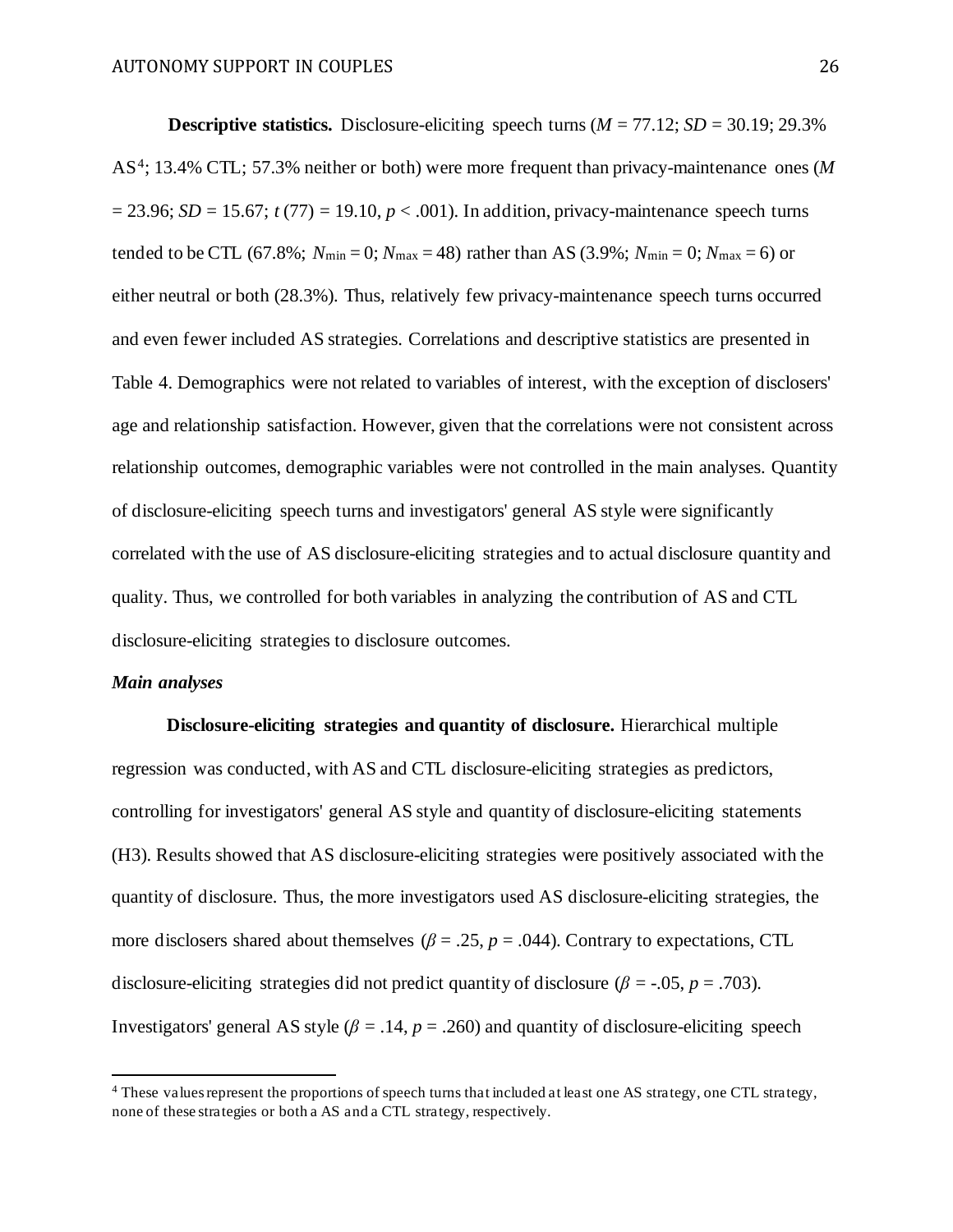turns ( $\beta$  = -.16,  $p$  = .149) were no longer related to quantity of disclosure when controlling for quality of disclosure-eliciting strategies. The model accounted for 19.3% of the variance in quantity of disclosure,  $F(4,77) = 4.37$ ,  $p = .003$ , reflecting a medium to large effect (Cohen, 1992).

**Disclosure-eliciting strategies and quality of disclosure.** A second hierarchical multiple regression was conducted to predict quality of disclosure, with AS and CTL disclosure-eliciting strategies as predictors and controlling for investigators' general AS style and quantity of disclosure-eliciting statements (H4). Results revealed that AS disclosure-eliciting strategies were positively linked to quality of disclosure ( $\beta = .33$ ,  $p < .001$ ). Thus, the more investigators used AS disclosure-eliciting strategies, the more disclosers shared personal, deep information about themselves. However, CTL disclosure-eliciting strategies did not have a significant impact on disclosure quality ( $\beta = .01$ ,  $p = .973$ ). In addition, while investigators' general AS style did not predict disclosure quality when controlling for the effects of AS and CTL disclosure-eliciting strategies ( $\beta$  = -.03,  $p$  = .750), the quantity of disclosure-eliciting speech turns remained a significant and negative predictor of the quality of disclosure ( $\beta = -0.59$ ,  $p < .001$ ). The model accounted for 57.5% of the variance in the quality of disclosure,  $F(4,77) = 24.69$ ,  $p < .001$ , reflecting a large effect (Cohen, 1992).

**Disclosure-eliciting strategies and intimacy during interaction.** Linear models tested the relations between AS and CTL disclosure-eliciting strategies and disclosers' intimacy during the interaction and their perceptions of relationship characteristics (relationship quality and attachment; H6). Results indicated that CTL disclosure-eliciting strategies were negatively associated with disclosers' perceived intimacy during the interaction ( $\beta$  = -.39,  $p$  < .001). Thus, the more investigators used CTL strategies, the less disclosers felt intimate during the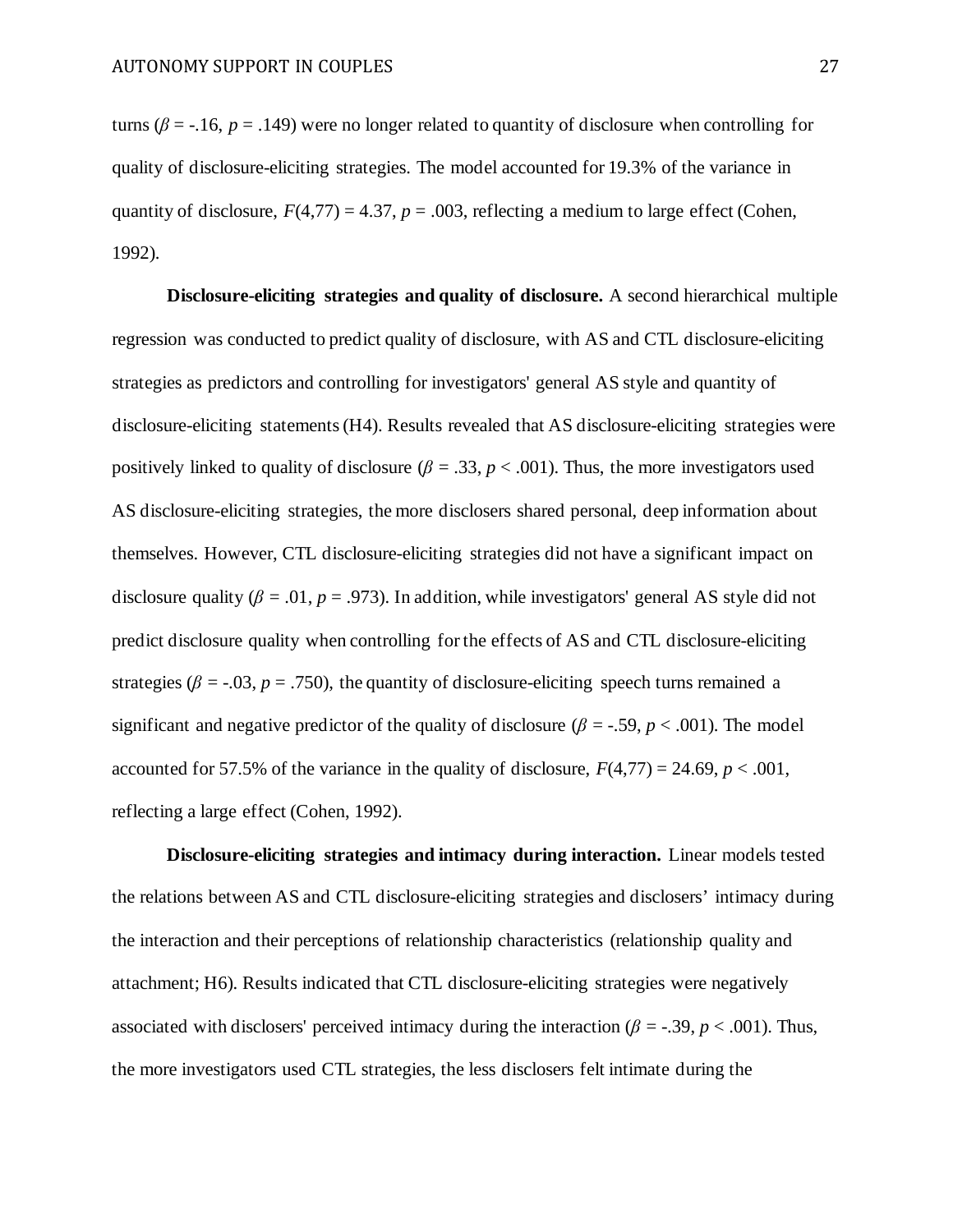interaction. Surprisingly, AS disclosure-eliciting strategies did not have a significant impact on disclosers' perceived intimacy during the interaction ( $\beta$  = .11,  $p$  = .344), although these variables were related in bivariate correlations ( $r = .25$ ,  $p = .013$ ). Thus, CTL disclosure-eliciting strategies may be a relatively more important predictor of relationship intimacy than AS disclosureeliciting strategies. The model accounted for 19.4% of the variance in disclosers' perceived intimacy,  $F(2,77) = 9.02$ ,  $p < .001$ , reflecting a medium to large effect (Cohen, 1992).

**Disclosure-eliciting strategies and relationship quality. Results revealed that AS** disclosure-eliciting strategies ( $\beta$  = .18, *p* = .130) and CTL disclosure-eliciting strategies ( $\beta$  = -.19  $p = .122$ ) did not predict disclosers' relationship satisfaction when both predictors were entered simultaneously in the model. The fact that the correlations for both AS ( $r = .25$ ,  $p = .013$ ) and CTL  $(r = -.25, p = .013)$  disclosure-eliciting strategies and disclosers' relationship satisfaction were significant suggests that the AS and CTL variables may account for the same portion of variance in relationship satisfaction. A supplemental analysis of the correlation between a global AS index (computed by subtracting CTL strategies from AS strategies) and relationship satisfaction showed a positive, significant association ( $r = .30$ ,  $p = .007$ ). Thus, the more investigators relied on AS strategies without using CTL strategies to elicit disclosure, the more their partners reported feeling satisfied with the relationship. AS  $(\beta = .09, p = .446)$  and CTL disclosure-eliciting strategies ( $\beta$  = -.12,  $p$  = .341) did not predict disclosers' commitment.

**Disclosure-eliciting strategies and attachment.** Results of the linear regression model revealed that AS disclosure-eliciting strategies were negatively associated with both abandonment anxiety ( $\beta$  = -.36,  $p$  = .003) and avoidance of proximity ( $\beta$  = -.27,  $p$  = .025), while CTL disclosure-eliciting strategies were not linked to either attachment style (anxiety,  $\beta = -.02$ , *p* = .858; avoidance,  $\beta$  = .05,  $p$  = .700). Thus, the more investigators used AS disclosure-eliciting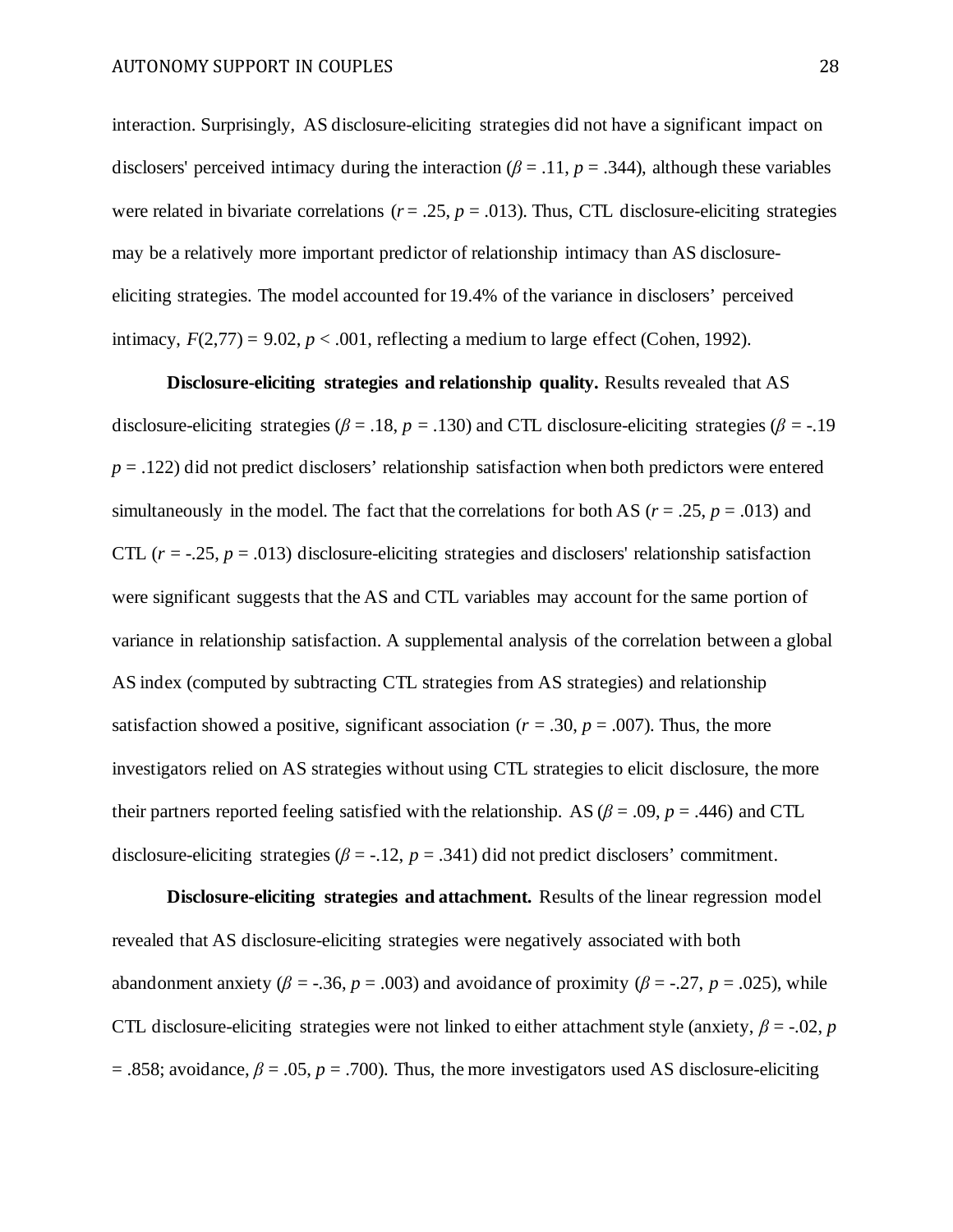strategies, the less disclosers reported abandonment anxiety and avoidance proximity. Together, these predictors accounted for 12.6% of the variance in disclosers' abandonment anxiety, *F*(2,77)  $= 5.41, p = .006$ , and for 8.6% of the variance in disclosers' avoidance of proximity,  $F(2.77) =$ 3.52, *p* = .035, reflecting a medium to large, and a small to medium, effect, respectively (Cohen, 1992).

## **Privacy-maintenance strategies and interaction and relationship outcomes.**

Regression analyses showed that CTL privacy-maintenance strategies did not predict any outcomes (H5 & H6). Reduced variability in privacy-maintenance strategies may have limited our ability to detect significant effects.

# **Study 2 Summary**

 Results of Study 2 echo those of Study 1, suggesting that AS strategies may be effective in regulating disclosure and maintain positive relational outcomes in existing romantic couples and their conversations. Findings showed that using AS disclosure-eliciting strategies could indeed elicit more and deeper disclosure from partners, and when paired with the absence of CTL strategies, were associated with more relationship satisfaction. AS disclosure-eliciting strategies were also linked to more positive attachment features, such as less abandonment anxiety and less avoidance of proximity. In contrast, CTL disclosure-eliciting strategies seemed to jeopardize partners' intimacy during the interaction but did not predict disclosure or relationship outcomes. Moreover, CTL privacy-maintenance strategies were not related to disclosure, nor to relational outcomes, potentially due to limited variability in these strategies. Further parallels between the two studies, as well as their theoretical implications, limitations, and future directions are discussed in the next section.

# **Discussion**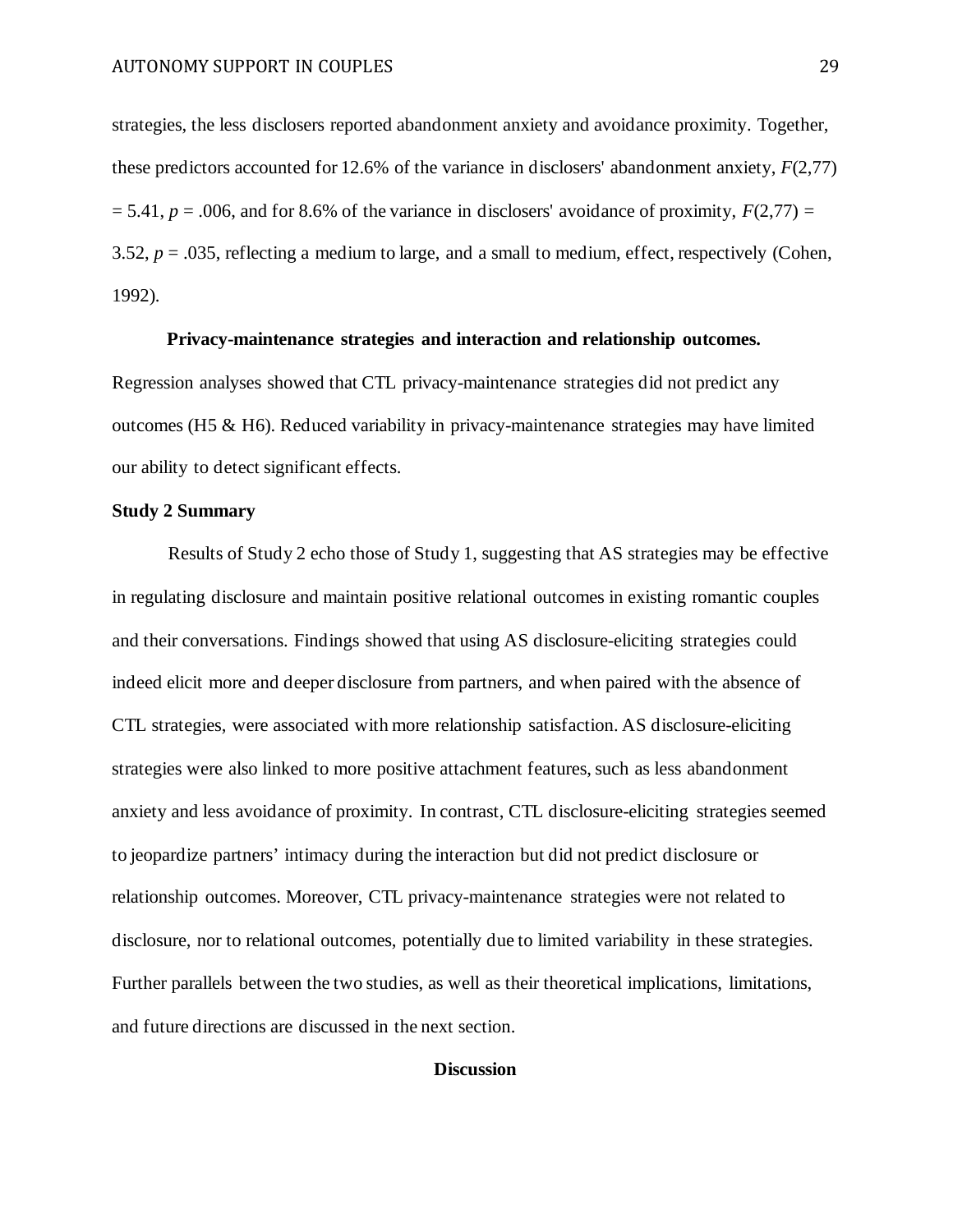The aim of the present paper was to assess whether AS strategies may be effective in successfully navigating discrepant desires for disclosure and privacy-maintenance between partners in romantic relationships. Study 1 showed that in hypothetical scenarios, AS strategies were perceived as more acceptable and effective than CTL ones, whether the goal was to elicit disclosure or maintain privacy. Study 2 echoed these findings in conversations in real romantic couples, with partners disclosing more (in quantity and depth) as more AS disclosure-eliciting strategies were used and reporting more positive relationship outcomes. Further, although CTL disclosure-eliciting strategies did not predict disclosure, they were negatively associated with partners' intimacy during the interaction. Thus, across the two studies, AS and CTL strategies were validated as potential strategies for successfully navigating desires for disclosure (and for privacy maintenance in Study 1).

More specifically, AS and CTL strategies formed distinct factors in both studies, with AS strategies consisting of acknowledging feelings and perspective, demonstrating one's interest or concern, and offering flexibility regarding content, timing or form of disclosures. Together, these strategies create a communication that is more empathic, informational and supportive of active participation, the three main ingredients of autonomy support (Deci et al., 2006; Mageau et al., 2015). In contrast, CTL strategies are more dominating and pressuring, and included deceiving, invalidating, voicing person-related criticisms, making rejecting comments and using a disrespectful tone of voice. In particular for eliciting disclosure (and to maintain privacy in Study 1), compared to CTL strategies, AS strategies were perceived as more acceptable and effective for communicating desires regarding disclosure in a constructive manner.

Additionally, Study 2's findings demonstrated that AS disclosure-eliciting strategies were effective in eliciting more and deeper disclosure from the partner. Particularly when paired with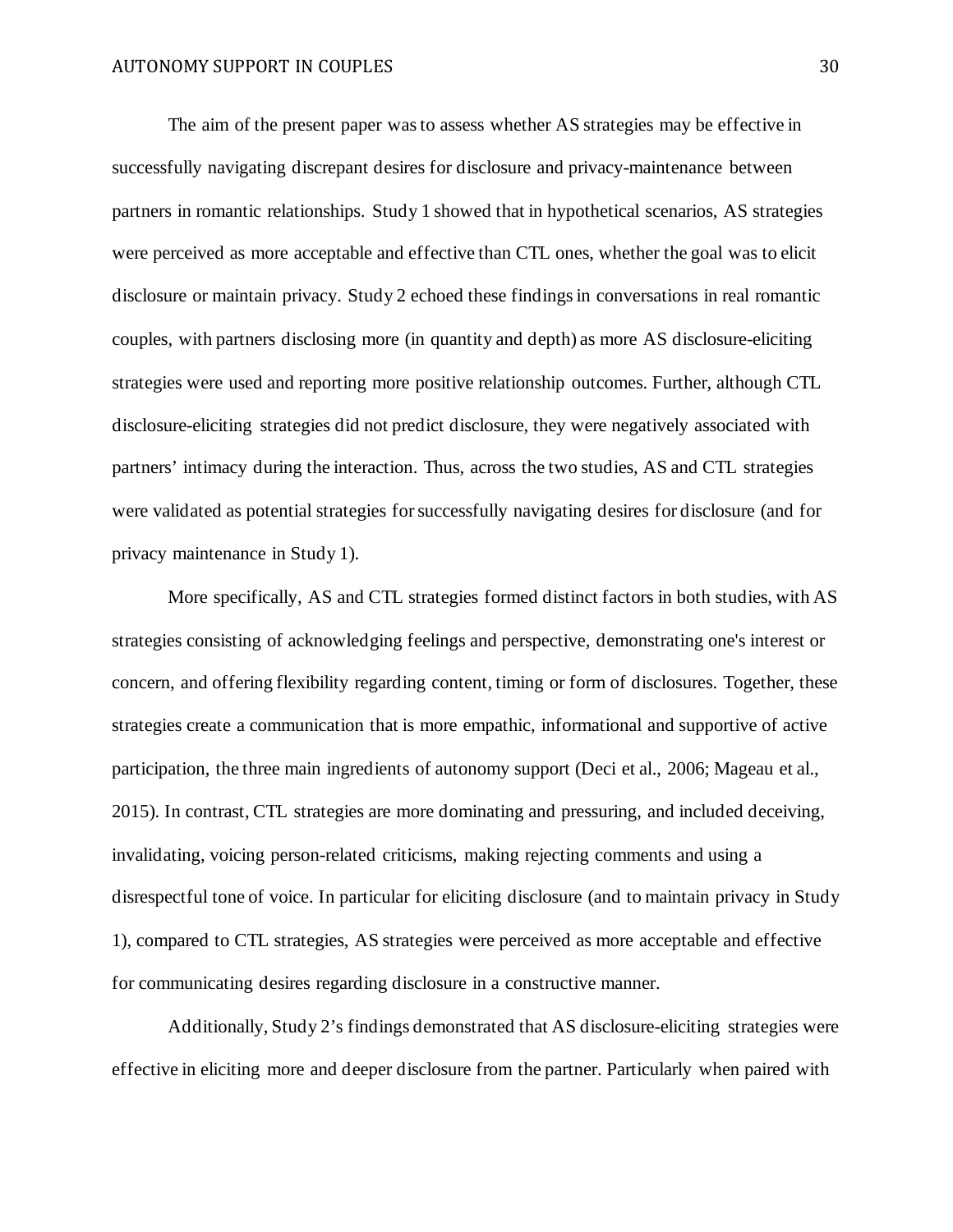an absence of CTL strategies, AS disclosure-eliciting strategies were also related to greater relationship satisfaction and less anxious or avoidant attachment. Given past research on the positive impact of autonomy support on motivational processes (Patrick et al., 2007), disclosureeliciting strategies could influence relationship satisfaction through their impact on partners' intrinsic motivation to disclose, and in a more general manner, for being in the relationship. That AS but not CTL disclosure-eliciting strategies were linked to attachment also suggests that it is not partners' expression of a desire for disclosure that reduces insecurities but rather that this desire is communicated in an AS way. Potentially, AS disclosure-eliciting strategies may help anxious or avoidant individuals embrace more closeness with their partner or turn to their partner for support in times of distress (Ryan et al., 2005).

Meanwhile, CTL disclosure-eliciting strategies were considered not acceptable or effective (Study 1) and were related to disclosers' perceptions of less intimacy (Study 2), echoing past research showing the detrimental impact of invalidating responses and controlling behaviors on relationship intimacy and connectedness, respectively (La Guardia & Patrick, 2008; Reis & Shaver, 1988). In some instances, a downward spiral may occur if partners perceive threatened relational bonds within their relationship, triggering more controlling strategies to regain emotional proximity (Bowlby, 1969), which in turn may further increase partner distance.

Privacy-maintenance strategies were overall considered low in acceptability and effectiveness in Study 1, with CTL strategies less acceptable and effective compared to AS strategies. Echoing these trends, Study 2 demonstrated that AS privacy-maintenance strategies could not be validated. However, the fact that CTL privacy-maintenance strategies were not related to relationship outcomes was surprising. This finding may reflect the tendency for higher relationship well-being and stability amongst couples who together participate in research studies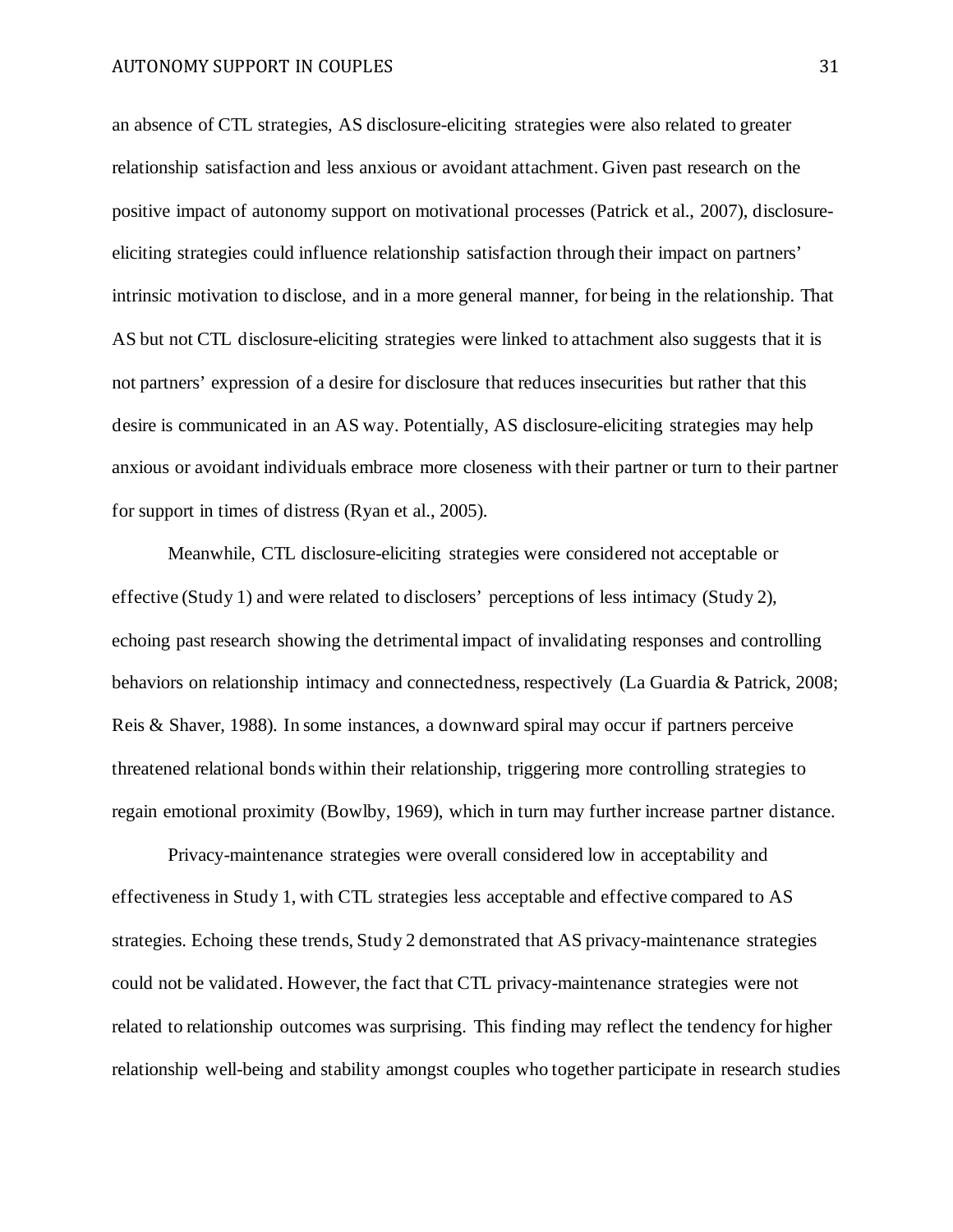(Barton et al., 2020). That is, couples who participated together may already have had positive communication characteristics that included AS and open sharing, rather than CTL or closed communication. Indeed, there was little evidence of or variability in AS and CTL privacymaintenance strategies in our observational study. It is also possible that all privacy-maintenance strategies are considered highly negative, with negative implications for the stability and intimacy of the relationship. This hypothesis would be congruent with Study 1's findings that privacy-maintenance strategies were perceived more negatively than disclosure-eliciting strategies. As a result, disclosers in Study 2 may not have felt comfortable using privacymaintenance strategies during a filmed conversation that would later be analyzed (i.e., due to social desirability).

# **Limitations and Future Directions**

Several limitations must be considered in interpreting the present results. First, our studies were hypothetical (Study 1) or correlational (Study 2), and it is not possible to draw causal or directional conclusions regarding the actual impact of AS vs. CTL strategies. Second, the studies overrepresented French-Canadian participants, and thus the generalizability of the results may be limited. For example, Zhang  $\&$  Kline (2020) highlight that the link between communication and relationship satisfaction may be stronger for Western than non-Western couples. Third, the topics of disclosure in Study 1 and conversation in Study 2 were not measured for relative importance for the couple. Considering that willingness to disclose or maintain privacy can differ even within the same couple depending on the topic domain (e.g., see Knobloch & Carpenter-Theune, 2004), it is possible that the observed effects may have been different if, for example, the topics directly concerned the relationship. Fourth, we did not assess other perceptions of investigators or disclosers, such as perceived rudeness of the strategies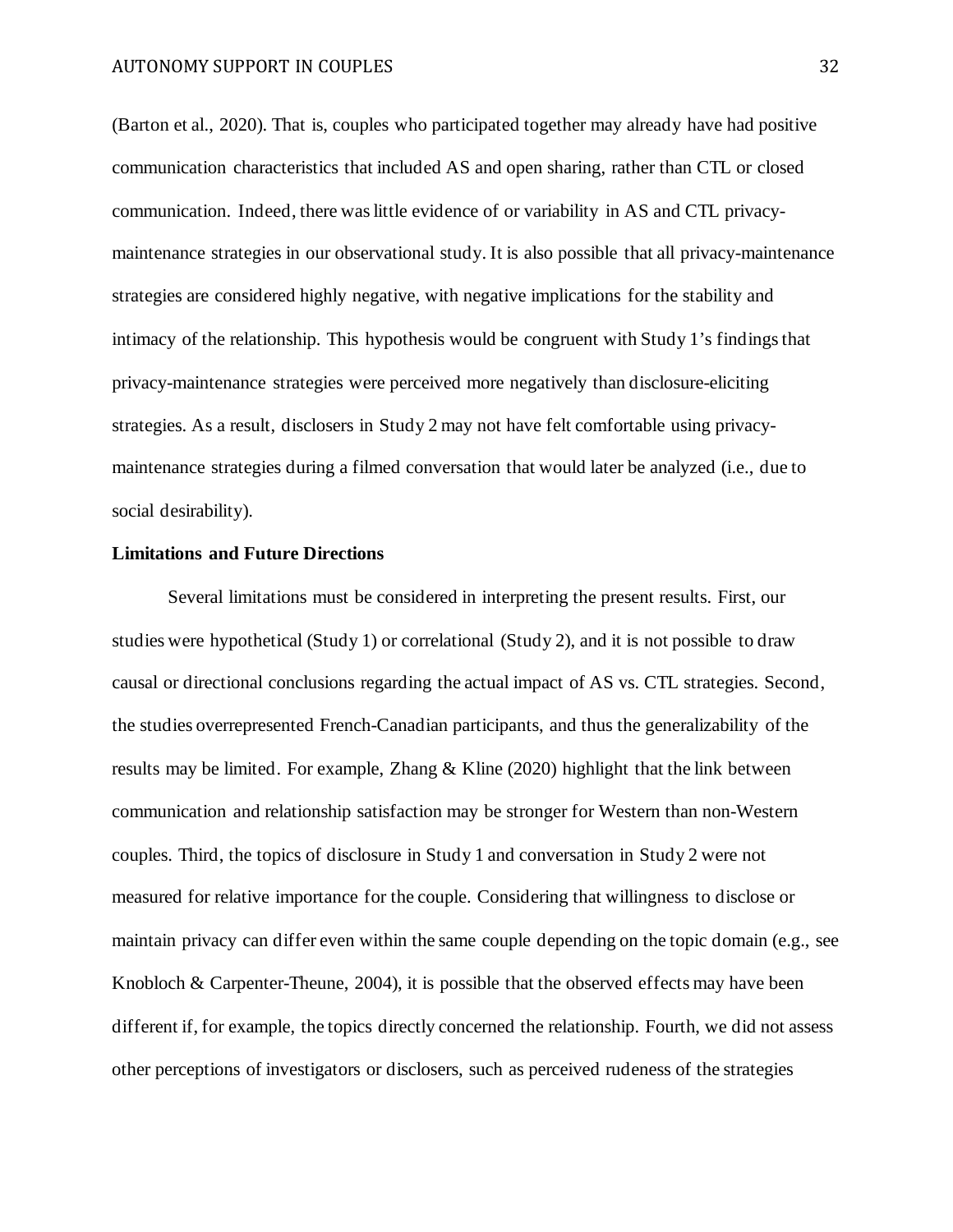presented in the hypothetical scenarios (Study 1) and of coded statements (Study 2) or perceived anger that could correlate with AS vs. CTL perceptions. These perceptions could thus pose as confounds in our results.

Further limitations regarding Study 2 include the use of a holistic coding scheme rather than a sequential analysis that can consider the dynamics involved in the conversations. Recorded conversations also took place in the lab, and as such may not fully reflect patterns of conversations of these couples in the real world as do more naturalistic methods such as daily diary entries. Additionally, roles attributed to each partner in Study 2 required a different set of independent variables to be assessed for each partner. Although this procedure allowed us to assess a sufficient number of disclosure-eliciting strategies during the conversation, we could not test if partners' outcomes were influenced by both their own score on the independent variable (i.e., actor effect) and their partner's score on that same variable (i.e., partner effect). In line with the actor-partner interdependence model (Cook & Kenny, 2005), future research may use a design in which both partners assume the roles of investigator and discloser.

# **Conclusion**

In sum, the present studies highlight the necessity to better understand AS strategies within daily intimate interactions as partners express their desire for disclosure and privacy maintenance. By identifying concrete and readily applicable AS strategies, this study provides key recommendations on how romantic partners can navigate their discrepant desires for disclosure successfully. Understanding optimal disclosure-eliciting and privacy-maintenance strategies is particularly important considering that communication problems and lack of intimacy are the most commonly reported reasons for seeking therapy for couples (Doss, Simpson, & Christensen, 2004). Collectively, the present paper provides initial evidence that AS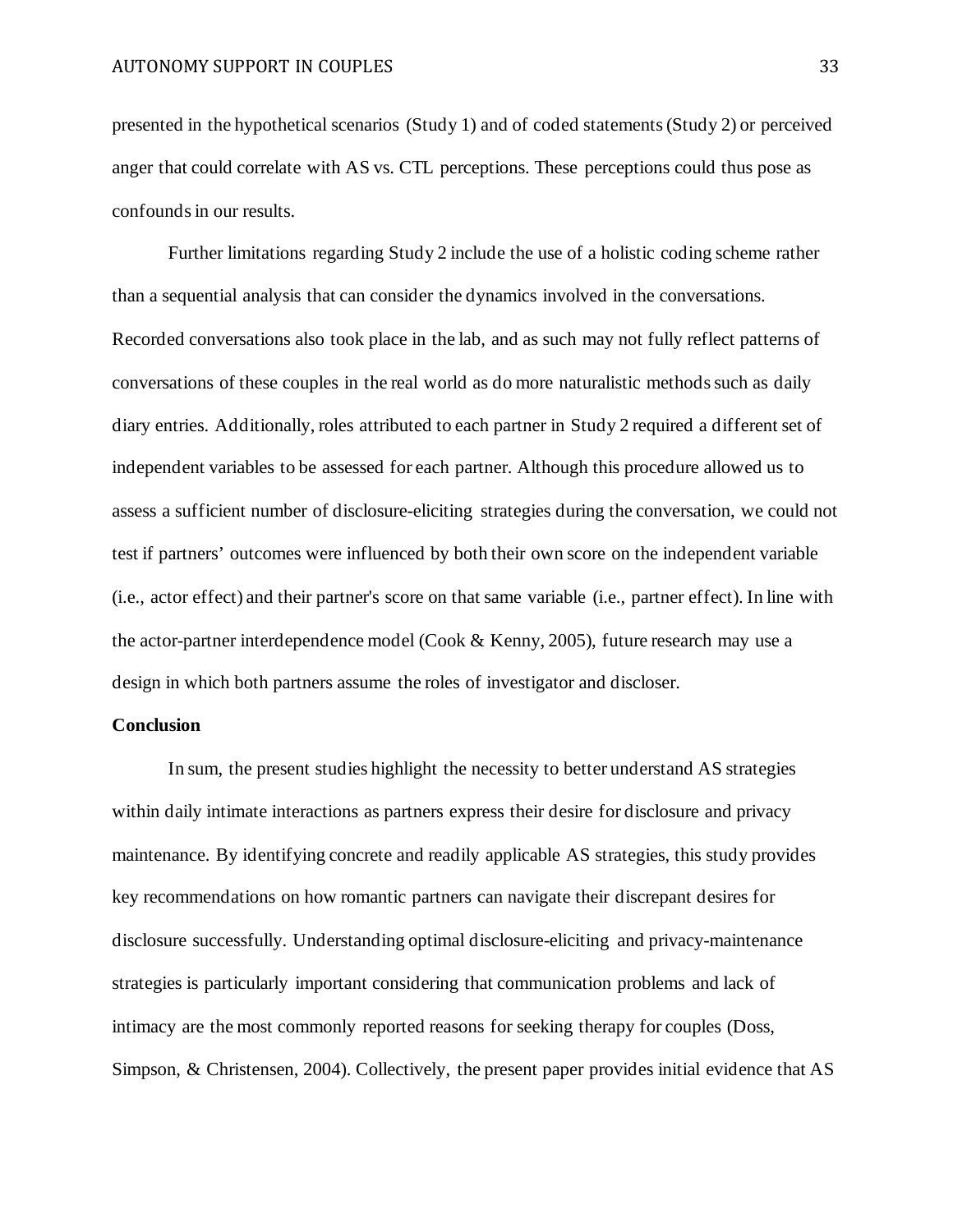conversation strategies can foster deeper and better sustained interactions in couples as well as more positive relationship perceptions.

# **Disclosure Statement**

As part of IARR's encouragement of open research practices, the authors have provided the following information: This research was not pre-registered.

The data used in the research are available by emailing: [masked for review]. The materials used in the research are available by emailing: [masked for review].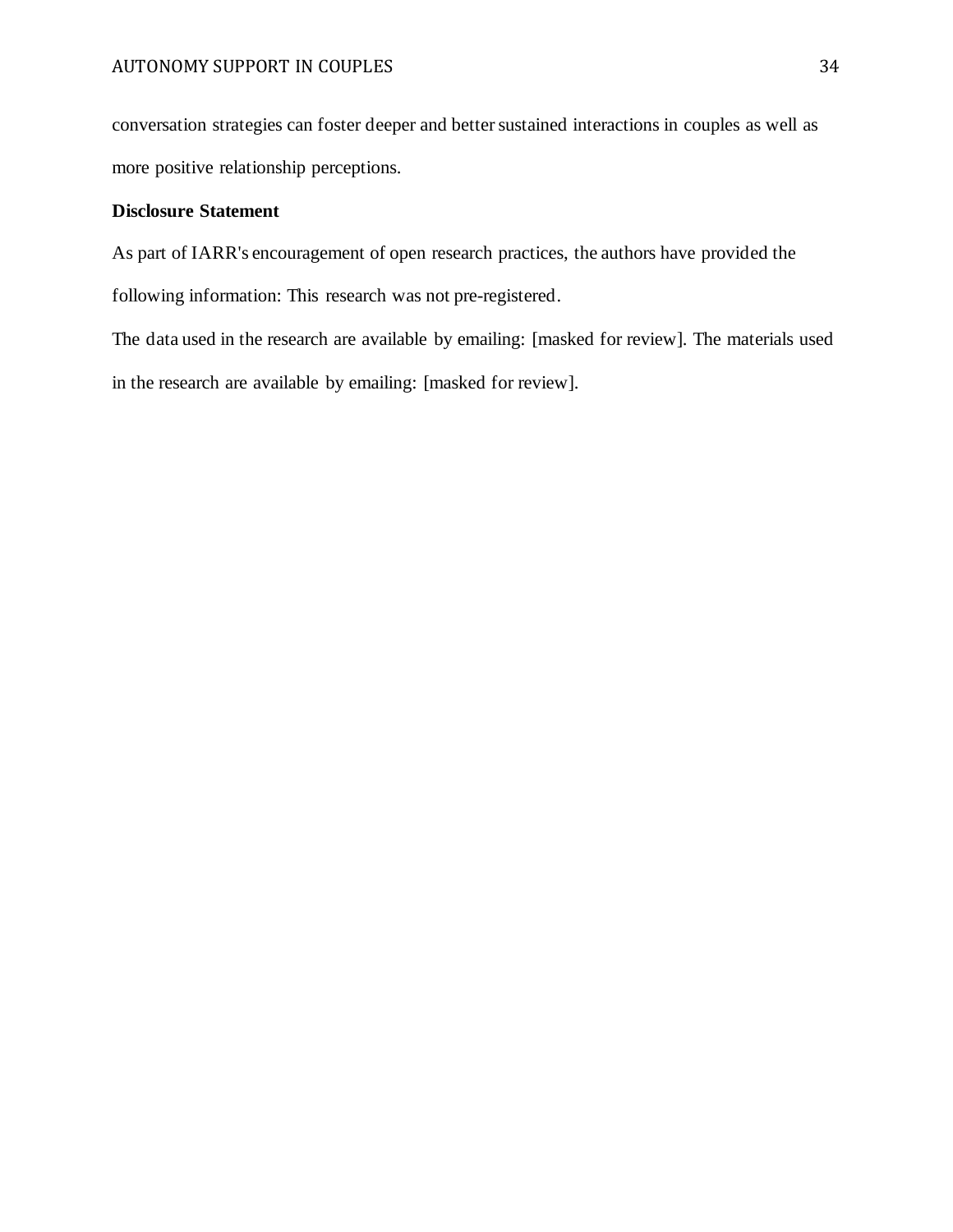### **References**

- Altman, I., & Taylor, D. A. (1973). *Social penetration: The development of interpersonal relationships.* Holt, Rinehart & Winston.
- Aron, A., Melinat, E., Aron, E. N., Vallone, R. D., & Bator, R. J. (1997). The experimental generation of interpersonal closeness: A procedure and some preliminary findings. *Personality and Social Psychology Bulletin, 23*(4), 363-377.
- Barton, A. W., Lavner, J. A., Stanley, S. M., Johnson, M. D., & Rhoades, G. K. (2020). "Will you complete this survey too?" Differences between individual versus dyadic samples in relationship research. *Journal of Family Psychology, 34*(2), 196-203.
- Baxter, L. A., & Braithwaite, D. O. (2010). *Relational dialectics theory, applied.* In S. W. Smith & S. R. Wilson, *New directions in interpersonal communication research* (p. 48–66). Sage Publications, Inc.
- Ben-Ari, A. (2012). Rethinking closeness and distance in intimate relationships: Are they really two opposites? *Journal of Family Issues, 33*(3), 391-412.
- Berger, C. R. (1979). Beyond initial interaction: Uncertainty, understanding, and the development of interpersonal relationships. In H. Giles & R. N. St. Clair (Eds.), *Language and social psychology* (pp. 122–144). Oxford: Basil Blackwell.
- Berger, C. R., & Kellermann, K. (1994). *Acquiring social information.* In J. A. Daly & J. M. Wiemann (Eds.), *LEA's communication series. Strategic interpersonal communication* (p. 1–31). Lawrence Erlbaum Associates, Inc.
- Boker, S. M., & Laurenceau, J.-P. (2006). *Dynamical Systems Modeling: An Application to the Regulation of Intimacy and Disclosure in Marriage.* In T. A. Walls & J. L. Schafer (Eds.), *Models for intensive longitudinal data* (p. 195–218). Oxford University Press.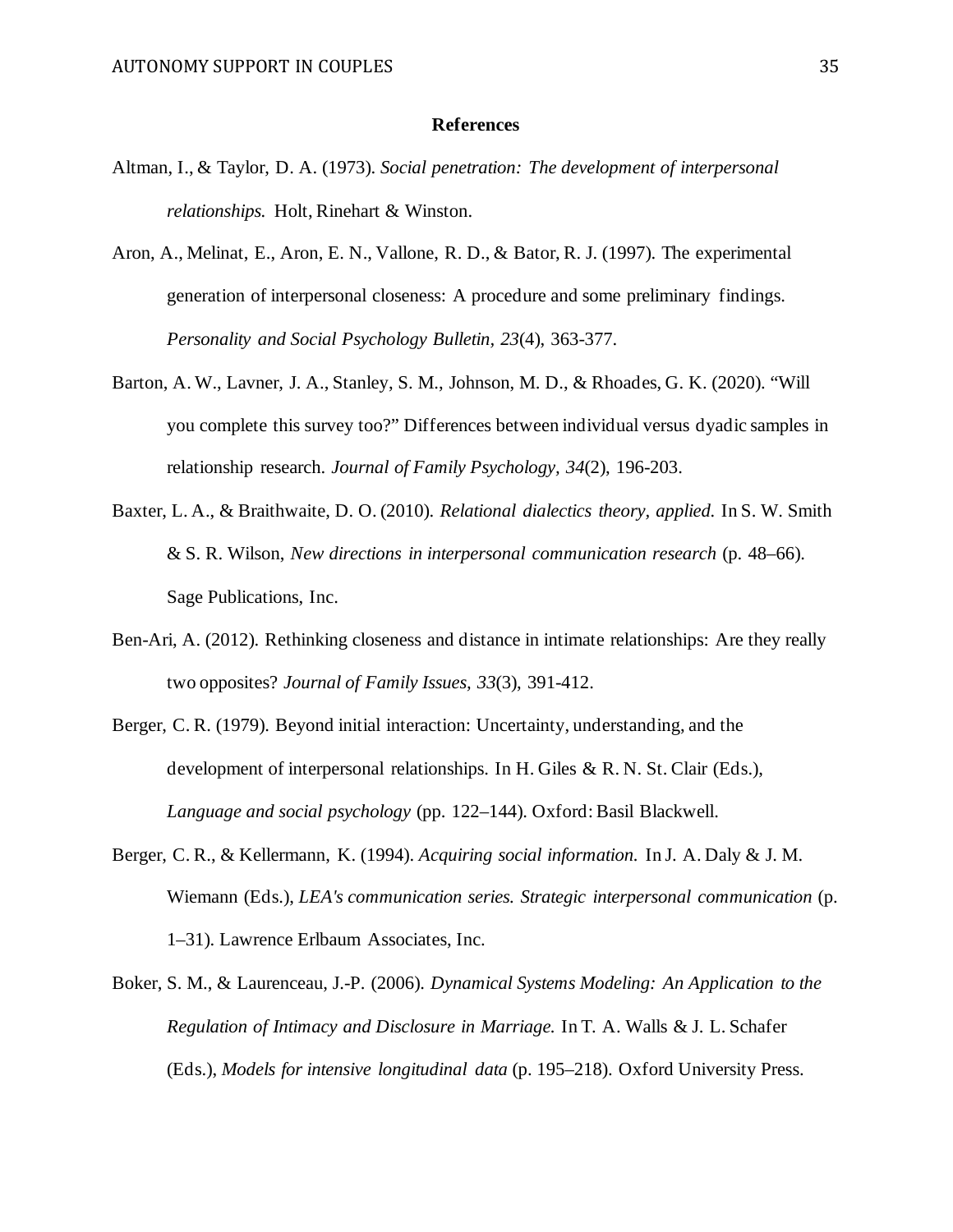Bowlby, J. (1969). *Attachment and loss* (vol. 1). New York: Basic Books.

- Canary, D. J., & Yum, Y. O. (2016). Relationship maintenance strategies. In C. R. Berger & M. E. Roloff (Eds.), *The international encyclopedia of interpersonal communication* (1st ed., pp. 1–9).
- Caughlin, J. P., & Golish, T. D. (2002). An analysis of the association between topic avoidance and dissatisfaction: Comparing perceptual and interpersonal explanations. *Communication Monographs, 69*(4), 275–295. https://doi.org/10.1080/03637750216546

Cohen, J. (1992). A power primer. *Psychological Bulletin, 112*(1), 155-159.

- Cook, W. L., & Kenny, D. A. (2005). The Actor-Partner Interdependence Model: A model of bidirectional effects in developmental studies. *International Journal of Behavioral Development, 29*(2), 101–109.
- Deci, E. L., La Guardia, J. G., Moller, A. C., Scheiner, M. J., & Ryan, R. M. (2006). On the Benefits of Giving as Well as Receiving Autonomy Support: Mutuality in Close Friendships. *Personality and Social Psychology Bulletin, 32*(3), 313-327.
- Deci, E. L., & Ryan, R. M. (2000). *The support of autonomy and the control of behavior.* In E. T. Higgins & A. W. Kruglanski (Eds.), *Key reading in social psychology. Motivational science: Social and personality perspectives* (p. 128–145). Psychology Press.
- Derlega, V. Winstead, B. A., Mathews, A., & Braitman, A. L. (2008). Why Does Someone Reveal Highly Personal Information? Attributions for and against Self-Disclosure in Close Relationships. *Communication Research Reports, 25*(2), 115–130.
- Dillow, M. R., Dunleavy, K. N., & Weber, K. D. (2009). The Impact of Relational Characteristics and Reasons for Topic Avoidance on Relational Closeness. *Communication Quarterly, 57*(2), 205-223.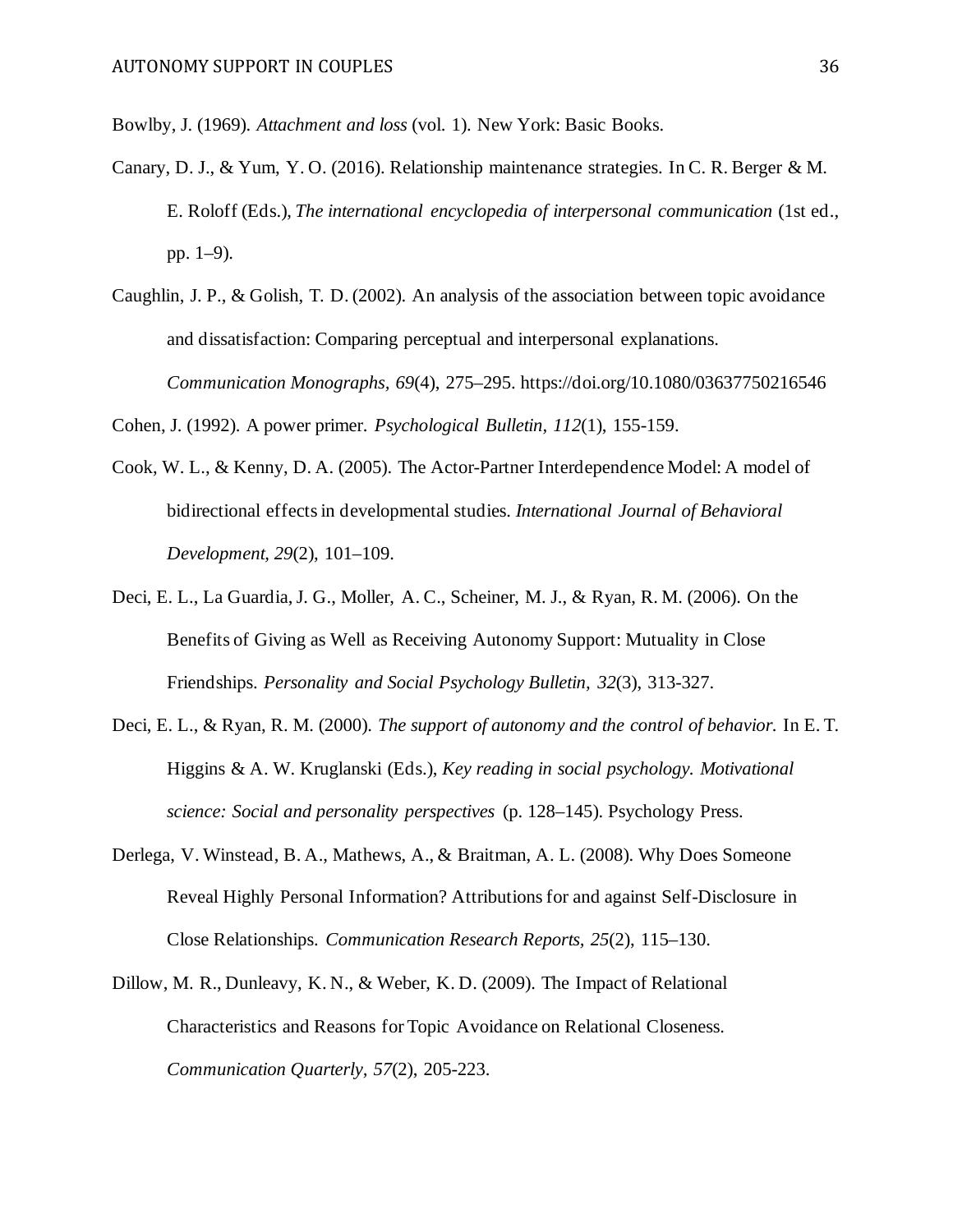- Doss, B. D., Simpson, L. E., & Christensen, A. (2004). Why do couples seek marital therapy? *Professional Psychology: Research and Practice, 35*(6), 608-614.
- Finkenauer, C., Kerkhof, P., Righetti, F., & Branje, S. (2009). Living together apart: Perceived concealment as a signal of exclusion in marital relationships. *Personality and Social Psychology Bulletin, 35*(10), 1410–1422.
- Funk, J. L. & Rogge, R. D. (2007). Testing the ruler with item response theory: Increasing precision of measurement for relationship satisfaction with the Couples Satisfaction Index. *Journal of Family Psychology, 21*, 572-583.
- Gable, S. L., Gonzaga, G. C., & Strachman, A. (2006). Will you be there for me when things go right? Supportive responses to positive event disclosures. *Journal of Personality and Social Psychology, 91*(5), 904–917.
- Givertz, M., Segrin, C., & Woszidlo, A. (2016). Direct and indirect effects of commitment on interdependence and satisfaction in married couples. *Journal of Family Psychology, 30*(2), 214–220.
- Greene, K., Derlega, V. J., & Mathews, A. (2006). *Self-Disclosure in Personal Relationships.* In A. L. Vangelisti & D. Perlman (Eds.), *The Cambridge handbook of personal relationships* (p. 409–427). Cambridge University Press.
- Grolnick, W. S., & Pomerantz, E. M. (2009). Issues and challenges in studying parental control: Toward a new conceptualization. *Child Development Perspectives, 3*(3), 165-170.
- Hawk, S. T., Keijsers, L., Hale, W. W. III, & Meeus, W. (2009). Mind your own business! Longitudinal relations between perceived privacy invasion and adolescent-parent conflict. *Journal of Family Psychology, 23*(4), 511–520.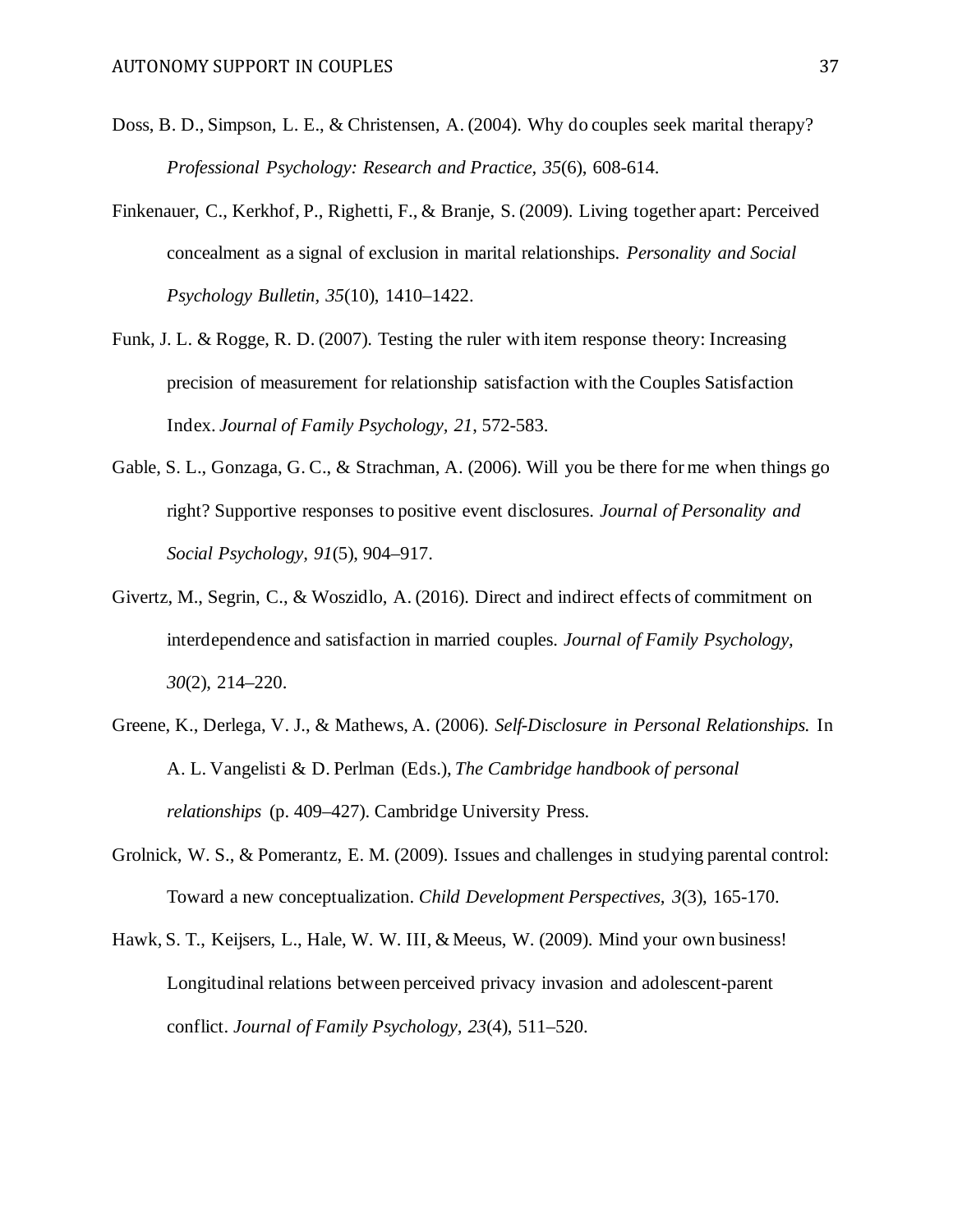- Hess, J. A. (2000). Maintaining nonvoluntary relationships with disliked partners: An investigation into the use of distancing behaviors. *Human Communication Research*, *26*(3), 458-488.
- Hess, J. A. (2002). Distance regulation in personal relationships: The development of a conceptual model and a test of representational validity. *Journal of Social and Personal Relationships, 19*(5), 663–683.
- Kellermann, K., & Berger, C. R. (1984). Affect and social information acquisition: Sit back, relax, and tell me about yourself. *Annals of the International Communication Association*, *8*(1), 412-445.
- Knee, C. R., Hadden, B. W., Porter, B., & Rodriguez, L. M. (2013). Self-determination theory and romantic relationship processes. *Personality and Social Psychology Review, 17*(4), 307–324.
- Knobloch, L. K., & Carpenter-Theune, K. E. (2004). Topic avoidance in developing romantic relationships: Associations with intimacy and relational uncertainty. *Communication Research, 31*(2), 173–205.
- La Guardia, J. G., & Patrick, H. (2008). Self-Determination Theory as a Fundamental Theory of Close Relationships. *Canadian Psychology, 49*(3), 201–209.
- La Guardia, J. G., Ryan, R. M., Couchman, C. E., & Deci, E. L. (2000). Within-person variation in security of attachment: A self-determination theory perspective on attachment, need fulfillment, and well-being. *Journal of Personality and Social Psychology, 79*(3), 367– 384.
- Laurenceau, J.-P., Barrett, L. F., & Pietromonaco, P. R. (1998). Intimacy as an interpersonal process: The importance of self-disclosure, partner disclosure, and perceived partner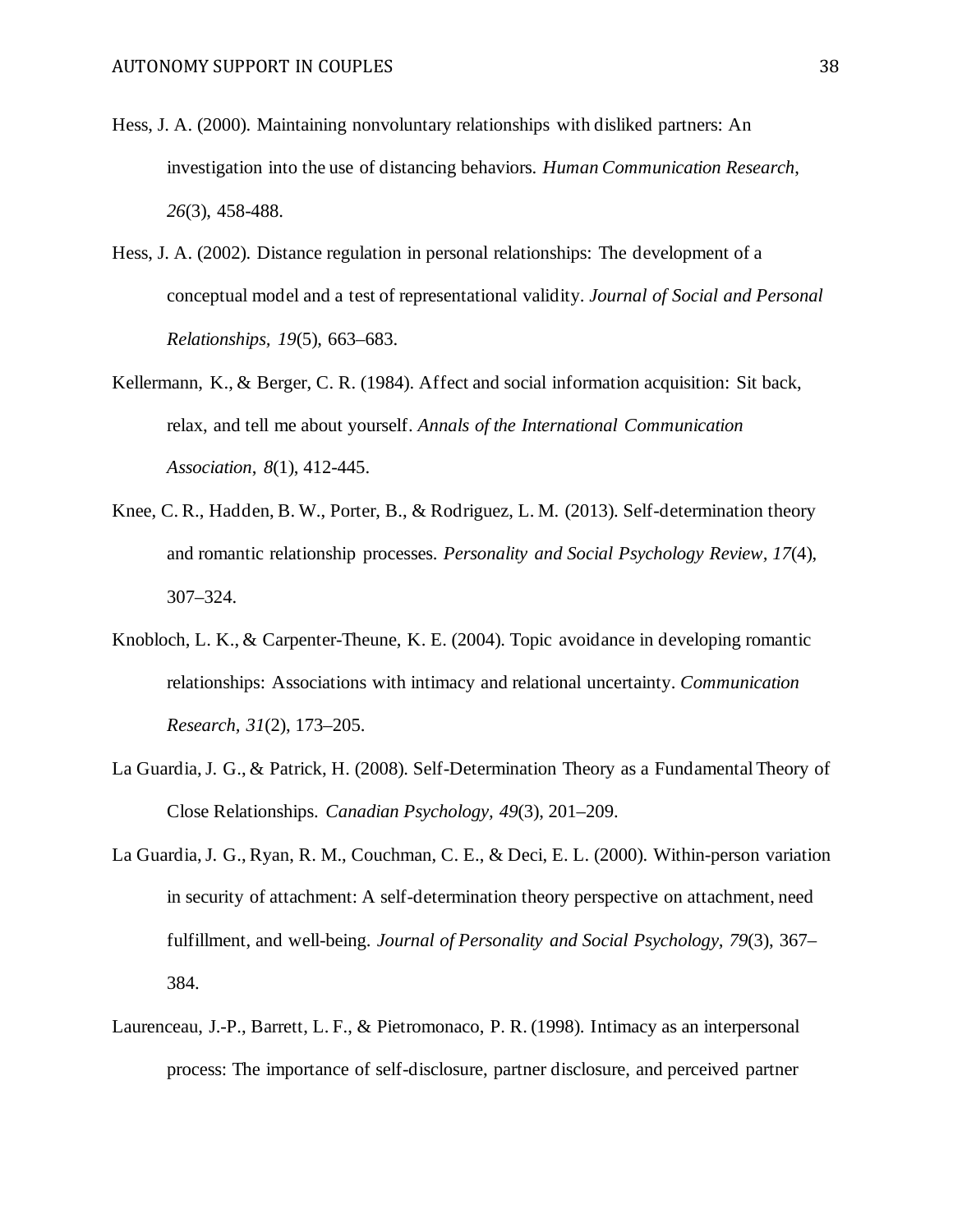responsiveness in interpersonal exchanges. *Journal of Personality and Social Psychology, 74*(5), 1238–1251.

- Laurenceau, J.-P., Barrett, L. F., & Rovine, M. J. (2005). The Interpersonal Process Model of Intimacy in Marriage: A Daily-Diary and Multilevel Modeling Approach. *Journal of Family Psychology, 19*(2), 314–323.
- Mageau, G. A., Ranger, F., Joussemet, M., Koestner, R., Moreau, E., & Forest, J. (2015). Validation of the Perceived Parental Autonomy Support Scale (P-PASS). *Canadian Journal of Behavioural Science / Revue canadienne des sciences du comportement, 47*(3), 251–262.
- Meeks, B. S., Hendrick, S. S., & Hendrick, C. (1998). Communication, love and relationship satisfaction. *Journal of Social and Personal Relationships, 15*(6), 755–773.
- Miller, V. D. (1996). An experimental study of newcomers' information seeking behaviors during organizational entry. *Communication Studies*, *47*(1-2), 1-24.
- Miller, V. D., & Jablin, F. M. (1991). Information seeking during organizational entry: Influences, tactics, and a model of the process. *Academy of Management Review*, *16*(1), 92-120.
- Mitchell, A. E., Castellani, A. M., Herrington, R. L., Joseph, J. I., Doss, B. D., & Snyder, D. K. (2008). Predictors of intimacy in couples' discussions of relationship injuries: An observational study. *Journal of Family Psychology, 22*(1), 21–29.
- Montgomery, B. M. (1993). Relationship maintenance versus relationship change: A dialectical dilemma. *Journal of Social and Personal Relationships, 10*(2), 205–223.
- Murray, S. L., Holmes, J. G., & Collins, N. L. (2006). Optimizing assurance: The risk regulation system in relationships. *Psychological Bulletin, 132*(5), 641–666.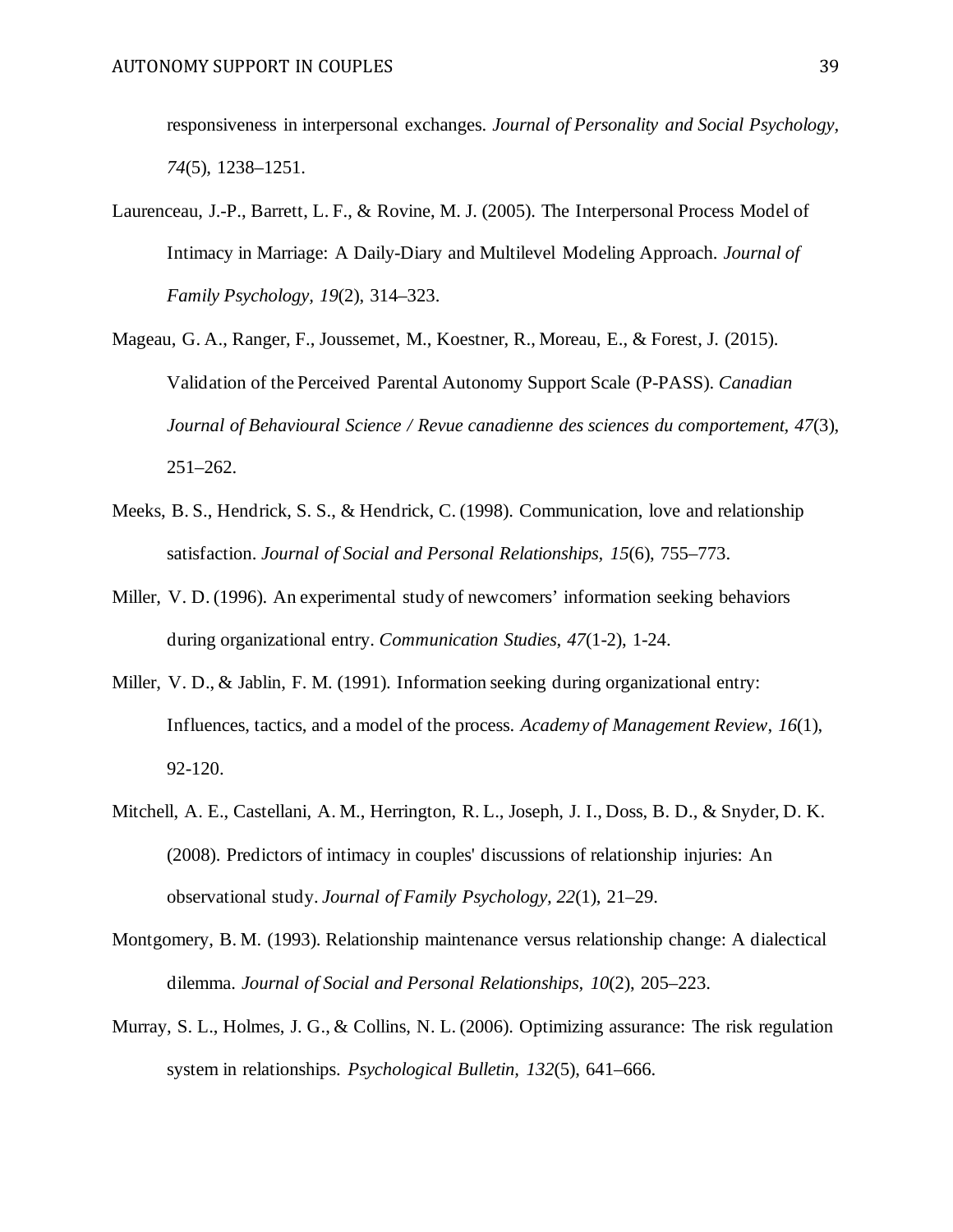- Noller, P., & White, A. (1990). The validity of the Communication Patterns Questionnaire. *Psychological Assessment: A Journal of Consulting and Clinical Psychology, 2*(4), 478– 482.
- Patrick, H., Knee, C. R., Canevello, A., & Lonsbary, C. (2007). The role of need fulfillment in relationship functioning and well-being: A self-determination theory perspective. *Journal of Personality and Social Psychology, 92*(3), 434–457.
- Planalp, S., & Honeycutt, J. M. (1985). Events that increase uncertainty in personal relationships. *Human Communication Research*, *11*(4), 593-604.
- Reeve, J., & Jang, H. (2006). What teachers say and do to support students' autonomy during a learning activity. *Journal of educational psychology*, *98*(1), 209-218.
- Reis, H. T., & Shaver, P. (1988). *Intimacy as an interpersonal process.* In S. Duck, D. F. Hay, S. E. Hobfoll, W. Ickes, & B. M. Montgomery (Eds.), *Handbook of personal relationships: Theory, research and interventions* (p. 367–389). John Wiley & Sons.
- Ruppel, E. K. (2015). Use of communication technologies in romantic relationships: Selfdisclosure and the role of relationship development. *Journal of Social and Personal Relationships, 32*(5), 667–686.
- Rusbult, C. E., Martz, J. M., & Agnew, C. R. (1998). The Investment Model Scale: Measuring commitment level, satisfaction level, quality of alternatives, and investment size. *Personal Relationships, 5*(4), 357–391.
- Ryan, R. M., La Guardia, J. G., Solky-Butzel, J., Chirkov, V., & Kim, Y. (2005). On the interpersonal regulation of emotions: Emotional reliance across gender, relationships, and cultures. *Personal Relationships, 12*(1), 145–163.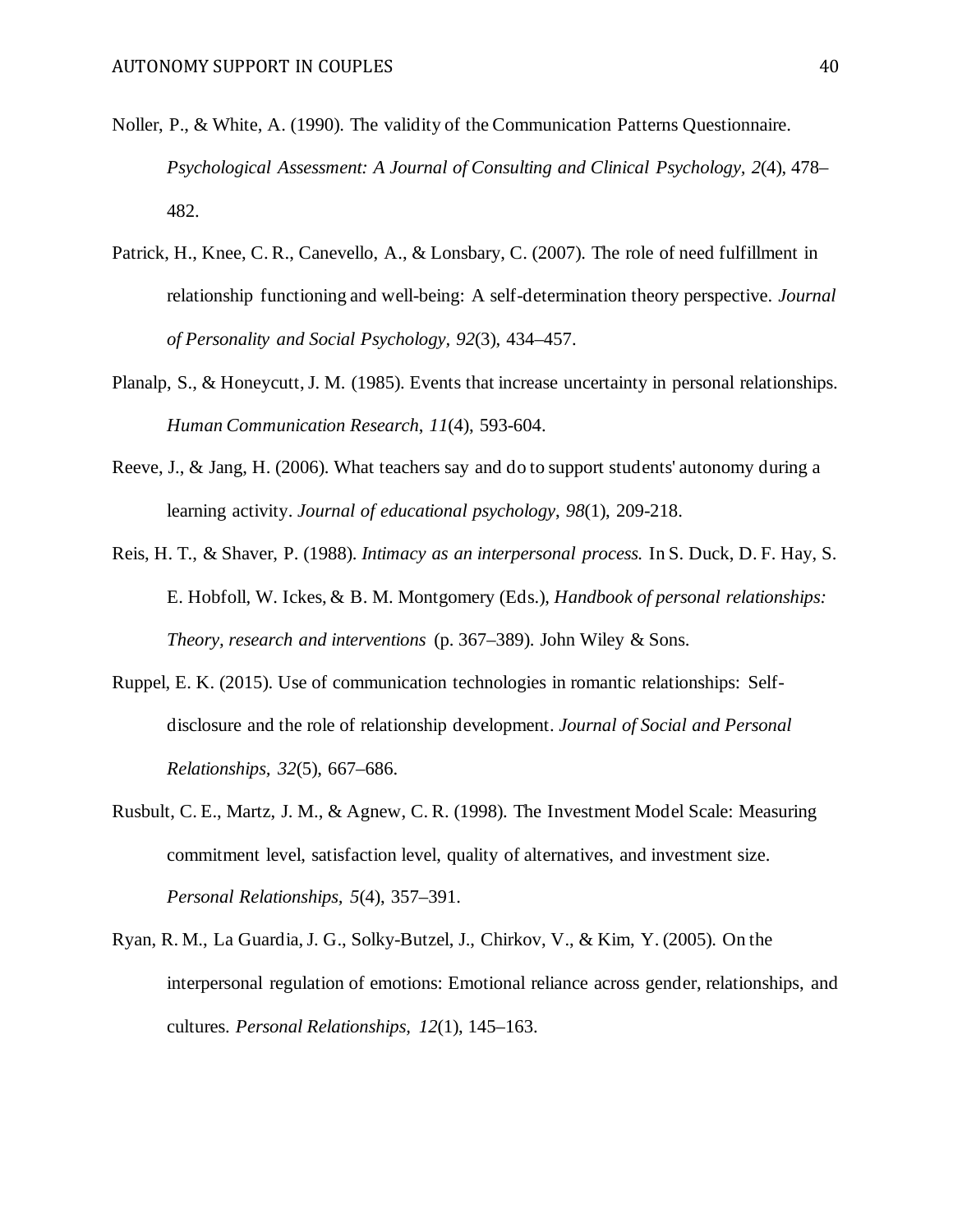- Soenens, B., & Vansteenkiste, M. (2010). A theoretical upgrade of the concept of parental psychological control: Proposing new insights on the basis of self-determination theory. *Developmental Review, 30*(1), 74–99.
- Sprecher, S. (1987). The Effects of Self-Disclosure Given and Received on Affection for an Intimate Partner and Stability of the Relationship. *Journal of Social and Personal Relationships, 4*(2), 115–127.
- Taylor, D. A., Wheeler, L., & Altman, I. (1973). Self-disclosure in isolated groups. *Journal of Personality and Social Psychology, 26*(1), 39–47.
- Wei, M., Russell, D. W., Mallinckrodt, B., & Vogel, D. L. (2007). The Experiences in Close Relationship Scale (ECR)-short form: Reliability, validity, and factor structure. *Journal of Personality Assessment, 88*(2), 187–204.
- Valkenburg, P. M., & Peter, J. (2007). Preadolescents' and adolescents' online communication and their closeness to friends. *Developmental Psychology, 43*(2), 267-277.
- Vinkers, C. D. W., Finkenauer, C., & Hawk, S. T. (2011). Why do close partners snoop? Predictors of intrusive behavior in newlywed couples. *Personal Relationships, 18*(1), 110–124.
- Zhang, S., & Kline, S. (2020). Couple communication from a cross-cultural perspective. In W. K. Halford & F. van de Vijver (Eds.), *Cross-cultural family research and practice* (p. 211–247). Elsevier Academic Press.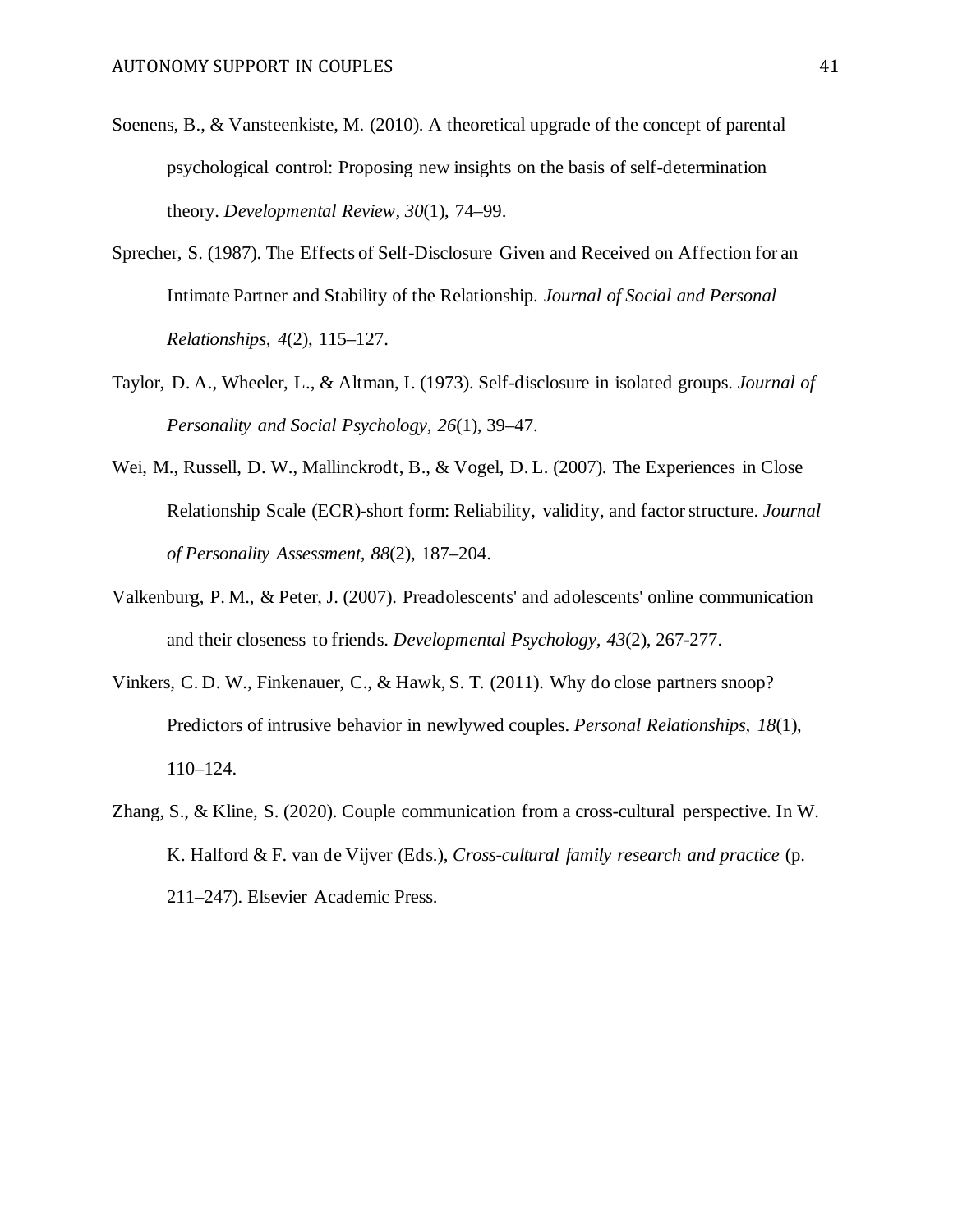| <b>Table</b> |  |
|--------------|--|
|--------------|--|

*Study 1 Summary of Factor Analysis for disclosure-eliciting strategies*

|                                                                                      | <b>Factor Loadings</b> |       |
|--------------------------------------------------------------------------------------|------------------------|-------|
| Item                                                                                 | 1                      | 2     |
| <b>Autonomy-supportive strategies</b>                                                |                        |       |
| 15 tells you that he/she has the feeling that something is the matter                | .85                    |       |
| and asks you if you want to talk about it with him/her                               |                        |       |
| 9.  informs you that he/she is available if you want to talk about it                | .67                    |       |
| 14.  asks you how things are going at work these days                                | .63                    |       |
| 2.  tells you that you seem preoccupied                                              | .62                    |       |
| 11.  tells you that if you talk about it with him/her, he/she could                  | .57                    |       |
| maybe help you                                                                       |                        |       |
| 6.  asks you how was your day                                                        | .57                    |       |
| 5.  tells you that if you talk about it with him/her, it could maybe make            | .55                    |       |
| you feel better                                                                      |                        |       |
| 13 suggests that you take a moment and sit down together                             | .53                    |       |
| <b>Controlling strategies</b>                                                        |                        |       |
| 7.  tells you that he/she talks to you when something is wrong, thus                 |                        | .84   |
| you should do the same                                                               |                        |       |
| 16.  tells you to talk to him/her about it because that way you could                |                        | .70   |
| move on to something else afterwards                                                 |                        |       |
| 1.  mentions that as a couple you should tell each other everything                  |                        | .67   |
| 12.  questions you unceasingly until there is nothing left to say about              |                        | .66   |
| it                                                                                   |                        |       |
| 3 tells you that you are usually able to disclose what is wrong                      |                        | .62   |
| 4.  tells you that he/she is in a hurry and to tell him/her quickly what is<br>wrong |                        | .51   |
| 10.  asks you what was so terrible in your day to make you                           |                        | .46   |
| preoccupied like that                                                                |                        |       |
| 8.  tells you to talk to him/her about it (e.g., Tell me what's wrong)               |                        | .44   |
|                                                                                      |                        |       |
| Alpha                                                                                | .85                    | .84   |
| Eigen Value                                                                          | 1.76                   | 5.30  |
| % of Explained Variance                                                              | 11.00                  | 33.14 |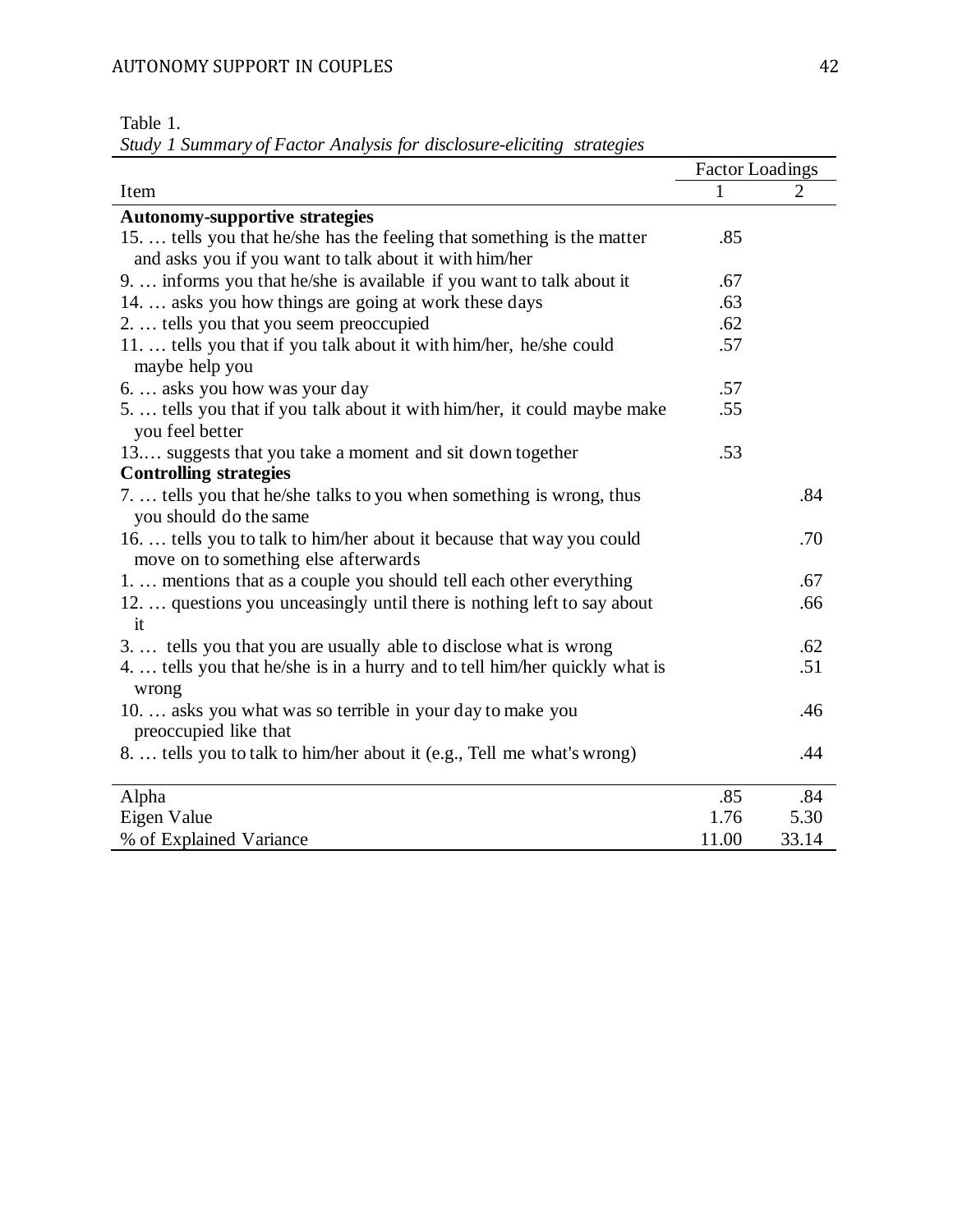| 'able |  |
|-------|--|
|-------|--|

*Study 1 Summary of Factor Analysis for privacy-maintenance strategies*

|                                                                                                                                                                         | <b>Factor Loadings</b> |       |
|-------------------------------------------------------------------------------------------------------------------------------------------------------------------------|------------------------|-------|
| Item                                                                                                                                                                    | 1                      | 2     |
| <b>Autonomy-supportive strategies</b>                                                                                                                                   |                        |       |
| 14.  tells you that it is very nice that you care for him/her, but that he/she<br>would prefer not talk about it                                                        | .73                    |       |
| 7.  tells you that he/she understands that you are concerned by what is<br>happening to him/her, but that at the moment he/she prefers to think<br>about something else | .72                    |       |
| 1.  tells you that he/she understands that you wish to know what<br>happened. But on the other hand, he/she really does not feel like talking<br>about it               | .71                    |       |
| 11.  tells you that he/she is not disposed to talk about it now but that you<br>will get to talk about it later                                                         | .71                    |       |
| 15.  tells you that it has not been a good day but that he/she does not feel<br>like talking about it further                                                           | .67                    |       |
| 10.  tells you that he/she does not wish to talk about it, but he/she<br>proposes a way that you could help him/her (e.g., help to get his/her mind<br>off things)      | .62                    |       |
| 13.  asks you in a respectful way (e.g., using the I word) to stop<br>questioning him/her about this because he/she prefers not to talk about it                        | .59                    |       |
| 4.  tells you politely that he/she does not feel like talking about it                                                                                                  | .58                    |       |
| <b>Controlling strategies</b>                                                                                                                                           |                        |       |
| 9.  tells you that you always want to know everything                                                                                                                   |                        | .82   |
| 12.  tells you that this does not concern you                                                                                                                           |                        | .79   |
| 16.  tells you that you should not ask questions about this                                                                                                             |                        | .77   |
| 2. tells you to stop always worrying with his/her work matters                                                                                                          |                        | .72   |
| 6.  tells you to stop questioning him/her about this                                                                                                                    |                        | .69   |
| 8.  pretends not to have understood your question                                                                                                                       |                        | .67   |
| 3.  makes you feel that he/she prefers doing something else rather than<br>having this conversation (e.g., he/she looks elsewhere)                                      |                        | .54   |
| 5.  turns your question into a joke (e.g., you are funny to always worry)                                                                                               |                        | .53   |
| Alpha                                                                                                                                                                   | .88                    | .88   |
| Eigen Value                                                                                                                                                             | 2.35                   | 5.66  |
| % of Explained Variance                                                                                                                                                 | 14.69                  | 35.40 |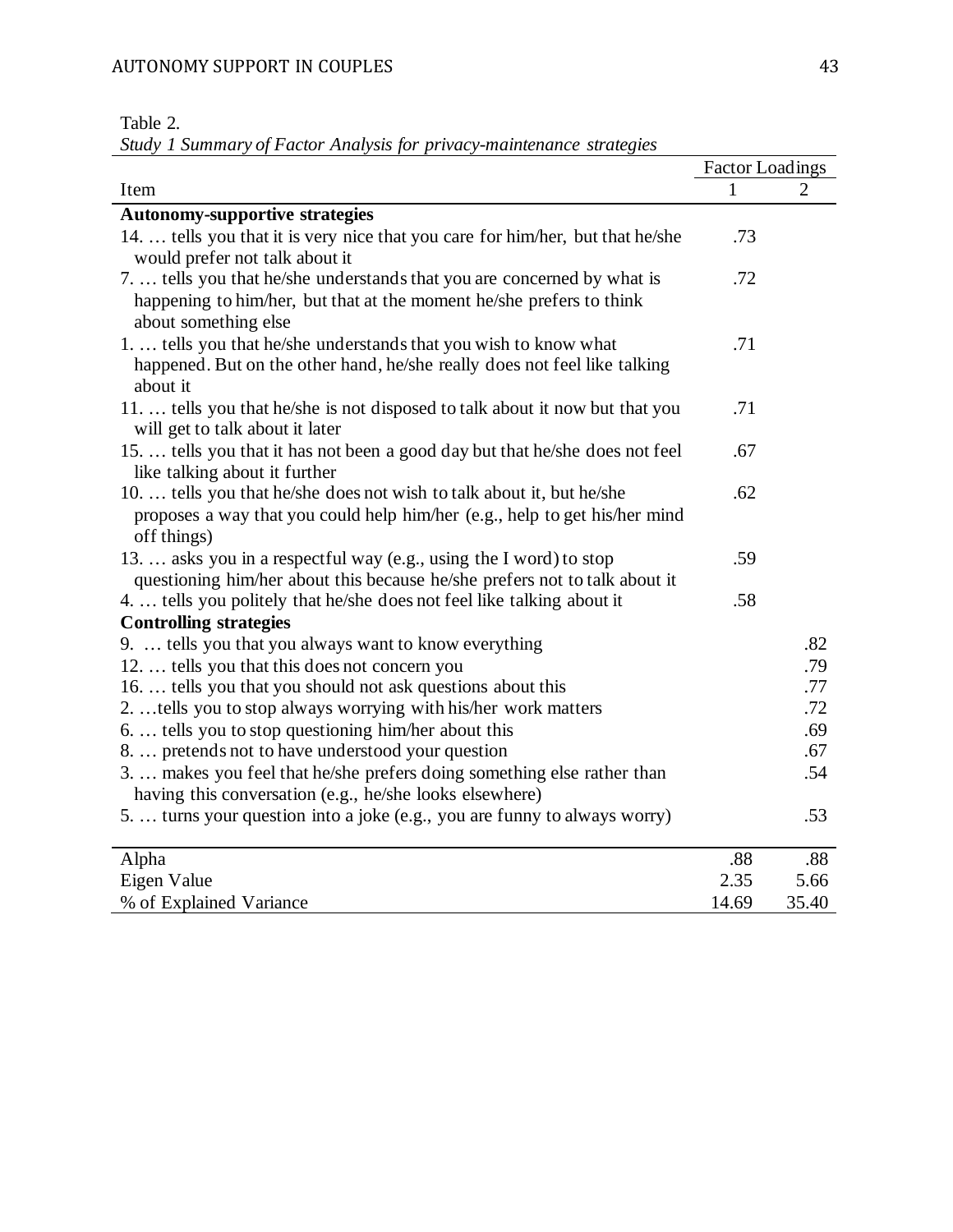| Variables                       | M     | SD   | $\alpha$ |                          |        |        |         |
|---------------------------------|-------|------|----------|--------------------------|--------|--------|---------|
| <i><u><b>Strategies</b></u></i> |       |      |          |                          |        |        |         |
| 1. Autonomy support             | 4.36  | .59  | .88/.90  | $.68^*$                  | $.34*$ | $-.01$ | $-.11$  |
| 2. Acceptability                | 4.13  | .56  | .82/0.86 | $\overline{\phantom{a}}$ | $.41*$ | $-.04$ | $-.08$  |
| 3. Efficacy                     | 4.80  | .60  | .86/0.88 |                          | -      | .05    | $-.23*$ |
| $4. \text{Age}$                 | 23.66 | 4.84 |          |                          |        | -      | .08     |
| 5. Gender                       |       | -    |          |                          |        |        | -       |

Table 3. *Study 1 descriptive statistics and correlations* 

Note. α represents Cronbach's alpha reliability. α for Autonomy Support, Acceptability, and Efficacy shows the disclosure/privacy scenarios. Gender is coded  $0 =$  Women,  $1 =$  Men. Relationship length is measured in months.  $p \lt 0.05$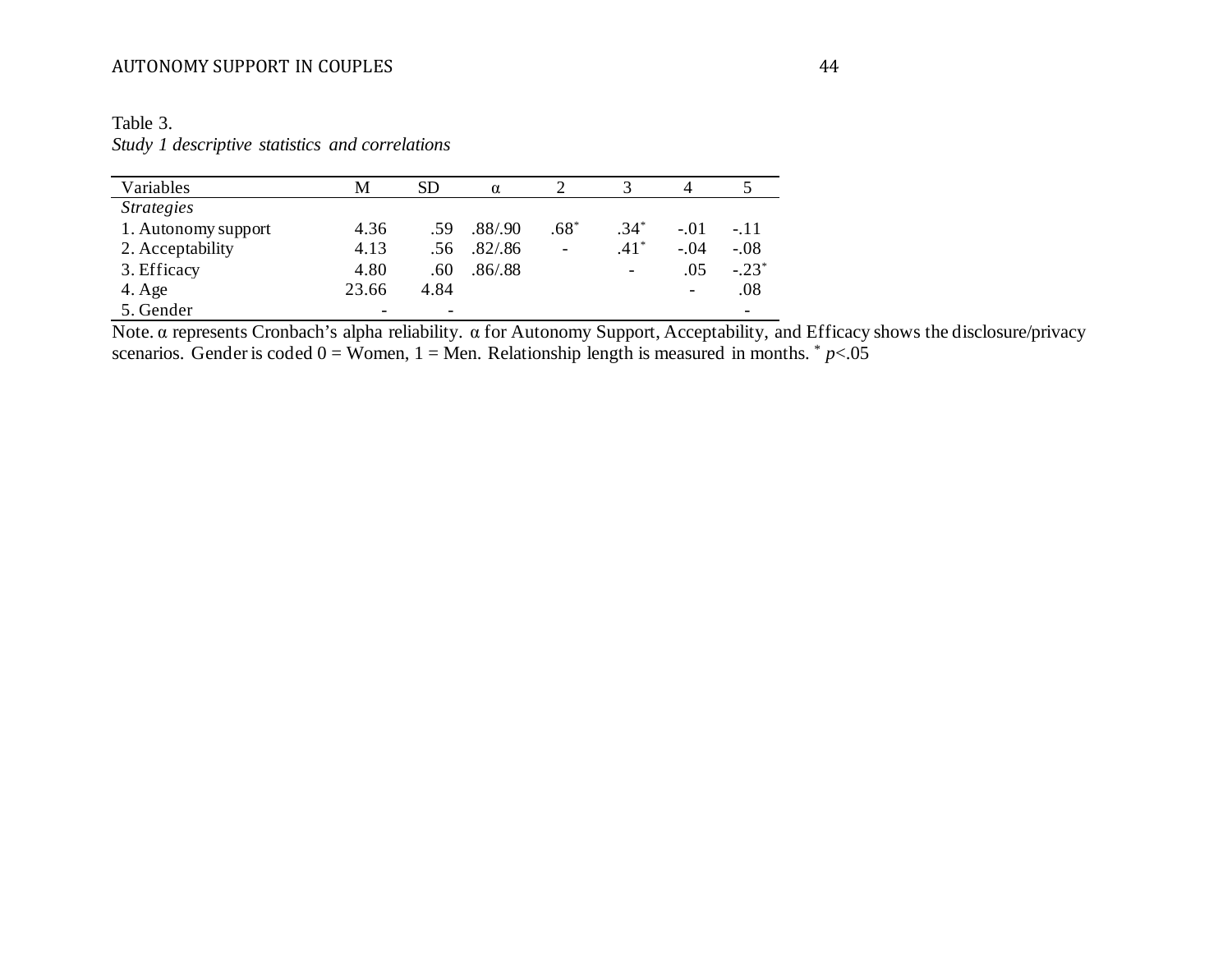Table 4

*Study 2 descriptive statistics and correlations* 

| $\blacksquare$ weber up the statistics and even |         | $\overline{2}$ | 3       | $\overline{4}$ | 5                        | 6       | 7       | 8       | 9       | 10         | 11            | 12      | 13         |
|-------------------------------------------------|---------|----------------|---------|----------------|--------------------------|---------|---------|---------|---------|------------|---------------|---------|------------|
| Observational                                   |         |                |         |                |                          |         |         |         |         |            |               |         |            |
| Disclosure eliciting                            |         |                |         |                |                          |         |         |         |         |            |               |         |            |
| 1. AS strategies                                |         | $-.37*$        | $-.33*$ | $.38*$         | $.51*$                   | $-.21$  | $-.27*$ | $.28*$  | .09     | $.26*$     | $-19$         | $-13$   | $.29*$     |
| 2. CTL strategies                               |         |                | .17     | $-.23*$        | $-.21$                   | $.40*$  | $.26*$  | $-.10$  | .07     | $-.37*$    | .08           | $-.06$  | $-.34*$    |
| 3. Quantity of speech turns                     |         |                |         | $-.28*$        | $-.70*$                  | .12     | $.58*$  | $-.02$  | $-.01$  | .11        | $-.07$        | .01     | $-.07$     |
| 4. Quantity of disclosure                       |         |                |         |                | $.54*$                   | $-.07$  | $-.61*$ | $.23*$  | $-.01$  | $.25*$     | $-12$         | .03     | $.23*$     |
| 5. Quality of disclosure                        |         |                |         |                | $\overline{\phantom{0}}$ | $-.13$  | $-.45*$ | .13     | .00     | .06        | .04           | .01     | .09        |
| Privacy maintenance                             |         |                |         |                |                          |         |         |         |         |            |               |         |            |
| 6. CTL strategies                               |         |                |         |                |                          |         | .12     | $-.10$  | .00     | $-.11$     | $-.01$        | .03     | $-.47*$    |
| 7. Quantity of speech turns                     |         |                |         |                |                          |         |         | $-.13$  | $-.04$  | $-.12$     | .08           | $-.08$  | $-.21$     |
| Participant-reported                            |         |                |         |                |                          |         |         |         |         |            |               |         |            |
| 8. Relationship satisfaction                    | $.25*$  | $-.25*$        | $-.13$  | $.23*$         | .16                      | $-.28*$ | $-.27*$ | $.65*$  | $.57*$  | $.39*$     | $-.29*$       | $-.36*$ | $.44*$     |
| 9. Commitment                                   | .14     | $-15$          | $-.05$  | .10            | $-.05$                   | $-.28*$ | $-.26*$ | $.73*$  | $.41*$  | .22        | $-.09$        | $-.47*$ | .21        |
| 10. Intimacy                                    | $.25*$  | $-.43*$        | .06     | .21            | .03                      | $-.51*$ | $-14$   | $.53*$  | $.43*$  | .49*       | $-.10$        | $-16$   | $.42*$     |
| 11. Anxiety                                     | $-.36*$ | .11            | .19     | $-.26*$        | $-.26*$                  | .18     | .12     | $-.29*$ | $-.13$  | $-.13$     | .06           | .09     | $-16$      |
| 12. Avoidance                                   | $-.29*$ | .15            | .18     | $-.22*$        | $-.18$                   | .22     | $.35*$  | $-.67*$ | $-.65*$ | $-.43*$    | .00           | .19     | $-.30*$    |
| 13. Perceived partner's AS style                | $.41*$  | $-.45*$        | $-.19$  | $.30*$         | $.22*$                   | $-.46*$ | $-.34*$ | $.71*$  | $.56*$  | $.69*$     | $-.21$        | $-.67*$ | $.64*$     |
|                                                 |         |                |         |                |                          |         |         |         |         |            | Investigators |         |            |
| $\boldsymbol{M}$                                | .34     | .19            | 77.12   | .67            | .08                      | .15     | 23.96   | 5.41    | 6.50    | 5.77       | 3.34          | 1.95    | 6.10       |
| <b>SD</b>                                       | .16     | .20            | 30.19   | .16            | .06                      | .19     | 15.67   | .58     | .68     | .74        | 1.03          | .71     | .68        |
| $\alpha$                                        |         |                |         |                |                          |         |         | .95     | .81     | .89        | .69           |         | .61.86/.90 |
|                                                 |         |                |         |                |                          |         |         |         |         | Disclosers |               |         |            |
| $\boldsymbol{M}$                                |         |                |         |                |                          |         |         | 5.32    | 6.18    | 5.74       | 3.27          | 2.30    | 5.95       |
| SD                                              |         |                |         |                |                          |         |         | .76     | .93     | .77        | 1.09          | .95     | .84        |
| $\alpha$                                        |         |                |         |                |                          |         |         | .97     | .82     | .88        | .69           |         | .73.88/.93 |

*Notes.* Correlations above the diagonal represent investigators, below the diagonal represent disclosers. Correlations on the diagonal represent investigator-discloser correlations. α represents Cronbach's alpha as a measure of interitem reliability. α for Perceived partner's AS style shows the AS/CTL subscales. AS/CTL subscales for AS style were significantly correlated (disclosers, *r* = -.72, *p* < .001; investigators,  $r = -.55$ ,  $p < .001$ ).  $p < .05$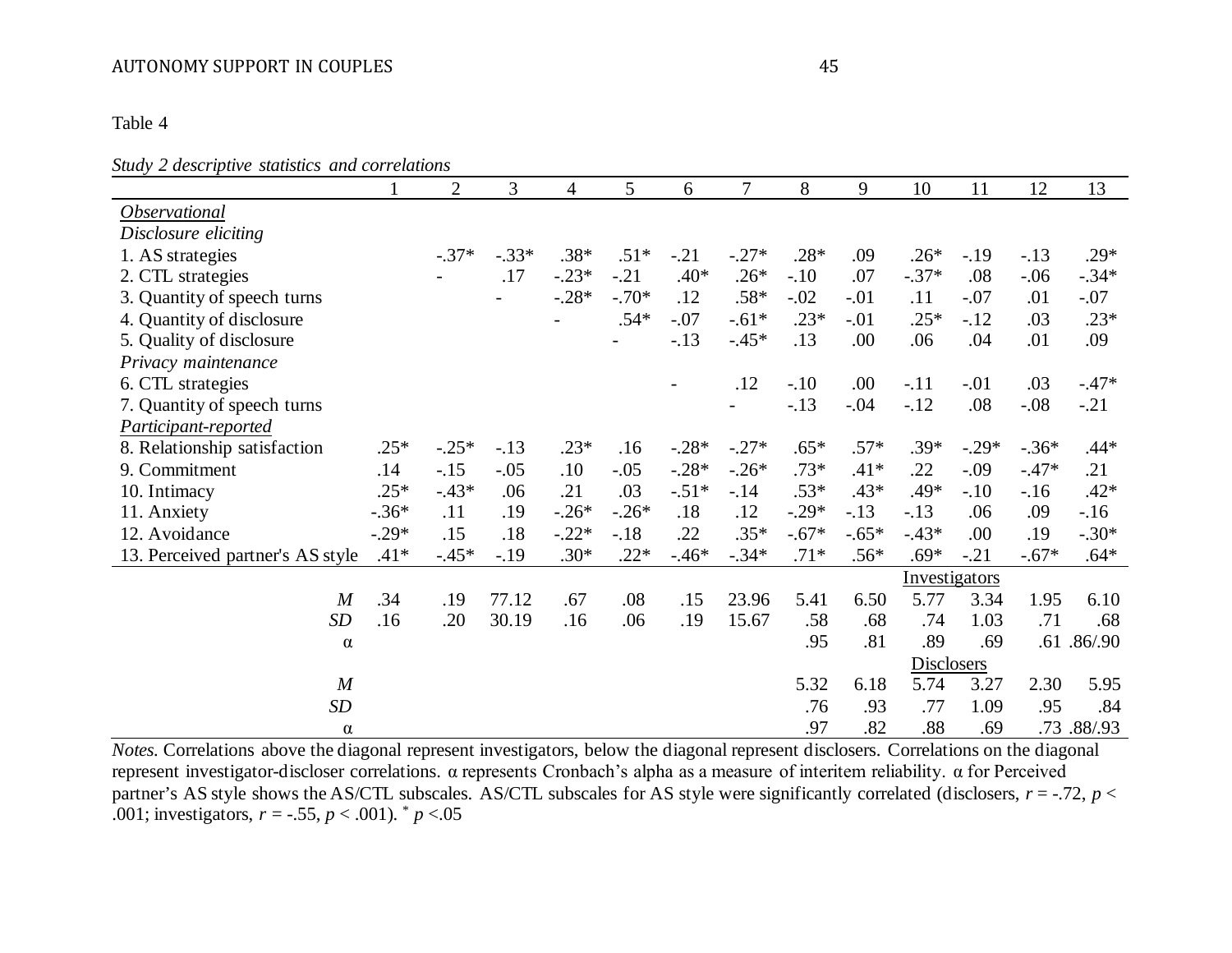Table 5

*Study 2 Linear models predicting disclosure and relationship quality reported by disclosers* 

# *a) Disclosure (by disclosers)*

|                                                                                         | Quantity of disclosure |      |         | Quality of disclosure |      |            |
|-----------------------------------------------------------------------------------------|------------------------|------|---------|-----------------------|------|------------|
|                                                                                         |                        | SE   |         |                       | SЕ   |            |
| Control variables                                                                       |                        |      |         |                       |      |            |
| Perceived investigator's general AS style                                               | .14                    | .02  | 1.14    | $-.03$                | .01  | $-.32$     |
| Quantity of disclosure-eliciting speech turns                                           | $-16$                  | .00. | $-1.46$ | $-.59$                | .00. | $-7.33***$ |
| Disclosure-eliciting strategies                                                         |                        |      |         |                       |      |            |
| AS strategies                                                                           | .25                    | .13  | $2.05*$ | .33                   | .04  | $3.69***$  |
| CTL strategies                                                                          | $-.05$                 | .10  | $-.38$  | .00                   | .03  | .03        |
| Model                                                                                   |                        |      |         |                       |      |            |
| $\boldsymbol{F}$                                                                        | $4.37***$              |      |         | $24.69***$            |      |            |
| $R^2$                                                                                   | .19                    |      |         | .58                   |      |            |
| $N_{\text{min}}$ , CE standard amon $*$ = $\leq$ OE $**$ = $\leq$ 01 $***$ = $\leq$ 001 |                        |      |         |                       |      |            |

*Note*. *SE* = standard error,  $p < .05$ ,  $p < .01$ ,  $p < .001$ .

# *b) Disclosers' perceptions of relationship quality*

|                                                        |           |          |            | <b>Relationship Quality</b> |              |              |        |            |        | Attachment  |                        |                      |            |                           |           |  |
|--------------------------------------------------------|-----------|----------|------------|-----------------------------|--------------|--------------|--------|------------|--------|-------------|------------------------|----------------------|------------|---------------------------|-----------|--|
|                                                        |           | Intimacy |            |                             | Satisfaction |              |        | Commitment |        |             | Abandonment<br>anxiety |                      |            | Avoidance of<br>proximity |           |  |
|                                                        |           | SE       |            |                             | SЕ           |              |        | SE         |        |             | SE                     |                      |            | SE                        |           |  |
| Disclosure-eliciting strategies                        |           |          |            |                             |              |              |        |            |        |             |                        |                      |            |                           |           |  |
| AS strategies                                          | .11       | .54      | .95        | .18                         |              | $.56$ 1.53   | .09    | .72        |        | $.77 - .36$ |                        | $.80 \quad -3.12$ ** | $-.27-.71$ |                           | $-2.29^*$ |  |
| CTL strategies                                         | $-.39$    | .43      | $-3.49***$ | $-.19$                      |              | $.45 - 1.57$ | $-.12$ | .57        | $-.96$ | $-.02$      | .64                    | $-.18$               | .05        | .57                       | .39       |  |
| Model                                                  |           |          |            |                             |              |              |        |            |        |             |                        |                      |            |                           |           |  |
|                                                        | $9.02***$ |          |            | $3.82*$                     |              |              | 1.19   |            |        | $5.41***$   |                        |                      | $3.52*$    |                           |           |  |
| $R^2$                                                  | .19       |          |            | .09                         |              |              | .03    |            |        | .13         |                        |                      | .09        |                           |           |  |
| $\mathbf{1}$ $\mathbf{1}$<br>$\mathbf{v}$ $\mathbf{v}$ | $\ast$    |          | $0 - * *$  | $0.1$ ***                   | 0.01         |              |        |            |        |             |                        |                      |            |                           |           |  |

*Note*. *SE* = standard error,  $p < .05$ ,  $p < .01$ ,  $p < .001$ .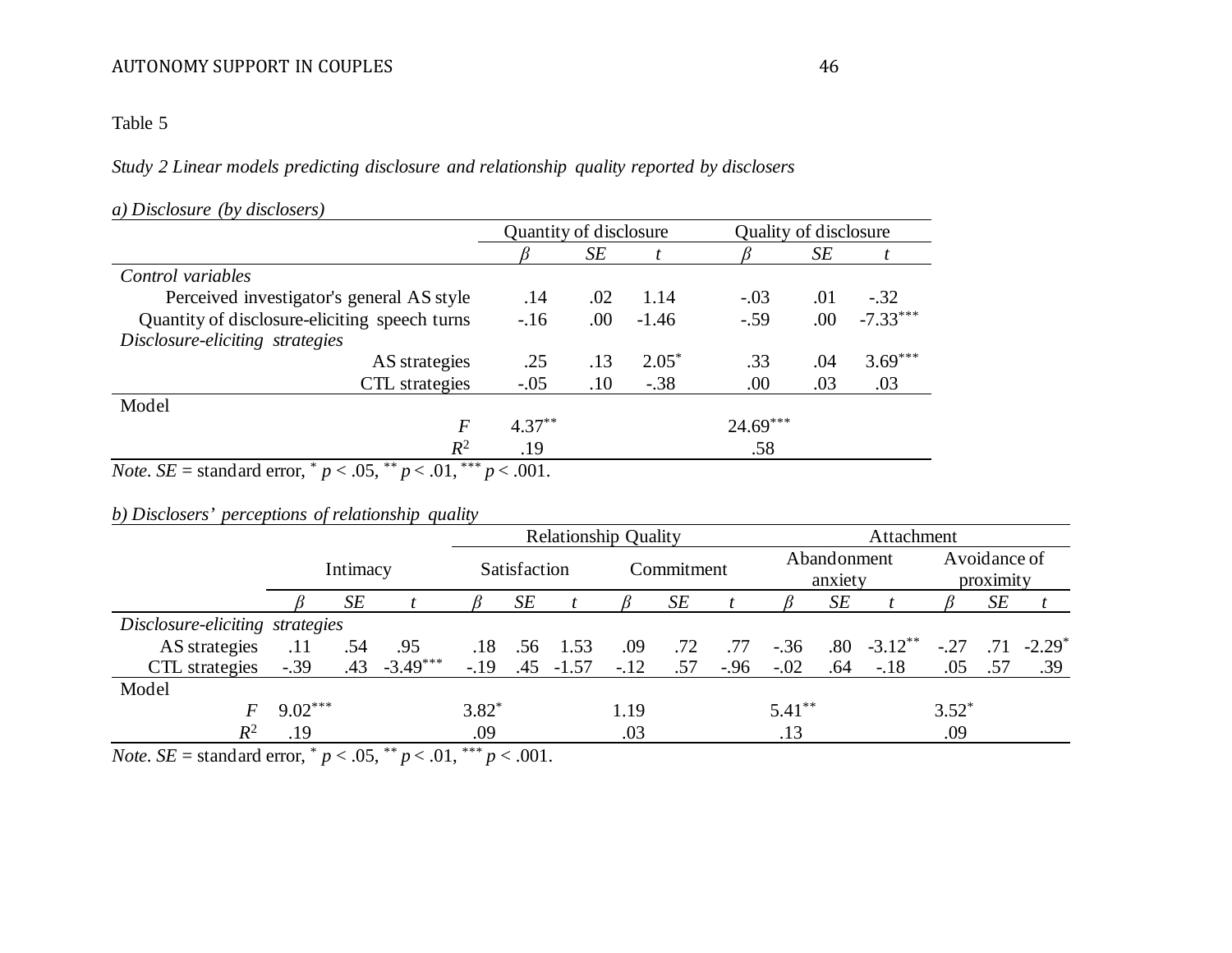Figure 1

Autonomy supportive and controlling strategies to navigate discrepancy and tension in disclosure management

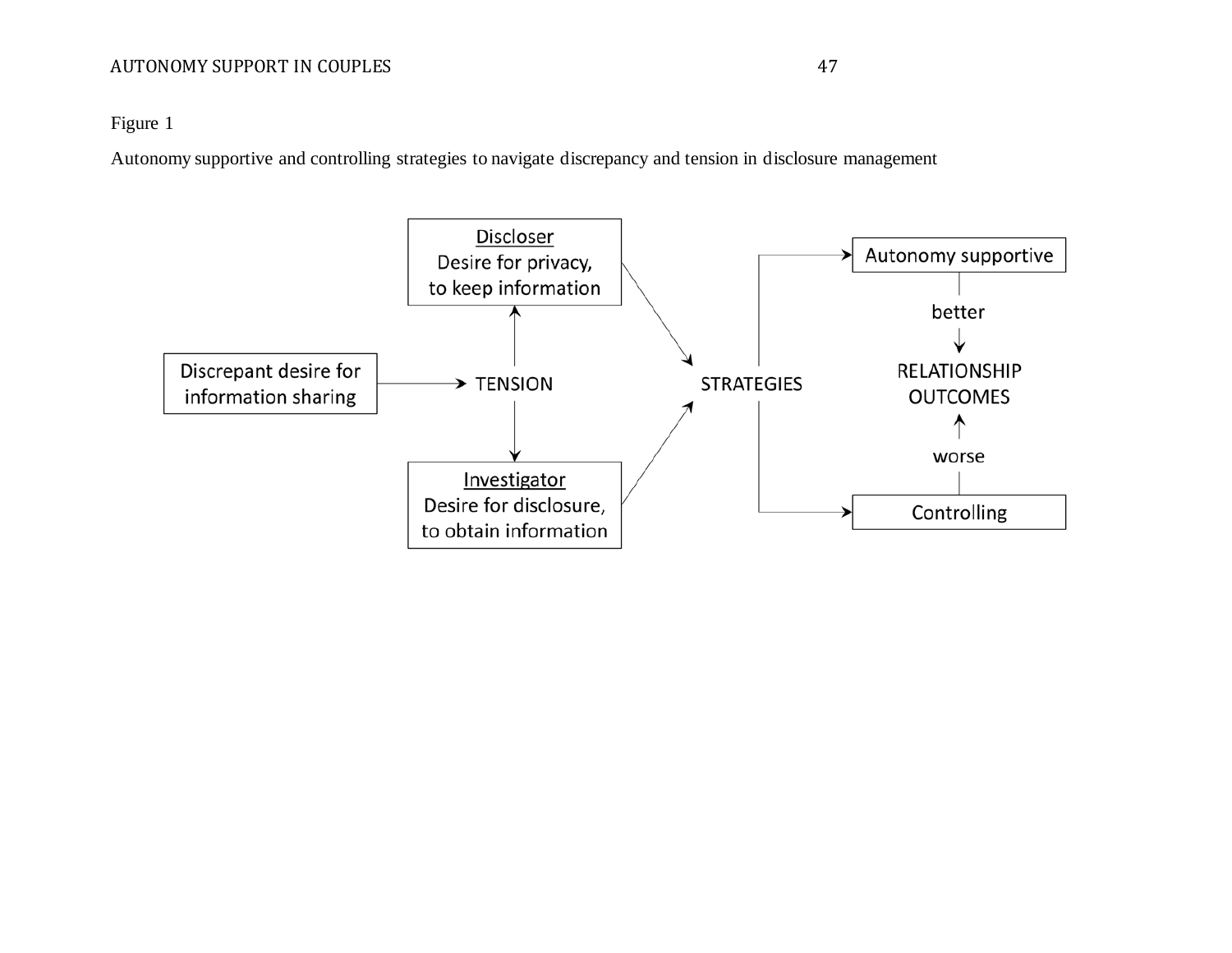# Figure 2

*Study 1 Interactions predicting acceptability and effectiveness of strategies*

a) Interaction between types of strategy and types of scenario in the prediction of acceptability



b) Interaction between types of strategy and types of scenario in the prediction of effectiveness

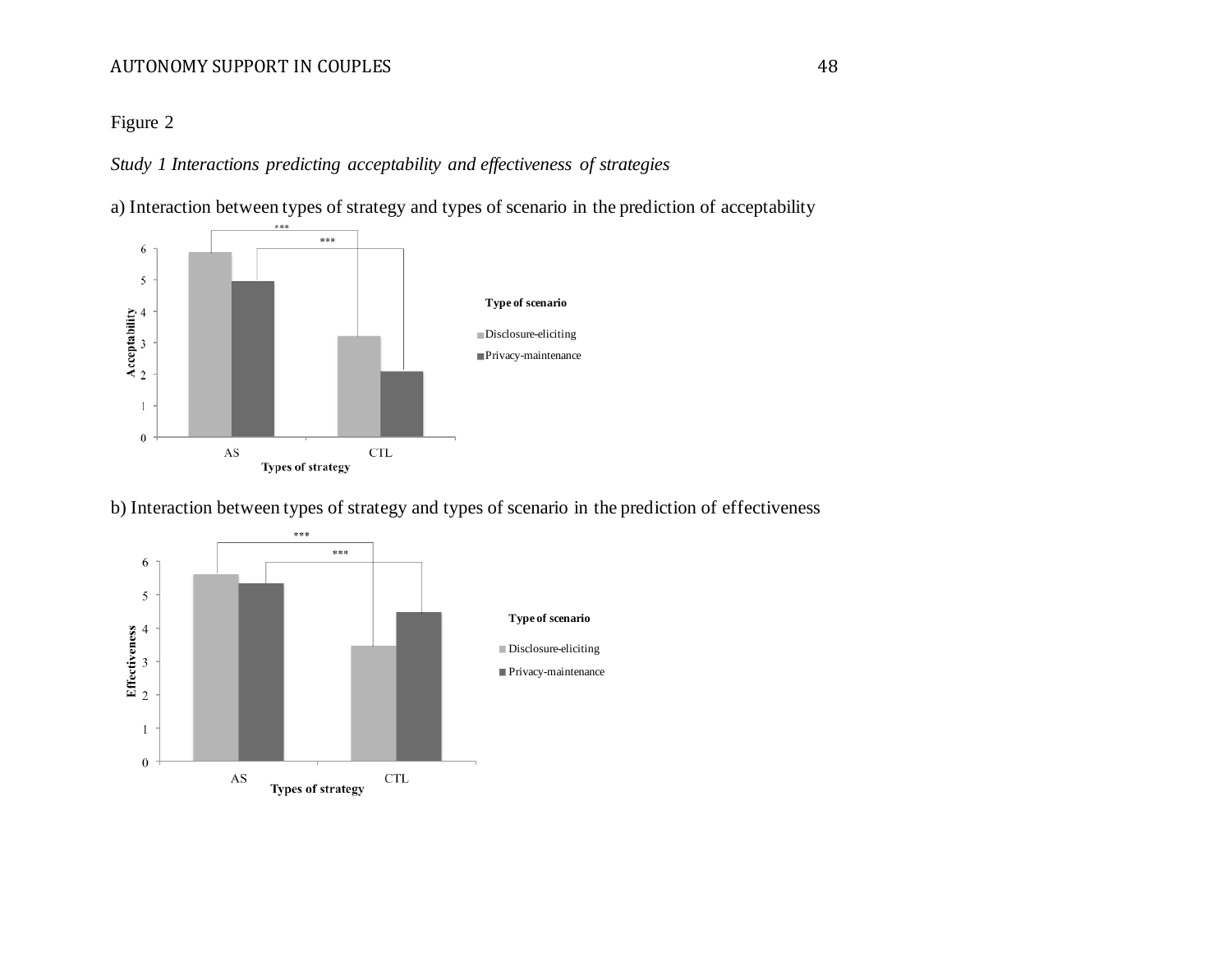# **Supplemental Material A: Study 2 Full Procedures**

**Title:** Autonomy support in disclosure and privacy maintenance regulation within romantic relationships

Participants were recruited through advertisements posted on the walls of a major university in Canada and via email invitations to a pool of individuals interested in participating in psychology studies. The recruitment material specified that couples were invited to attend a one-hour laboratory session where they would engage in filmed conversations as well as complete questionnaires. Each partner of a couple interested in participating was sent an informational email containing an online pre-laboratory questionnaire. The questionnaire assessed demographic variables and participants' actual and desired level of intimacy in their everyday interactions with their partner. Discrepancies between reports of actual and desired levels of intimacy were then used to determine partners' roles during the laboratory session. Partners who reported the larger discrepancy between desired and actual level of intimacy indicating that they would like more open communication (i.e., disclosure) in their relationship (desired level of intimacy > actual one) were designated as the "investigator", while the other partner was given the role of "discloser".

Each couple was then invited to a laboratory session at the authors' home university. The experimental room was equipped with two small tables, one of which was covered by a tablecloth and featured a small bedside lamp. Two comfortable chairs were set beside it, angled to face each other to create a cozy atmosphere. The camera was set up on the second table, outside of the participants' field of vision, and captured both partners. A similar procedure has been demonstrated in Gable et al. (2006). Upon a couple's arrival, the experimenter welcomed each partner and gave them consent forms. Participants were informed that different roles would be randomly attributed (although these roles were attributed based on actual-desired intimacy discrepancies) and that they would participate in four videotaped interactions. These four interactions included: two practice interactions (3 and 5 mins), one main interaction (20 mins), and a final reconciliation interaction (5 mins). Investigators were asked to raise different topics of conversation during the session and to try to learn more about their partner regarding these topics. Disclosers were informed that their partner would raise various topics and were asked to share their experience as naturally as possible or to communicate to their partner that they would prefer not to disclose. The first two videotaped interactions were used as practice to increase participant familiarity with the procedures.

**Practice conversation.** In the first 3-minute practice session, couples were asked to discuss the last time they went to a restaurant together. During this practice, the experimenter stayed in the room to answer participants' questions, and to offer guidance when participants seemed unsure of their roles. In the second 5-minute practice session, couples were asked to keep their roles and discuss their first date for five minutes, without the experimenter. These practice trials were meant to help couples behave in the most natural way possible during the main conversation by increasing familiarity with the procedures. These trials are not discussed further.

**Main conversation.** For the main conversation, investigators read a list of topics typically relevant to couples and were asked to choose at least four that had not been fully discussed with their partner and that would be of interest to them. Four topics was considered a sufficient number of topics to fill 20 minutes without completing the interaction task too early.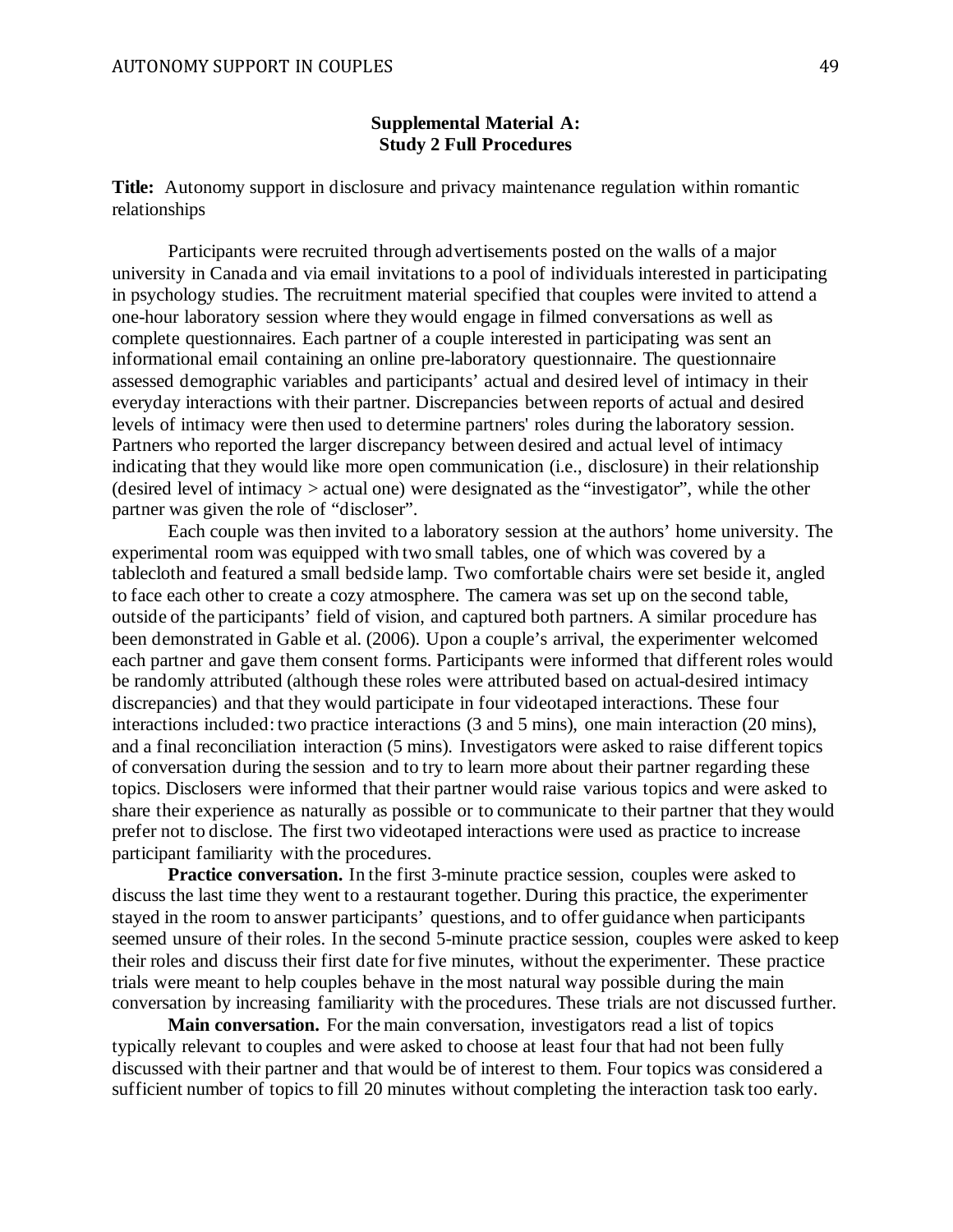Investigators could choose how to raise each topic and when to switch to a different one if they were not learning anything new or if their partner was reticent to discuss a particular topic. Couples engaged in a 20-minute conversation without the experimenter. All couples conversed for the full 20 minutes.

**Questionnaire.** After the conversation, participants were asked to complete a postconversation questionnaire that assessed perceptions of autonomy during the conversation, relational outcomes, and the partner's AS style in general. Participants answered the questions independently, after being assured that their partner would never have access to their responses.

**Reconciliation and debriefing**. Partners were then reunited and asked to engage in a final, five-minute interaction, without the experimenter. They were instructed to ignore their attributed roles and to take turn describing their partner's most prized qualities. This interaction was designed to elicit positive emotions and to reduce any negative responses to the main conversation. Couples were then informed of the study's purposes and hypotheses, although the way roles were attributed to each partner was not revealed to preserve the confidentiality of each partner's relative intimacy ratings. Couples were thanked and given \$50 as compensation.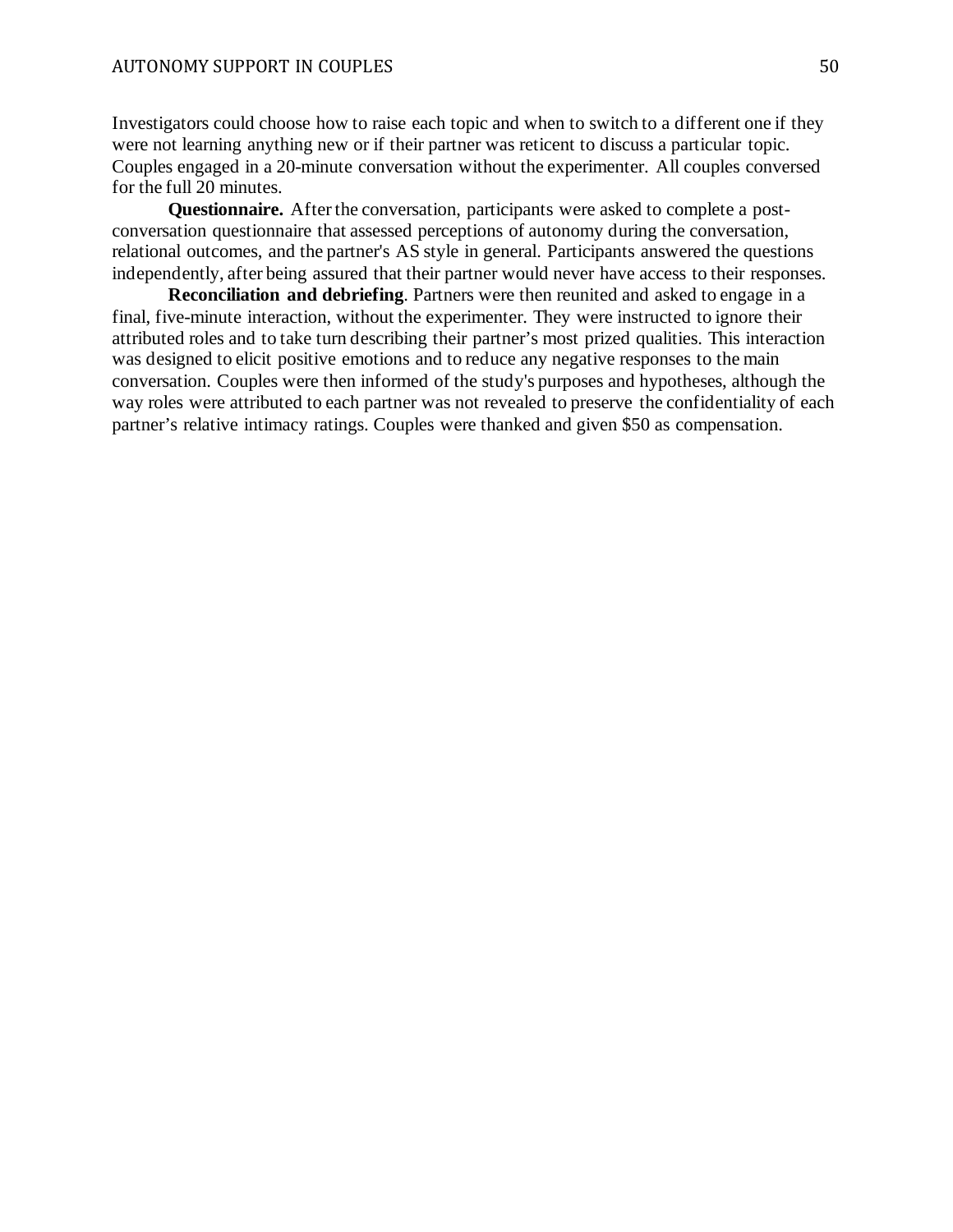# **Supplemental Material B: Study 2 Detailed Coding Scheme**

**Title:** Autonomy support in disclosure and privacy maintenance regulation within romantic relationships

**Coding of conversations.** Each speech turn in the main conversation was coded to assess the quantity and quality of the disclosure-eliciting strategies used by investigators, the quantity and quality of information shared by disclosers, and the quantity and quality of privacy-maintenance strategies used by disclosers. Two independent coders blind to study objectives were trained to evaluate the videos. Coders first determined whether a strategy demonstrated by an investigator indicated a disclosure-eliciting speech turn. The discloser's response to the investigator's speech turn was then coded as demonstrating disclosure, privacy-maintenance, or neither. One coder evaluated all videos ( $N = 78$ ) and the second coder evaluated half of these videos ( $n = 39$ ). The quantity and quality of disclosures were coded using the Couples' Intimate Behavior Rating System (Mitchell et al., 2008).

*Investigators: Disclosure-eliciting strategies.* The total number of disclosure-eliciting speech turns was counted by each coder to assess the *quantity of disclosure-eliciting responses*, with excellent interrater reliability ( $ICC = .99$ ). Then, for each disclosure-eliciting speech turn, coders determined which AS and CTL strategies were present. Only strategies whose validity was supported were retained to assess the *quality of disclosure-eliciting strategies*. AS disclosure-eliciting strategies included: acknowledging feelings and perspective; providing information regarding own interest, concern or motives; and offering choice and flexibility regarding content, depth or timing of disclosures (3 AS strategies). CTL disclosure-eliciting strategies included: deceiving; invalidating; voicing person-related criticisms; making rejecting comments; and using a disrespectful tone of voice (5 CTL strategies). Coders determined if each disclosure-eliciting speech turn by investigators included an AS or CTL strategy using "Absent" (0) or "Present" (1) ratings. An AS disclosure-eliciting strategies score (theoretical range  $= 0$  to 3) was obtained for each speech turn by adding the scores of the three AS strategies. AS scores for each speech turn were then averaged across all disclosure-eliciting speech turns to obtain a global AS quality score for the full interaction. The same procedure was applied for CTL disclosure-eliciting strategies (theoretical range  $= 0$  to 5). Coders showed good inter-rater agreement for AS (ICC = .73) and CTL disclosure-eliciting strategies (ICC = .86).

*Disclosers: Disclosure responses.* The quantity of disclosures reflected the amount of information that disclosers shared in proportion to the number of disclosure-eliciting speech turns by investigators. This was calculated by dividing the total number of disclosers' disclosures by the total number of investigators' disclosure-eliciting speech turns. The inter-rater reliability was excellent (ICC = .95). The quality of disclosure assessed depth of disclosure (Mitchell et al., 2008). Coders rated each disclosure on a 4-point scale reflecting the extent to which each disclosure was of a personal nature (1 = *Superficial*; 4 = *Highly personal*). Quality scores were averaged across disclosures and divided by the number of disclosure-eliciting speech turns by investigators. Inter-rater reliability was excellent  $(ICC = .99)$ .

*Disclosures: Privacy-maintenance strategies.* The total number of privacy-maintenance speech turns by disclosers represented the *quantity of privacy-maintenance responses*. Inter-rater reliability for quantity was good (ICC = .84). Then, for each privacy-maintenance speech turn, coders determined which AS and CTL strategies were present. Only strategies whose validity